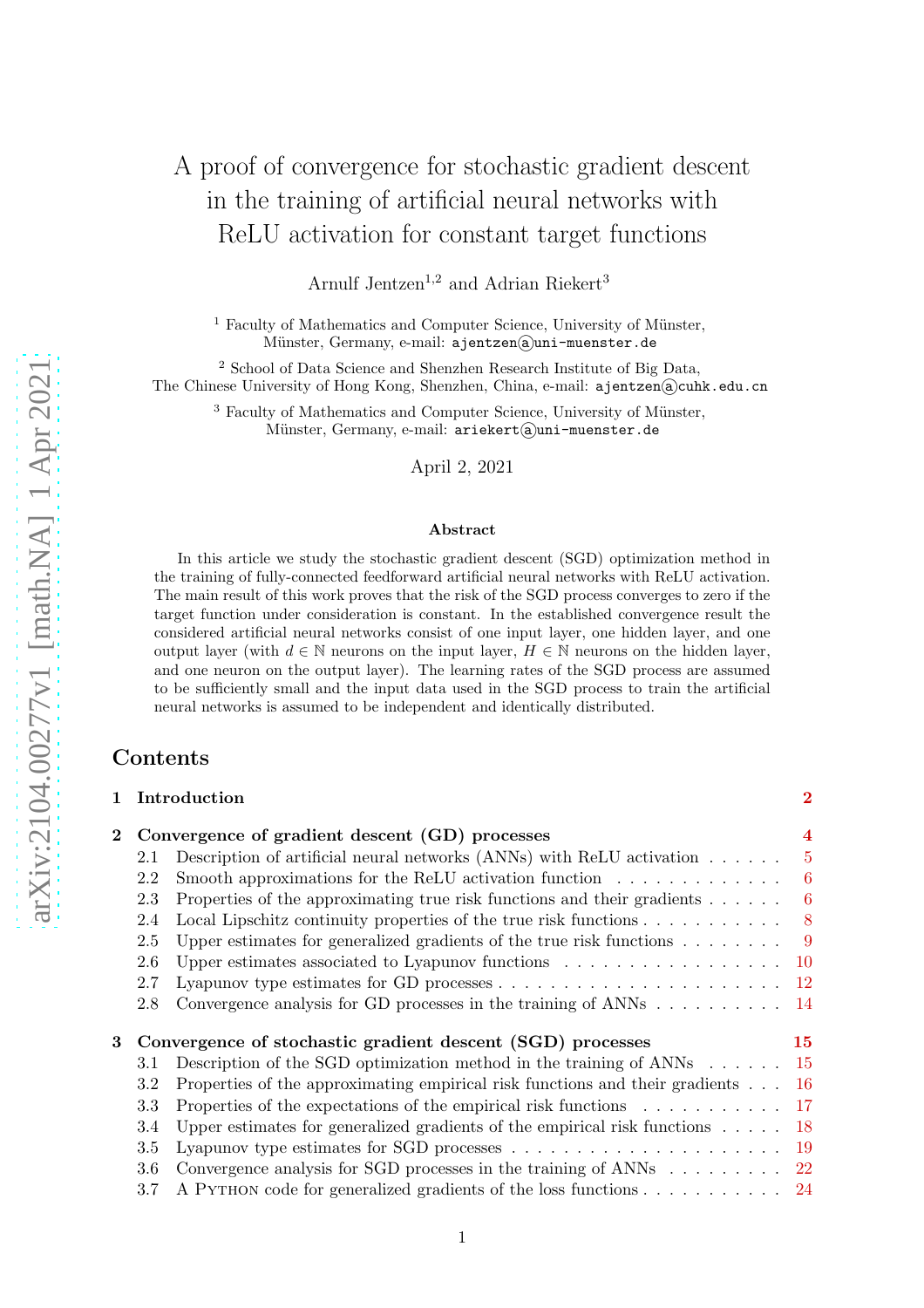# <span id="page-1-0"></span>1 Introduction

Artificial neural networks (ANNs) are these days widely used in several real world applications, including, e.g., text analysis, image recognition, autonomous driving, and game intelligence. Stochastic gradient descent (SGD) optimization methods provide the standard schemes which are used for the training of ANNs. Nonetheless, until today, there is no complete mathematical analysis in the scientific literature which rigorously explains the success of SGD optimization methods in the training of ANNs in numerical simulations.

However, there are several interesting directions of research regarding the mathematical analysis of SGD optimization methods in the training of ANNs. The convergence of SGD optimization schemes for convex target functions is well understood, cf., e.g., [\[4,](#page-25-0) [33,](#page-27-0) [34,](#page-27-1) [35,](#page-27-2) [38\]](#page-27-3) and the references mentioned therein. For abstract convergence results for SGD optimization methods without convexity assumptions we refer, e.g., to  $\left[1, 7, 13, 14, 18, 26, 29, 31\right]$  $\left[1, 7, 13, 14, 18, 26, 29, 31\right]$  $\left[1, 7, 13, 14, 18, 26, 29, 31\right]$  $\left[1, 7, 13, 14, 18, 26, 29, 31\right]$  $\left[1, 7, 13, 14, 18, 26, 29, 31\right]$  $\left[1, 7, 13, 14, 18, 26, 29, 31\right]$  $\left[1, 7, 13, 14, 18, 26, 29, 31\right]$  $\left[1, 7, 13, 14, 18, 26, 29, 31\right]$  $\left[1, 7, 13, 14, 18, 26, 29, 31\right]$  $\left[1, 7, 13, 14, 18, 26, 29, 31\right]$  $\left[1, 7, 13, 14, 18, 26, 29, 31\right]$  $\left[1, 7, 13, 14, 18, 26, 29, 31\right]$  $\left[1, 7, 13, 14, 18, 26, 29, 31\right]$  and the references mentioned therein. We also refer, e.g., to  $[10, 24, 32, 41]$  $[10, 24, 32, 41]$  $[10, 24, 32, 41]$  $[10, 24, 32, 41]$  $[10, 24, 32, 41]$  $[10, 24, 32, 41]$  and the references mentioned therein for lower bounds and divergence results for SGD optimization methods. For more detailed overviews and further references on SGD optimization schemes we refer, e.g., to [\[8\]](#page-25-6), [\[18,](#page-26-0) Section 1.1], [\[23,](#page-26-3) Section 1], and [\[39\]](#page-27-8). The effect of random initializations in the training of ANNs was studied, e.g., in  $[6, 20, 21, 25, 32, 42]$  $[6, 20, 21, 25, 32, 42]$  $[6, 20, 21, 25, 32, 42]$  $[6, 20, 21, 25, 32, 42]$  $[6, 20, 21, 25, 32, 42]$  $[6, 20, 21, 25, 32, 42]$  $[6, 20, 21, 25, 32, 42]$  $[6, 20, 21, 25, 32, 42]$  $[6, 20, 21, 25, 32, 42]$  $[6, 20, 21, 25, 32, 42]$  and the references mentioned therein. Another promising branch of research has investigated the convergence of SGD for the training of ANNs in the so-called overparametrized regime, where the number of ANN parameters has to be sufficiently large. In this situation SGD can be shown to converge to global minima with high probability, see, e.g.,  $[12, 16, 17, 22, 30, 43]$  $[12, 16, 17, 22, 30, 43]$  $[12, 16, 17, 22, 30, 43]$  $[12, 16, 17, 22, 30, 43]$  $[12, 16, 17, 22, 30, 43]$  $[12, 16, 17, 22, 30, 43]$  $[12, 16, 17, 22, 30, 43]$  $[12, 16, 17, 22, 30, 43]$  $[12, 16, 17, 22, 30, 43]$  $[12, 16, 17, 22, 30, 43]$  for the case of shallow ANNs and see, e.g., [\[2,](#page-25-9) [3,](#page-25-10) [15,](#page-26-10) [40,](#page-27-10) [44\]](#page-28-2) for the case of deep ANNs. These works consider the empirical risk, which is measured with respect to a finite set of data.

Another direction of research is to study the true risk landscape of ANNs and characterize the saddle points and local minima, which was done in Cheridito et al. [\[11\]](#page-25-11) for the case of affine target functions. The question under which conditions gradient-based optimization algorithms cannot converge to saddle points was investigated, e.g., in [\[27,](#page-26-11) [28,](#page-27-11) [36,](#page-27-12) [37\]](#page-27-13) for the case of deterministic GD optimization schemes and, e.g., in [\[19\]](#page-26-12) for the case of SGD optimization schemes.

In this work we study the plain vanilla SGD optimization method in the training of fullyconnected feedforward ANNs with ReLU activation in the special situation where the target function is a constant function. The main result of this work, Theorem [3.12](#page-21-1) in Subsection [3.6,](#page-21-0) proves that the risk of the SGD process converges to zero in the almost sure and the  $L^1$ -sense if the learning rates are sufficiently small but fail to be summable. We thereby extend the findings in our previous article Cheridito et al. [\[9\]](#page-25-12) by proving convergence for the SGD optimization method instead of merely for the deterministic GD optimization method, by allowing the gradient to be defined as the limit of the gradients of appropriate general approximations of the ReLU activation function instead of a specific choice for the approximating sequence, by allowing the learning rates to be non-constant and varying over time, by allowing the input data to multi-dimensional, and by allowing the law of the input data to be an arbitrary probability distribution on  $[a, b]^d$  with  $a \in \mathbb{R}$ ,  $b \in (a, \infty)$ ,  $d \in \mathbb{N}$  instead of the continuous uniform distribution on [0, 1].

To illustrate the findings of this work in more details, we present in Theorem [1.1](#page-3-1) below a special case of Theorem [3.12.](#page-21-1) Before we present below the rigorous mathematical statement of Theorem [1.1,](#page-3-1) we now provide an informal description of the statement of Theorem [1.1](#page-3-1) and also briefly explain some of the mathematical objects that appear in Theorem [1.1](#page-3-1) below.

In Theorem [1.1](#page-3-1) we study the SGD optimization method in the training of fully-connected feedforward artificial neural networks (ANNs) with three layers: the input layer, one hidden layer, and the output layer. The input layer consists of  $d \in \mathbb{N} = \{1, 2, ...\}$  neurons (the input is thus d-dimensional), the hidden layer consists of  $H \in \mathbb{N}$  neurons (the hidden layer is thus H-dimensional), and the output layer consists of 1 neuron (the output is thus one-dimensional).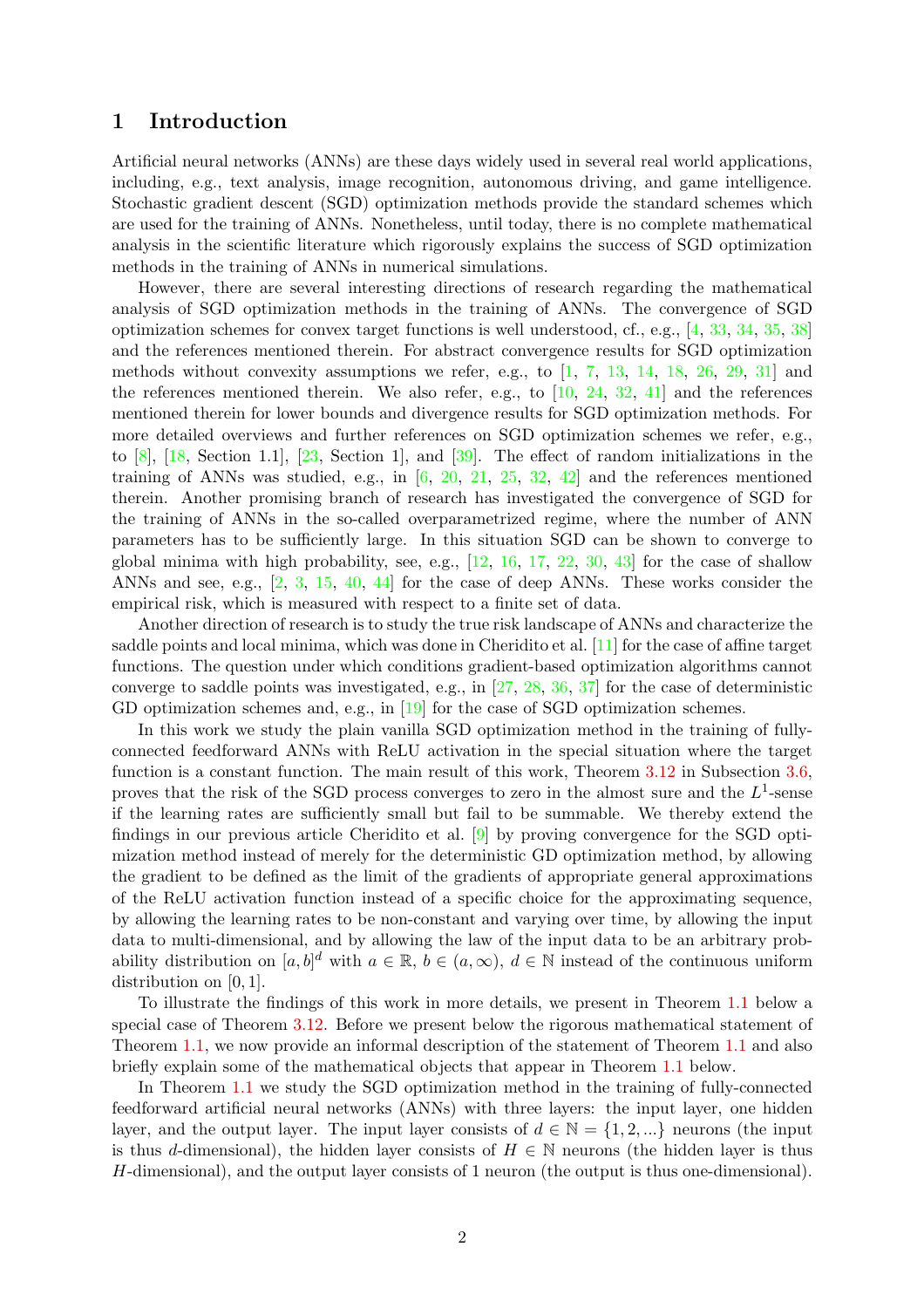In between the d-dimensional input layer and the H-dimensional hidden layer an affine linear transformation from  $\mathbb{R}^d$  to  $\mathbb{R}^H$  is applied with  $Hd + H$  real parameters and in between the H-dimensional hidden layer and the 1-dimensional output layer an affine linear transformation from  $\mathbb{R}^H$  to  $\mathbb{R}^1$  is applied with  $H + 1$  real parameters. Overall the considered ANNs are thus described through

$$
\mathfrak{d} = (Hd + H) + (H + 1) = Hd + 2H + 1 \tag{1}
$$

real parameters. In Theorem [1.1](#page-3-1) we assume that the target function which we intend to learn is a constant and the real number  $\xi \in \mathbb{R}$  in Theorem [1.1](#page-3-1) specifies this constant. The real numbers  $a \in \mathbb{R}, b \in (a, \infty)$  in Theorem [1.1](#page-3-1) specify the set in which the input data for the training process lies in the sense that we assume that the input data is given through  $[a, b]^d$ -valued i.i.d. random variables.

In Theorem [1.1](#page-3-1) we study the SGD optimization method in the training of ANNs with the rectifier function  $\mathbb{R} \ni x \mapsto \max\{x, 0\} \in \mathbb{R}$  as the activation function. This type of activation is often also referred to as rectified linear unit activation (ReLU activation). The ReLU activation function  $\mathbb{R} \ni x \mapsto \max\{x, 0\} \in \mathbb{R}$  fails to be differentiable at the origin and the ReLU activation function can in general therefore not be used to define gradients of the considered risk function and the corresponding gradient descent process. In implementations, maybe the most common procedure to overcome this issue is to formally apply the chain rule as if all involved functions would be differentiable and to define the "derivative" of the ReLU activation function as the left derivative of the ReLU activation function. This is also precisely the way how SGD is implemented in TensorFlow and we refer to Subsection [3.7](#page-23-0) for a short illustrative example Python code for the computation of such generalized gradients of the risk function.

In this article we mathematically formalize this procedure (see  $(2)$ ,  $(69)$ , and item [\(ii\)](#page-15-1) in Proposition [3.2\)](#page-15-2) by employing appropriate continuously differentiable functions which approximate the ReLU activation function in the sense that the employed approximating functions converge to the ReLU activation function and that the derivatives of the employed approximating functions converge to the left derivative of the ReLU activation function. More specifically, in Theorem [1.1](#page-3-1) the function  $\mathfrak{R}_{\infty} : \mathbb{R} \to \mathbb{R}$  is the ReLU activation function and the functions  $\mathfrak{R}_r : \mathbb{R} \to \mathbb{R}, r \in \mathbb{N}$ , serve as continuously differentiable approximations for the ReLU activation function  $\mathfrak{R}_{\infty}$ . In particular, in Theorem [1.1](#page-3-1) we assume that for all  $x \in \mathbb{R}$  it holds that  $\Re_{\infty}(x) = \max\{x, 0\}$  and

<span id="page-2-0"></span>
$$
\limsup_{r \to \infty} |\Re_r(x) - \max\{x, 0\}| = \limsup_{r \to \infty} |(\Re_r)'(x) - \mathbb{1}_{(0, \infty)}(x)| = 0. \tag{2}
$$

In Theorem [1.1](#page-3-1) the realization functions associated to the considered ANNs are described through the functions  $\mathcal{N}_r = (\mathcal{N}_r^{\phi})_{\phi \in \mathbb{R}^{\mathfrak{d}}} : \mathbb{R}^{\mathfrak{d}} \to C(\mathbb{R}^d, \mathbb{R}), r \in \mathbb{N} \cup \{\infty\}.$  In particular, in Theorem [1.1](#page-3-1) we assume that for all  $\phi = (\phi_1, \ldots, \phi_{\mathfrak{d}}) \in \mathbb{R}^{\mathfrak{d}}, x = (x_1, \ldots, x_d) \in \mathbb{R}^d$  we have that

$$
\mathcal{N}_{\infty}^{\phi}(x) = \phi_{\mathfrak{d}} + \sum_{i=1}^{H} \phi_{H(d+1)+i} \max \{ \phi_{Hd+i} + \sum_{j=1}^{d} \phi_{(i-1)d+j} x_j, 0 \}
$$
(3)

(cf. [\(5\)](#page-3-2) below). The input data which is used to train the considered ANNs is provided through the random variables  $X^{n,m}$ :  $\Omega \to [a,b]^d$ ,  $n,m \in \mathbb{N}_0$ , which are assumed to be i.i.d. random variables. Here  $(\Omega, \mathcal{F}, \mathbb{P})$  is the underlying probability space.

The function  $\mathcal{L}: \mathbb{R}^{\mathfrak{d}} \to \mathbb{R}$  in Theorem [1.1](#page-3-1) specifies the risk function associated to the considered supervised learning problem and, roughly speaking, for every neural network parameter  $\phi \in \mathbb{R}^{\mathfrak{d}}$  we have that the value  $\mathcal{L}(\phi) \in [0,\infty)$  of the risk function measures the error how well the realization function  $\mathcal{N}_{\infty}^{\phi} \colon \mathbb{R}^d \to \mathbb{R}$  of the neural network associated to  $\phi$  approximates the target function  $[a, b]^d \ni x \mapsto \xi \in \mathbb{R}$ .

The sequence of natural numbers  $(M_n)_{n\in\mathbb{N}_0} \subseteq \mathbb{N}$  describes the size of the mini-batches in the SGD process. The SGD optimization method is described through the SGD process  $\Theta: \mathbb{N}_0 \times \Omega \to \mathbb{R}^{\mathfrak{d}}$  in Theorem [1.1](#page-3-1) and the real numbers  $\gamma_n \in [0, \infty)$ ,  $n \in \mathbb{N}_0$ , specify the learning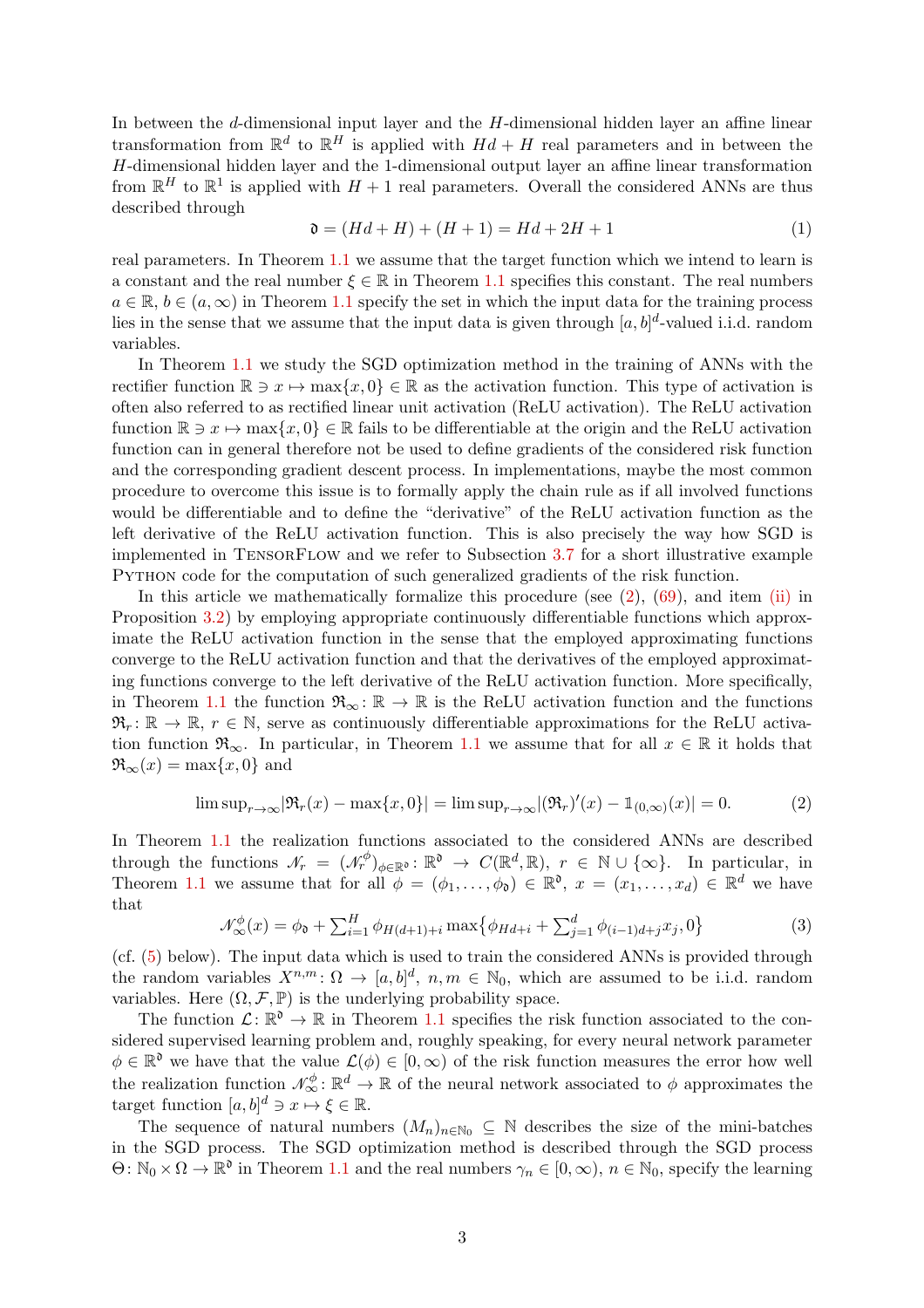rates in the SGD process. The learning rates are assumed to be sufficiently small in the sense that

$$
\sup_{n \in \mathbb{N}_0} \gamma_n \le (5 + 5 \|\Theta_0\|)^{-2} (\max\{|\xi|, |a|, |b|, d\})^{-5}
$$
 (4)

and the learning rates may not be summable and instead are assumed to satisfy  $\sum_{k=0}^{\infty} \gamma_k = \infty$ . Under these assumptions Theorem [1.1](#page-3-1) proves that the true risk  $\mathcal{L}(\Theta_n)$  converges to zero in the almost sure and the  $L^1$ -sense as the number of gradient descent steps  $n \in \mathbb{N}$  increases to infinity. We now present Theorem [1.1](#page-3-1) and thereby precisely formalize the above mentioned paraphrasing comments.

<span id="page-3-1"></span>**Theorem 1.1.** Let  $d, H, \mathfrak{d} \in \mathbb{N}$ ,  $\xi, a \in \mathbb{R}$ ,  $b \in (a, \infty)$  *satisfy*  $\mathfrak{d} = dH + 2H + 1$ , let  $\mathfrak{R}_r : \mathbb{R} \to$  $\mathbb{R}, r \in \mathbb{N} \cup \{\infty\}, \text{ satisfy for all } x \in \mathbb{R} \text{ that } (\bigcup_{r \in \mathbb{N}} \{\Re_r\}) \subseteq C^1(\mathbb{R}, \mathbb{R}), \Re_{\infty}(x) = \max\{x, 0\},\$  $and \limsup_{r\to\infty}(|\Re_r(x)-\Re_\infty(x)|+|(\Re_r)'(x)-\mathbb{1}_{(0,\infty)}(x)|) = 0, \text{ let } \mathcal{N}_r = (\mathcal{N}_r^{\phi})_{\phi\in\mathbb{R}^{\mathfrak{d}}} : \mathbb{R}^{\mathfrak{d}} \to$  $C(\mathbb{R}^d, \mathbb{R}), r \in \mathbb{N} \cup \{\infty\}, \text{ satisfy for all } r \in \mathbb{N} \cup \{\infty\}, \phi = (\phi_1, \dots, \phi_{\mathfrak{d}}) \in \mathbb{R}^{\mathfrak{d}}, x = (x_1, \dots, x_d) \in \mathbb{R}^d$ *that*

<span id="page-3-2"></span>
$$
\mathcal{N}_r^{\phi}(x) = \phi_0 + \sum_{i=1}^H \phi_{H(d+1)+i} \Re_r \big( \phi_{Hd+i} + \sum_{j=1}^d \phi_{(i-1)d+j} x_j \big),\tag{5}
$$

*let*  $(\Omega, \mathcal{F}, \mathbb{P})$  *be a probability space, let*  $X^{n,m} \colon \Omega \to [a,b]^d$ ,  $n,m \in \mathbb{N}_0$ , *be i.i.d. random variables,* Let  $\|\cdot\|: \mathbb{R}^{\mathfrak{d}} \to \mathbb{R}$  and  $\mathcal{L}: \mathbb{R}^{\mathfrak{d}} \to \mathbb{R}$  satisfy for all  $\phi = (\phi_1, \ldots, \phi_{\mathfrak{d}}) \in \mathbb{R}^{\mathfrak{d}}$  that  $\|\phi\| = \left[\sum_{i=1}^{\mathfrak{d}} |\phi_i|^2\right]^{1/2}$  $and \mathcal{L}(\phi) = \mathbb{E} \big[ (\mathcal{N}_{\infty}^{\phi}(X^{0,0}) - \xi)^2 \big], \text{ let } (M_n)_{n \in \mathbb{N}_0} \subseteq \mathbb{N}, \text{ let } \mathfrak{L}_r^n : \mathbb{R}^{\mathfrak{d}} \times \Omega \to \mathbb{R}, n \in \mathbb{N}_0, r \in \mathbb{N} \cup \{\infty\},\$ *satisfy for all*  $n \in \mathbb{N}_0$ ,  $r \in \mathbb{N} \cup \{\infty\}$ ,  $\phi \in \mathbb{R}^{\mathfrak{d}}$ ,  $\omega \in \Omega$  *that* 

$$
\mathfrak{L}_r^n(\phi,\omega) = \frac{1}{M_n} \sum_{m=1}^{M_n} (\mathcal{N}_r^{\phi}(X^{n,m}(\omega)) - \xi)^2,
$$
\n<sup>(6)</sup>

 $let \ \mathfrak{G}^n : \mathbb{R}^{\mathfrak{d}} \times \Omega \to \mathbb{R}^{\mathfrak{d}}, \ n \in \mathbb{N}_0, \ satisfy \ for \ all \ n \in \mathbb{N}_0, \ \phi \in \mathbb{R}^{\mathfrak{d}}, \ \omega \in \{w \in \Omega : ((\nabla_{\phi} \mathfrak{L}_r^n)(\phi, w))_{r \in \mathbb{N}} \ \ is$ *convergent*} *that*  $\mathfrak{G}^n(\phi, \omega) = \lim_{r \to \infty} (\nabla_{\phi} \mathfrak{L}_r^n)(\phi, \omega)$ , *let*  $\Theta = (\Theta_n)_{n \in \mathbb{N}_0} : \mathbb{N}_0 \times \Omega \to \mathbb{R}^{\mathfrak{d}}$  *be a stochastic process, let*  $(\gamma_n)_{n \in \mathbb{N}_0} \subseteq [0, \infty)$ , assume that  $\Theta_0$  and  $(X^{n,m})_{(n,m) \in (\mathbb{N}_0)^2}$  are inde*pendent, and assume for all*  $n \in \mathbb{N}_0$ ,  $\omega \in \Omega$  *that*  $\Theta_{n+1}(\omega) = \Theta_n(\omega) - \gamma_n \mathfrak{G}^n(\Theta_n(\omega), \omega)$ ,  $18(\max\{|\xi|, |a|, |b|, d\})^5 \gamma_n \leq (1 + ||\Theta_0(\omega)||)^{-2}$ , and  $\sum_{k=0}^{\infty} \gamma_k = \infty$ . Then

- *(i) there exists*  $\mathfrak{C} \in \mathbb{R}$  *such that*  $\mathbb{P}(\sup_{n \in \mathbb{N}_0} ||\Theta_n|| \leq \mathfrak{C}) = 1$ ,
- *(ii) it holds that*  $\mathbb{P}(\limsup_{n\to\infty}\mathcal{L}(\Theta_n)=0)=1$ *, and*
- *(iii) it holds that*  $\limsup_{n\to\infty} \mathbb{E}[\mathcal{L}(\Theta_n)] = 0$ .

Theorem [1.1](#page-3-1) is a direct consequence of Corollary [3.13](#page-23-1) in Subsection [3.6](#page-21-0) below. Corollary [3.13,](#page-23-1) in turn, follows from Theorem [3.12.](#page-21-1) Theorem [3.12](#page-21-1) proves that the true risk of the considered SGD processes  $(\Theta_n)_{n \in \mathbb{N}_0}$  converges to zero both in the almost sure and the  $L^1$ -sense in the special case where the target function is constant. In Section [2](#page-3-0) we establish an analogous result for the deterministic GD optimization method. More specifically, Theorem [2.16](#page-13-1) demonstrates the the true risk of the considered GD processes converges to zero if the target function is constant. Our proofs of Theorem [2.16](#page-13-1) and Theorem [3.12](#page-21-1) make use of similar Lyapunov estimates as in Cheridito et al.  $[9]$ . The contradiction argument we use to deal with the case of non-constant learning rates in the proofs of Theorem [2.16](#page-13-1) and Theorem [3.12](#page-21-1) is strongly inspired by the arguments in Lei et al. [\[29,](#page-27-4) Section IV.A].

# <span id="page-3-0"></span>2 Convergence of gradient descent (GD) processes

In this section we establish in Theorem [2.16](#page-13-1) in Subsection [2.8](#page-13-0) below that the true risks of GD processes converge in the training of ANNs with ReLU activation to zero if the target function under consideration is a constant. Theorem [2.16](#page-13-1) imposes the mathematical framework in Setting [2.1](#page-4-1) in Subsection [2.1](#page-4-0) below and in Setting [2.1](#page-4-1) we formally introduce, among other things,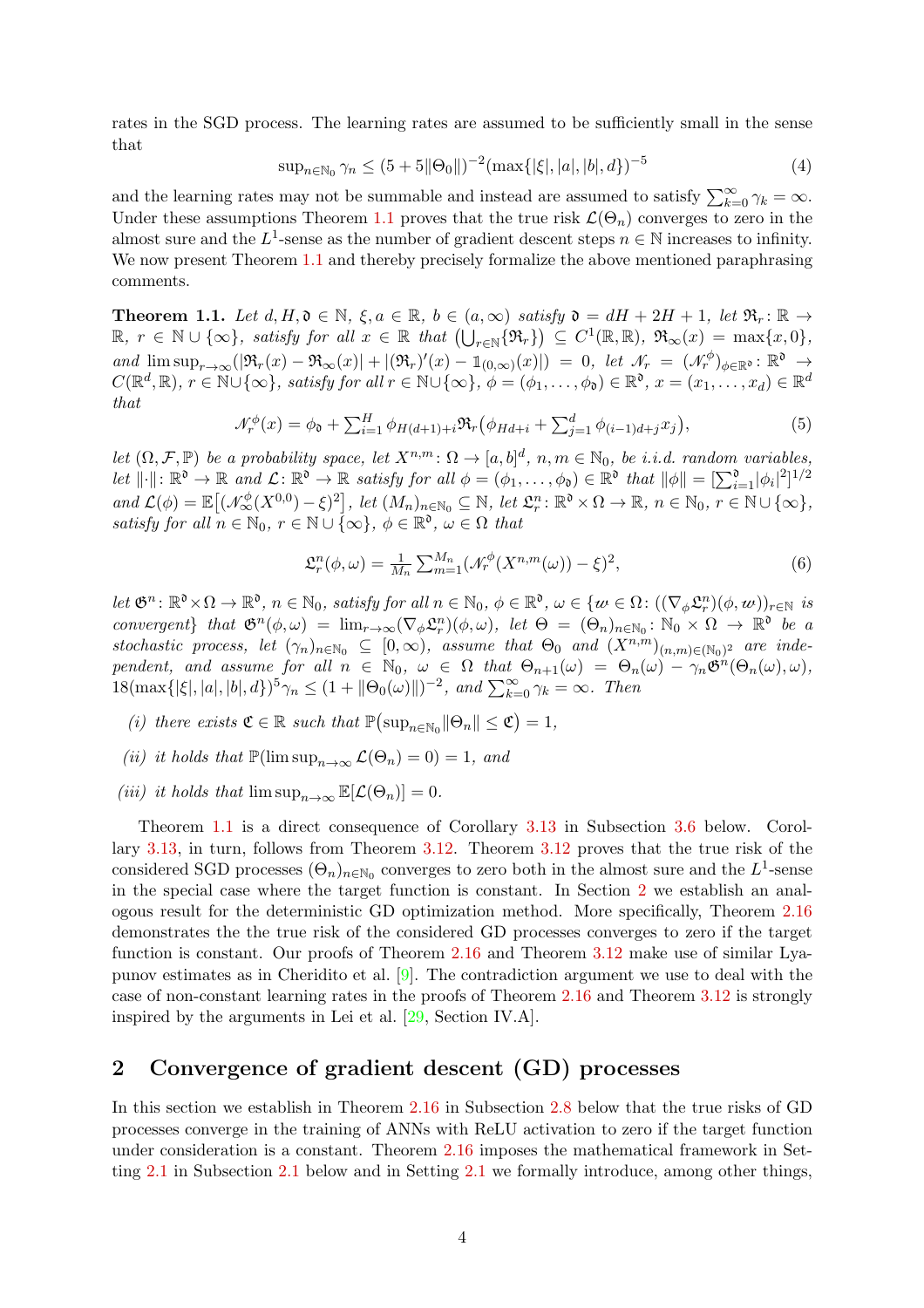the considered target function  $f: [a, b]^d \to \mathbb{R}$  (which is assumed to be an element of the continuous functions  $C([a, b]^d, \mathbb{R})$  from  $[a, b]^d$  to  $\mathbb{R}$ ), the realization functions  $\mathcal{N}_{\infty}^{\phi} \colon \mathbb{R}^d \to \mathbb{R}$ ,  $\phi \in \mathbb{R}^{\mathfrak{d}}$ , of the considered ANNs (see [\(8\)](#page-4-2) in Setting [2.1\)](#page-4-1), the true risk function  $\mathcal{L}_{\infty} \colon \mathbb{R}^{\mathfrak{d}} \to \mathbb{R}$ , a sequence of smooth approximations  $\mathfrak{R}_r : \mathbb{R} \to \mathbb{R}$ ,  $r \in \mathbb{N}$ , of the ReLU activation function (see [\(7\)](#page-4-3) in Set-ting [2.1\)](#page-4-1), as well as the appropriately generalized gradient function  $\mathcal{G} = (\mathcal{G}_1, \ldots, \mathcal{G}_0) : \mathbb{R}^{\mathfrak{d}} \to \mathbb{R}^{\mathfrak{d}}$ associated to the true risk function. In the elementary result in Proposition [2.2](#page-5-2) in Subsection [2.2](#page-5-0) below we also explicitly specify a simple example for the considered sequence of smooth approximations of the ReLU activation function. Proposition [2.2](#page-5-2) is, e.g., proved as Cheridito et al. [\[9,](#page-25-12) Proposition 2.2].

Item [\(ii\)](#page-13-2) in Theorem [2.16](#page-13-1) in Subsection [2.8](#page-13-0) below shows that the true risk  $\mathcal{L}_{\infty}(\Theta_n)$  of the GD process  $\Theta \colon \mathbb{N}_0 \to \mathbb{R}^{\mathfrak{d}}$  converges to zero as the number of gradient descent steps  $n \in \mathbb{N}$  increases to infinity. In our proof of Theorem [2.16](#page-13-1) we use the upper estimates for the standard norm of the generalized gradient function  $\mathcal{G} \colon \mathbb{R}^{\mathfrak{d}} \to \mathbb{R}^{\mathfrak{d}}$  in Lemma [2.5](#page-8-0) and Corollary [2.6](#page-9-1) in Subsection 2.5 below as well as the Lyapunov type estimates for GD processes in Lemma [2.12,](#page-11-1) Corollary [2.13,](#page-12-0) Corollary [2.14,](#page-12-1) and Lemma [2.15](#page-12-2) in Subsection [2.7](#page-11-0) below. Our proof of Corollary [2.6](#page-9-1) employs Lemma [2.5](#page-8-1) and the elementary local Lipschitz continuity estimates for the true risk function in Lemma [2.4](#page-7-1) below. Lemma [2.4](#page-7-1) is a direct consequence of, e.g., Beck et al. [\[6,](#page-25-7) Theorem 2.36]. Our proof of Lemma [2.5](#page-8-1) makes use of the elementary representation result for the generalized gradient function  $\mathcal{G} \colon \mathbb{R}^{\mathfrak{d}} \to \mathbb{R}^{\mathfrak{d}}$  in Proposition [2.3](#page-5-1) in Subsection 2.3 below.

Our proof of Corollary [2.13](#page-12-0) employs Lemma [2.5](#page-8-1) and the elementary lower and upper estimates for the Lyapunov function  $\mathbb{R}^{\mathfrak{d}} \ni \phi \mapsto ||\phi||^2 + |\phi_{\mathfrak{d}} - 2f(0)|^2 \in \mathbb{R}$  in Lemma [2.7](#page-9-2) below. Our proof of Lemma [2.12](#page-11-1) uses the elementary representation result for the gradient function of the Lyapunov function  $V: \mathbb{R}^{\mathfrak{d}} \to \mathbb{R}$  in Proposition [2.8](#page-9-3) in Subsection [2.6](#page-9-0) below as well as the identities for the gradient flow dynamics of the Lyapunov function in Proposition [2.9](#page-10-0) and Corollary [2.10](#page-10-1) in Subsection [2.6](#page-9-0) below.

The findings in this section extend and/or generalize the findings in Section 2 and Section 3 in Cheridito et al. [\[9\]](#page-25-12) (to the more general and multi-dimensional setup considered in Setting [2.1](#page-4-1) in Subsection [2.1\)](#page-4-0). In particular, Proposition [2.2](#page-5-2) in Subsection [2.2](#page-5-0) is a direct consequence of [\[9,](#page-25-12) Proposition 2.2], Proposition [2.3](#page-5-3) in Subsection [2.3](#page-5-1) extends [\[9,](#page-25-12) Proposition 2.3], Lemma [2.5](#page-8-1) in Subsection [2.5](#page-8-0) generalizes [\[9,](#page-25-12) Lemma 2.10], Corollary [2.6](#page-9-1) in Subsection [2.5](#page-8-0) generalizes [\[9,](#page-25-12) Corollary 2.11], Lemma [2.7](#page-9-2) in Subsection [2.6](#page-9-0) generalizes [\[9,](#page-25-12) Proposition 2.12], Proposition [2.8](#page-9-3) in Subsection [2.6](#page-9-0) generalizes Proposition [\[9,](#page-25-12) Proposition 2.13], Corollary [2.10](#page-10-1) in Subsection [2.6](#page-9-0) extends [\[9,](#page-25-12) Proposition 2.14], Corollary [2.11](#page-11-2) in Subsection [2.6](#page-9-0) generalizes [\[9,](#page-25-12) Corollary 2.15], Lemma [2.12](#page-11-1) in Subsection [2.7](#page-11-0) extends [\[9,](#page-25-12) Lemma 4.1], Corollary [2.14](#page-12-1) in Subsection [2.7](#page-11-0) generalizes [\[9,](#page-25-12) Corollary 4.2], Lemma [2.15](#page-12-2) in Subsection [2.7](#page-11-0) extends [\[9,](#page-25-12) Lemma 4.3], and Theorem [2.16](#page-13-1) in Subsection [2.7](#page-11-0) generalizes [\[9,](#page-25-12) Theorem 4.4].

#### <span id="page-4-1"></span><span id="page-4-0"></span>2.1 Description of artificial neural networks (ANNs) with ReLU activation

Setting 2.1. Let  $d, H, \mathfrak{d} \in \mathbb{N}$ ,  $\mathfrak{a}, a \in \mathbb{R}$ ,  $b \in (a, \infty)$ ,  $f \in C([a, b]^d, \mathbb{R})$  *satisfy*  $\mathfrak{d} = dH +$  $2H \, + \, 1 \;\; and \;\; {\bf a} \; = \; \max \{|a|, |b|, 1\}, \;\; let \;\; {\frak w} \; = \; (({\frak w}_{i,j}^\phi)_{(i,j) \in \{1,...,H\} \times \{1,...,d\}})_{\phi \in {\Bbb R}^\mathfrak{d}} \colon {\Bbb R}^\mathfrak{d} \; \to \; {\Bbb R}^{H \times d}, \;\; {\frak b} \; = \; 1$  $((\mathfrak{b}_1^{\phi}$  $(\mathfrak{b}_1^{\phi}, \ldots, \mathfrak{b}_H^{\phi}))_{\phi \in \mathbb{R}^{\mathfrak{d}}} \colon \mathbb{R}^{\mathfrak{d}} \to \mathbb{R}^H, \; \mathfrak{v} = ((\mathfrak{v}_1^{\phi})^{\phi})^{\phi}$  $(\phi_1^{\phi},\ldots,\mathfrak{v}_H^{\phi}))_{\phi\in\mathbb{R}^{\mathfrak{d}}} \colon \mathbb{R}^{\mathfrak{d}} \to \mathbb{R}^H, \textit{ and } \mathfrak{c}=(\mathfrak{c}^{\phi})_{\phi\in\mathbb{R}^{\mathfrak{d}}} \colon \mathbb{R}^{\mathfrak{d}} \to \mathbb{R}^{\mathfrak{d}}$  $satisfy \text{ for all } \phi = (\phi_1, \ldots, \phi_{\mathfrak{d}}) \in \mathbb{R}^{\mathfrak{d}}, \text{ } i \in \{1, 2, \ldots, H\}, \text{ } j \in \{1, 2, \ldots, d\} \text{ that } \mathfrak{w}_{i,j}^{\phi} = \phi_{(i-1)d+j},$  $\mathfrak{b}_i^{\phi} = \phi_{Hd+i}, \ \mathfrak{v}_i^{\phi} = \phi_{H(d+1)+i}, \ and \ \mathfrak{c}^{\phi} = \phi_{\mathfrak{d}}, \ let \ \mathfrak{R}_r \colon \mathbb{R} \to \mathbb{R}, \ r \in \mathbb{N} \cup \{\infty\}, \ satisfy \ for \ all \ x \in \mathbb{R}$  $\text{that } (\bigcup_{r \in \mathbb{N}} \{\Re_r\}) \subseteq C^1(\mathbb{R}, \mathbb{R}), \ \Re_\infty(x) = \max\{x, 0\}, \ \sup_{r \in \mathbb{N}} \sup_{y \in [-|x|, |x|]} |(\Re_r)'(y)| < \infty, \ and$ 

<span id="page-4-3"></span>
$$
\limsup_{r \to \infty} \left( \left| \Re_r(x) - \Re_\infty(x) \right| + \left| (\Re_r)'(x) - \mathbb{1}_{(0,\infty)}(x) \right| \right) = 0,\tag{7}
$$

 $let \mu \colon \mathcal{B}([a,b]^d) \to [0,1] \text{ be a probability measure, let } \mathcal{N}_r = (\mathcal{N}_r^{\phi})_{\phi \in \mathbb{R}^{\mathfrak{d}}} \colon \mathbb{R}^{\mathfrak{d}} \to C(\mathbb{R}^d,\mathbb{R}), r \in \mathbb{N} \cup$  $\{\infty\}, \text{ and } \mathcal{L}_r : \mathbb{R}^{\mathfrak{d}} \to \mathbb{R}, r \in \mathbb{N} \cup \{\infty\}, \text{ satisfy for all } r \in \mathbb{N} \cup \{\infty\}, \phi \in \mathbb{R}^{\mathfrak{d}}, x = (x_1, \ldots, x_d) \in \mathbb{R}^d$ *that*

<span id="page-4-2"></span>
$$
\mathcal{N}_r^{\phi}(x) = \mathfrak{c}^{\phi} + \sum_{i=1}^H \mathfrak{v}_i^{\phi} \mathfrak{R}_r \left( \mathfrak{b}_i^{\phi} + \sum_{j=1}^d \mathfrak{w}_{i,j}^{\phi} x_j \right) \tag{8}
$$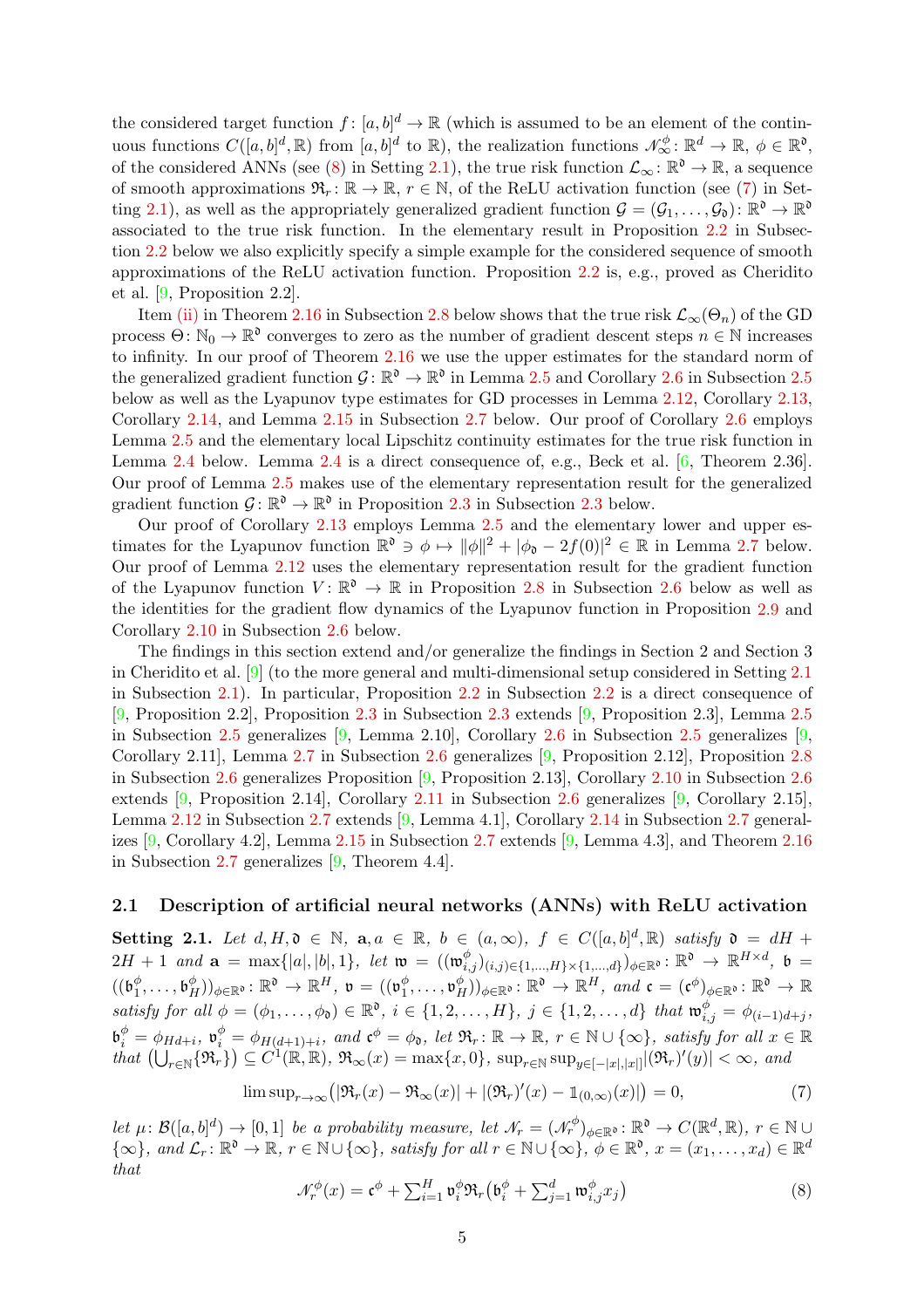$and \mathcal{L}_r(\phi) = \int_{[a,b]^d} (\mathcal{N}_r^{\phi}(y) - f(y))^2 \mu(dy), \ let \ \mathcal{G} = (\mathcal{G}_1,\ldots,\mathcal{G}_\mathfrak{d}) : \mathbb{R}^{\mathfrak{d}} \to \mathbb{R}^{\mathfrak{d}} \ \ satisfies \ all \ \phi \in \mathcal{G}$  $\{\varphi \in \mathbb{R}^{\mathfrak{d}} : ((\nabla \mathcal{L}_r)(\varphi))_{r \in \mathbb{N}} \text{ is convergent}\}\; \text{that } \mathcal{G}(\phi) = \lim_{r \to \infty} (\nabla \mathcal{L}_r)(\phi), \; \text{let } \|\cdot\|: ((\bigcup_{n \in \mathbb{N}} \mathbb{R}^n) \to \mathbb{R}^{\mathfrak{d}}\}.$  $and \ \langle \cdot, \cdot \rangle : (\bigcup_{n \in \mathbb{N}} (\mathbb{R}^n \times \mathbb{R}^n)) \to \mathbb{R} \ \textit{satisfy for all} \ n \in \mathbb{N}, \ x = (x_1, \ldots, x_n), \ y = (y_1, \ldots, y_n) \in \mathbb{R}^n$ *that*  $||x|| = \left[\sum_{i=1}^{n} |x_i|^2\right]^{1/2}$  *and*  $\langle x, y \rangle = \sum_{i=1}^{n} x_i y_i$ *, and let*  $I_i^{\phi} \subseteq \mathbb{R}^d$ *,*  $\phi \in \mathbb{R}^{\mathfrak{d}}$ *, i*  $\in \{1, 2, ..., H\}$ *,* and  $V: \mathbb{R}^{\mathfrak{d}} \to \mathbb{R}$  satisfy for all  $\phi \in \mathbb{R}^{\mathfrak{d}}$ ,  $i \in \{1, 2, ..., H\}$  that  $I_i^{\phi} = \{x = (x_1, ..., x_d) \in$  $[a,b]^d: \mathfrak{b}_i^{\phi} + \sum_{j=1}^d \mathfrak{w}_{i,j}^{\phi} x_j > 0 \}$  *and*  $V(\phi) = ||\phi||^2 + |\mathfrak{c}^{\phi} - 2f(0)|^2$ .

## <span id="page-5-2"></span><span id="page-5-0"></span>2.2 Smooth approximations for the ReLU activation function

**Proposition 2.2.** Let  $\mathfrak{R}_r : \mathbb{R} \to \mathbb{R}$ ,  $r \in \mathbb{N}$ , satisfy for all  $r \in \mathbb{N}$ ,  $x \in \mathbb{R}$  that  $\mathfrak{R}_r(x) = r^{-1} \ln(1 +$  $r^{-1}e^{rx}$ ). Then

- *(i) it holds for all*  $r \in \mathbb{N}$  *that*  $\mathfrak{R}_r \in C^\infty(\mathbb{R}, \mathbb{R})$ *,*
- *(ii) it holds for all*  $x \in \mathbb{R}$  *that*  $\limsup_{x \to \infty} |\Re_r(x) \max\{x, 0\}| = 0$ ,
- *(iii) it holds for all*  $x \in \mathbb{R}$  *that*  $\limsup_{r \to \infty} |(\Re_r)'(x) \mathbb{1}_{(0,\infty)}(x)| = 0$ *, and*
- *(iv) it holds that*  $\sup_{r \in \mathbb{N}} \sup_{x \in \mathbb{R}} |(\Re_r)'(x)| \leq 1 < \infty$ *.*

## <span id="page-5-3"></span><span id="page-5-1"></span>2.3 Properties of the approximating true risk functions and their gradients

<span id="page-5-4"></span>**Proposition 2.3.** *Assume Setting* [2.1](#page-4-1) *and let*  $\phi = (\phi_1, \dots, \phi_{\mathfrak{d}}) \in \mathbb{R}^{\mathfrak{d}}$ . *Then* 

- <span id="page-5-5"></span>*(i) it holds for all*  $r \in \mathbb{N}$  *that*  $\mathcal{L}_r \in C^1(\mathbb{R}^{\mathfrak{d}}, \mathbb{R}),$
- *(ii) it holds for all*  $r \in \mathbb{N}$ ,  $i \in \{1, 2, ..., H\}$ ,  $j \in \{1, 2, ..., d\}$  *that*

$$
\begin{split}\n\left(\frac{\partial}{\partial\phi_{(i-1)d+j}}\mathcal{L}_{r}\right)(\phi) &= 2\mathfrak{v}_{i}^{\phi}\int_{[a,b]^{d}}x_{j}\left[(\mathfrak{R}_{r})'\left(\mathfrak{b}_{i}^{\phi} + \sum_{k=1}^{d}\mathfrak{w}_{i,k}^{\phi}x_{k}\right)\right](\mathcal{N}_{r}^{\phi}(x) - f(x))\,\mu(\mathrm{d}x), \\
\left(\frac{\partial}{\partial\phi_{Hd+i}}\mathcal{L}_{r}\right)(\phi) &= 2\mathfrak{v}_{i}^{\phi}\int_{[a,b]^{d}}\left[(\mathfrak{R}_{r})'\left(\mathfrak{b}_{i}^{\phi} + \sum_{k=1}^{d}\mathfrak{w}_{i,k}^{\phi}x_{k}\right)\right](\mathcal{N}_{r}^{\phi}(x) - f(x))\,\mu(\mathrm{d}x), \\
\left(\frac{\partial}{\partial\phi_{H(d+1)+i}}\mathcal{L}_{r}\right)(\phi) &= 2\int_{[a,b]^{d}}\left[\mathfrak{R}_{r}\left(\mathfrak{b}_{i}^{\phi} + \sum_{k=1}^{d}\mathfrak{w}_{i,k}^{\phi}x_{k}\right)\right](\mathcal{N}_{r}^{\phi}(x) - f(x))\,\mu(\mathrm{d}x),\n\end{split} \tag{9}
$$
\n
$$
and \quad \left(\frac{\partial}{\partial\phi_{\mathfrak{d}}}\mathcal{L}_{r}\right)(\phi) = 2\int_{[a,b]^{d}}\left(\mathcal{N}_{r}^{\phi}(x) - f(x)\right)\mu(\mathrm{d}x),
$$

- <span id="page-5-7"></span><span id="page-5-6"></span>*(iii) it holds that*  $\limsup_{r\to\infty} |\mathcal{L}_r(\phi) - \mathcal{L}_{\infty}(\phi)| = 0$ ,
- <span id="page-5-8"></span>*(iv) it holds that*  $\limsup_{r\to\infty} \|(\nabla \mathcal{L}_r)(\phi) - \mathcal{G}(\phi)\| = 0$ , and
- *(v) it holds for all*  $i \in \{1, 2, ..., H\}$ *,*  $j \in \{1, 2, ..., d\}$  *that*

<span id="page-5-9"></span>
$$
\mathcal{G}_{(i-1)d+j}(\phi) = 2\mathfrak{v}_i^{\phi} \int_{I_i^{\phi}} x_j (\mathcal{N}_{\infty}^{\phi}(x) - f(x)) \mu(\mathrm{d}x),
$$
  
\n
$$
\mathcal{G}_{Hd+i}(\phi) = 2\mathfrak{v}_i^{\phi} \int_{I_i^{\phi}} (\mathcal{N}_{\infty}^{\phi}(x) - f(x)) \mu(\mathrm{d}x),
$$
  
\n
$$
\mathcal{G}_{H(d+1)+i}(\phi) = 2 \int_{[a,b]^d} \left[ \Re_{\infty} (\mathfrak{b}_i^{\phi} + \sum_{k=1}^d \mathfrak{w}_{i,k}^{\phi} x_k) \right] (\mathcal{N}_{\infty}^{\phi}(x) - f(x)) \mu(\mathrm{d}x),
$$
  
\nand  
\n
$$
\mathcal{G}_{\mathfrak{d}}(\phi) = 2 \int_{[a,b]^d} (\mathcal{N}_{\infty}^{\phi}(x) - f(x)) \mu(\mathrm{d}x).
$$
\n(10)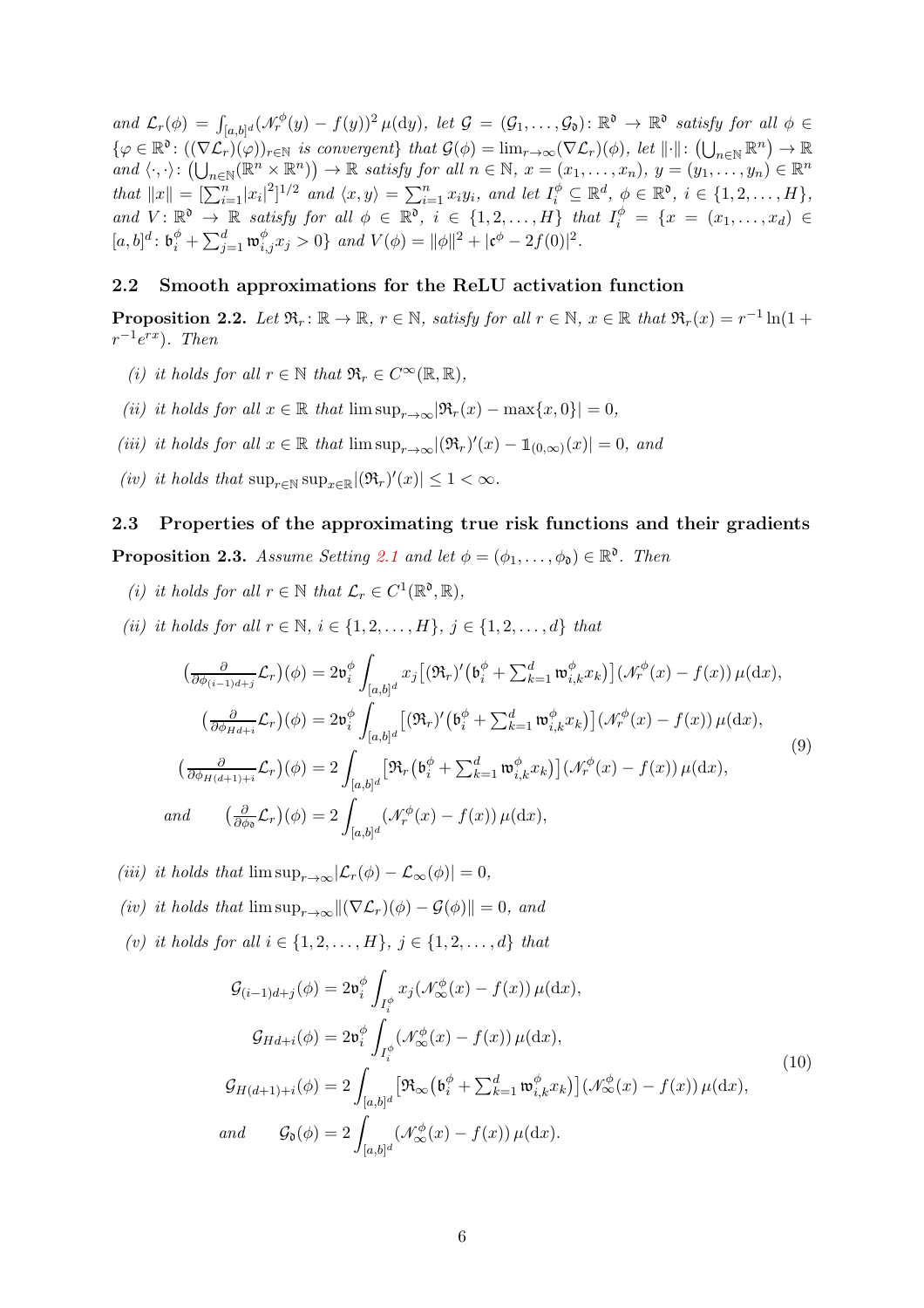*Proof of Proposition [2.3.](#page-5-3)* Throughout this proof let  $\mathfrak{M}$ :  $[0,\infty) \to [0,\infty]$  satisfy for all  $x \in [0,\infty)$ that  $\mathfrak{M}(x) = \sup_{r \in \mathbb{N}} \sup_{y \in [-x,x]} (|\mathfrak{R}_r(y)| + |(\mathfrak{R}_r)'(y)|)$ . Observe that the assumption that for all  $r \in \mathbb{N}$  it holds that  $\mathfrak{R}_r \in C^1(\mathbb{R}, \mathbb{R})$  implies that for all  $r \in \mathbb{N}, x \in \mathbb{R}$  we have that  $\mathfrak{R}_r(x) = \mathfrak{R}_r(0) + \int_0^x (\mathfrak{R}_r)'(y) dy$ . This, the assumption that for all  $x \in \mathbb{R}$  it holds that  $\sup_{r \in \mathbb{N}} \sup_{y \in [-|x|,|x|]} |(\mathfrak{R}_r)'(y)| < \infty$  and the fact that  $\sup_{r \in \mathbb{N}} |\mathfrak{R}_r(0)| < \infty$  prove that for all  $x \in [0, \infty)$  it holds that  $\sup_{r \in \mathbb{N}} \sup_{y \in [-x, x]} |\Re_r(y)| < \infty$ . Hence, we obtain that for all  $x \in [0, \infty)$ it holds that  $\mathfrak{M}(x) < \infty$ . This, the assumption that for all  $r \in \mathbb{N}$  it holds that  $\mathfrak{R}_r \in C^1(\mathbb{R}, \mathbb{R})$ , the chain rule, and the dominated convergence theorem establish items [\(i\)](#page-5-4) and [\(ii\).](#page-5-5) Next note that for all  $r \in \mathbb{N}$ ,  $x = (x_1, \ldots, x_d) \in [a, b]^d$  it holds that

<span id="page-6-0"></span>
$$
|\mathcal{N}_r^{\phi}(x) - f(x)| \leq \left[ \sup_{y \in [a,b]^d} |f(y)| \right] + |\mathfrak{c}^{\phi}| + \sum_{i=1}^H |\mathfrak{v}_i^{\phi}| \left[ \mathfrak{R}_r \left( \mathfrak{b}_i^{\phi} + \sum_{j=1}^d \mathfrak{w}_{i,j}^{\phi} x_j \right) \right] \leq \left[ \sup_{y \in [a,b]^d} |f(y)| \right] + |\mathfrak{c}^{\phi}| + \sum_{i=1}^H |\mathfrak{v}_i^{\phi}| \left[ \mathfrak{M} \left( |\mathfrak{b}_i^{\phi}| + \mathbf{a} \sum_{j=1}^d |\mathfrak{w}_{i,j}^{\phi}| \right) \right]. \tag{11}
$$

The fact that for all  $x \in [a, b]^d$  it holds that  $\lim_{r \to \infty} (\mathcal{N}_r^{\phi}(x) - f(x)) = \mathcal{N}_\infty^{\phi}(x) - f(x)$  and the dominated convergence theorem hence prove that  $\lim_{r\to\infty} \mathcal{L}_r(\phi) = \mathcal{L}_{\infty}(\phi)$ . This establishes item [\(iii\).](#page-5-6) Moreover, observe that [\(11\)](#page-6-0), the dominated convergence theorem, and the fact that for all  $x \in [a, b]^d$  it holds that  $\lim_{r \to \infty} (\mathcal{N}_r^{\phi}(x) - f(x)) = \mathcal{N}_\infty^{\phi}(x) - f(x)$  assure that

<span id="page-6-4"></span>
$$
\lim_{r \to \infty} \left[ \left( \frac{\partial}{\partial \phi_0} \mathcal{L}_r \right) (\phi) \right] = 2 \int_{[a,b]^d} \left( \mathcal{N}_{\infty}^{\phi}(x) - f(x) \right) \mu(\mathrm{d}x). \tag{12}
$$

<span id="page-6-1"></span>Next note that for all  $x = (x_1, ..., x_d) \in [a, b]^d$ ,  $i \in \{1, 2, ..., H\}$ ,  $j \in \{1, 2, ..., d\}$  we have that

$$
\lim_{r \to \infty} \left[ x_j \left[ (\Re_r)' \left( \mathfrak{b}_i^{\phi} + \sum_{k=1}^d \mathfrak{w}_{i,k}^{\phi} x_k \right) \right] (\mathcal{N}_r^{\phi}(x) - f(x)) \right]
$$
\n
$$
= x_j (\mathcal{N}_{\infty}^{\phi}(x) - f(x)) \mathbb{1}_{(0,\infty)} \left( \mathfrak{b}_i^{\phi} + \sum_{k=1}^d \mathfrak{w}_{i,k}^{\phi} x_k \right)
$$
\n
$$
= x_j (\mathcal{N}_{\infty}^{\phi}(x) - f(x)) \mathbb{1}_{I_i^{\phi}}(x) \tag{13}
$$

<span id="page-6-2"></span>and

$$
\lim_{r \to \infty} \left[ \left[ (\Re_r)' \left( \mathfrak{b}_i^{\phi} + \sum_{k=1}^d \mathfrak{w}_{i,k}^{\phi} x_k \right) \right] (\mathcal{N}_r^{\phi}(x) - f(x)) \right]
$$
\n
$$
= (\mathcal{N}_{\infty}^{\phi}(x) - f(x)) \mathbb{1}_{(0,\infty)} \left( \mathfrak{b}_i^{\phi} + \sum_{k=1}^d \mathfrak{w}_{i,k}^{\phi} x_k \right)
$$
\n
$$
= (\mathcal{N}_{\infty}^{\phi}(x) - f(x)) \mathbb{1}_{I_i^{\phi}}(x). \tag{14}
$$

Furthermore, observe that [\(11\)](#page-6-0) shows that for all  $r \in \mathbb{N}$ ,  $x = (x_1, \ldots, x_d) \in [a, b]^d$ ,  $i \in$  $\{1, 2, \ldots, H\}, j \in \{1, 2, \ldots, d\}, v \in \{0, 1\}$  it holds that

$$
\begin{split}\n& \left| (x_j)^v \left[ (\Re_r)' \left( \mathfrak{b}_i^{\phi} + \sum_{k=1}^d \mathfrak{w}_{i,k}^{\phi} x_k \right) \right] (\mathcal{N}_r^{\phi}(x) - f(x)) \right| \\
&\leq \mathbf{a} \left[ \left| (\Re_r)' \left( \mathfrak{b}_i^{\phi} + \sum_{k=1}^d \mathfrak{w}_{i,k}^{\phi} x_k \right) \right| \right] \left[ |\mathcal{N}_r^{\phi}(x) - f(x)| \right] \\
&\leq \mathbf{a} \left[ \mathfrak{M} (|\mathfrak{b}_i^{\phi}| + \mathbf{a} \sum_{k=1}^d |\mathfrak{w}_{i,k}^{\phi}|) \right] \left[ |\mathcal{N}_r^{\phi}(x) - f(x)| \right] \\
&\leq \mathbf{a} \left[ \mathfrak{M} (|\mathfrak{b}_i^{\phi}| + \mathbf{a} \sum_{k=1}^d |\mathfrak{w}_{i,k}^{\phi}|) \right] \left( \left[ \sup_{y \in [a,b]^d} |f(y)| \right] \\
&\quad + |\mathfrak{c}^{\phi}| + \sum_{\ell=1}^H |\mathfrak{v}_{\ell}^{\phi}| \left[ \mathfrak{M} (|\mathfrak{b}_{\ell}^{\phi}| + \mathbf{a} \sum_{m=1}^d |\mathfrak{w}_{\ell,m}^{\phi}|) \right] \right).\n\end{split} \tag{15}
$$

<span id="page-6-5"></span><span id="page-6-3"></span>The dominated convergence theorem and [\(13\)](#page-6-1) hence prove that for all  $i \in \{1, 2, ..., H\}, j \in$  $\{1, 2, \ldots, d\}$  we have that

$$
\lim_{r \to \infty} \left[ \left( \frac{\partial}{\partial \phi_{(i-1)d+j}} \mathcal{L}_r \right) (\phi) \right] = 2 \mathfrak{v}_i^{\phi} \int_{[a,b]^d} x_j (\mathcal{N}_\infty^{\phi}(x) - f(x)) \mathbb{1}_{I_i^{\phi}}(x) \,\mu(\mathrm{d}x) \n= 2 \mathfrak{v}_i^{\phi} \int_{I_i^{\phi}} x_j (\mathcal{N}_\infty^{\phi}(x) - f(x)) \,\mu(\mathrm{d}x).
$$
\n(16)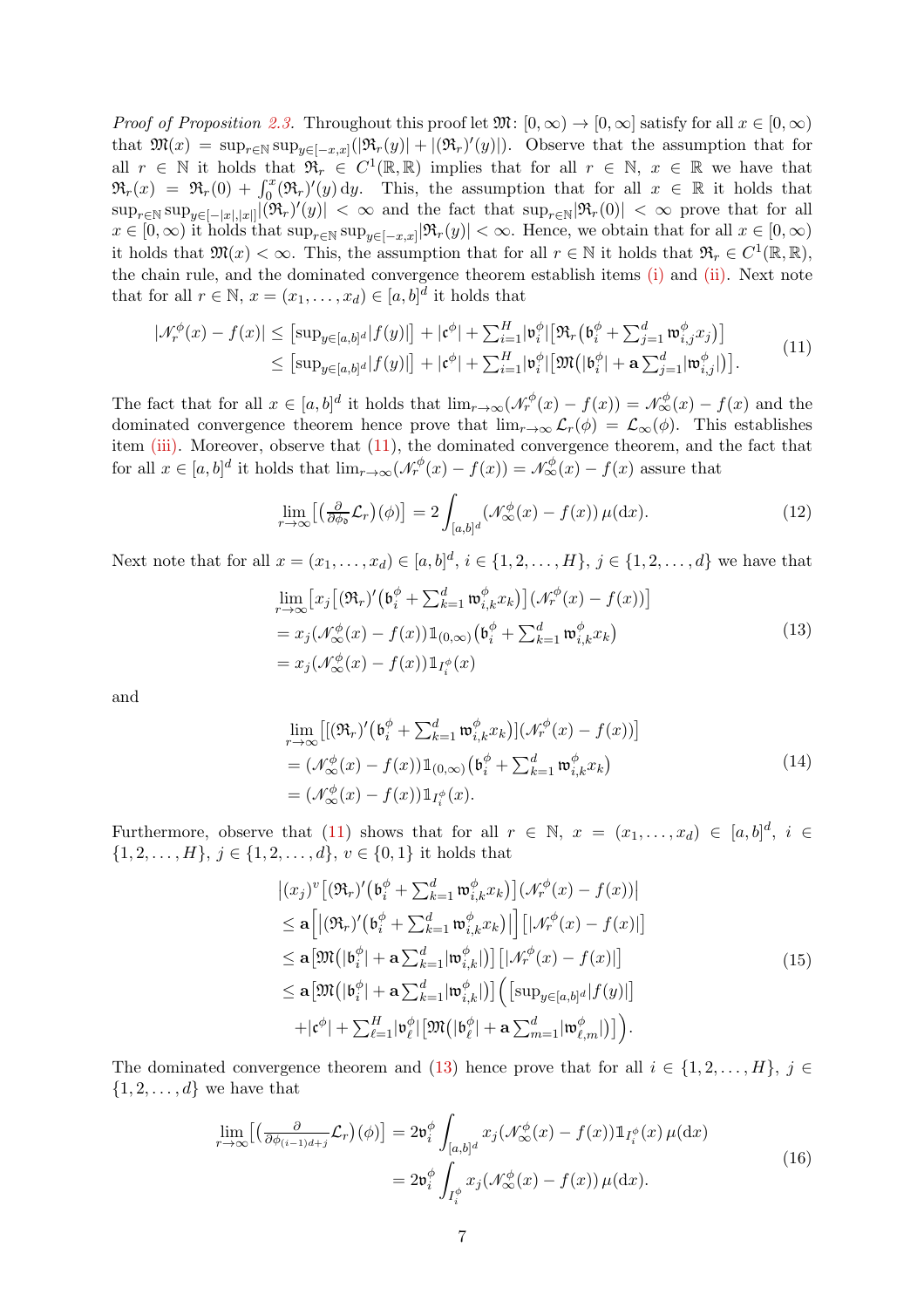Moreover, note that [\(14\)](#page-6-2), [\(15\)](#page-6-3), and the dominated convergence theorem demonstrate that for all  $i \in \{1, 2, ..., H\}, j \in \{1, 2, ..., d\}$  it holds that

$$
\lim_{r \to \infty} \left[ \left( \frac{\partial}{\partial \phi_{H d + i}} \mathcal{L}_r \right) (\phi) \right] = 2 \mathfrak{v}_i^{\phi} \int_{[a, b]^d} (\mathcal{N}_{\infty}^{\phi}(x) - f(x)) \mathbb{1}_{I_i^{\phi}}(x) \,\mu(\mathrm{d}x) \n= 2 \mathfrak{v}_i^{\phi} \int_{I_i^{\phi}} (\mathcal{N}_{\infty}^{\phi}(x) - f(x)) \,\mu(\mathrm{d}x).
$$
\n(17)

<span id="page-7-3"></span>Furthermore, observe that for all  $x \in [a, b]^d$ ,  $i \in \{1, 2, ..., H\}$  it holds that

<span id="page-7-2"></span>
$$
\lim_{r \to \infty} \left[ \Re_r \left( \mathfrak{b}_i^{\phi} + \sum_{j=1}^d \mathfrak{w}_{i,j}^{\phi} x_j \right) \right] \left( \mathcal{N}_r^{\phi}(x) - f(x) \right) = \left[ \Re_\infty \left( \mathfrak{b}_i^{\phi} + \sum_{j=1}^d \mathfrak{w}_{i,j}^{\phi} x_j \right) \right] \left( \mathcal{N}_\infty^{\phi}(x) - f(x) \right). \tag{18}
$$

In addition, note that [\(11\)](#page-6-0) ensures that for all  $r \in \mathbb{N}$ ,  $x \in [a, b]^d$ ,  $i \in \{1, 2, ..., H\}$  we have that

$$
\begin{split}\n&\left|\left[\mathfrak{R}_{r}\left(\mathfrak{b}_{i}^{\phi}+\sum_{j=1}^{d}\mathfrak{w}_{i,j}^{\phi}x_{j}\right)\right](\mathcal{N}_{r}^{\phi}(x)-f(x))\right| \\
&\leq\left[\mathfrak{M}\left(|\mathfrak{b}_{i}^{\phi}|+\mathbf{a}\sum_{j=1}^{d}|w_{i,j}^{\phi}|\right)\right]|\mathcal{N}_{r}^{\phi}(x)-f(x)| \\
&\leq\left[\mathfrak{M}\left(|\mathfrak{b}_{i}^{\phi}|+\mathbf{a}\sum_{j=1}^{d}|w_{i,j}^{\phi}|\right)\right]\left(\left[\sup_{y\in[a,b]^{d}}|f(y)|\right]\right. \\
&\left.+\left|\mathfrak{c}^{\phi}|+\sum_{\ell=1}^{H}|v_{\ell}^{\phi}|\left[\mathfrak{M}\left(|\mathfrak{b}_{\ell}^{\phi}|+\mathbf{a}\sum_{m=1}^{d}|w_{\ell,m}^{\phi}|\right]\right)\right).\n\end{split} \tag{19}
$$

This, [\(18\)](#page-7-2), and the dominated convergence theorem demonstrate that for all  $i \in \{1, 2, ..., H\}$ it holds that

$$
\lim_{r \to \infty} \left[ \left( \frac{\partial}{\partial \phi_{H(d+1)+i}} \mathcal{L}_r \right) (\phi) \right] = 2 \int_{[a,b]^d} \left[ \Re_{\infty} \left( \mathfrak{b}_i^{\phi} + \sum_{j=1}^d \mathfrak{w}_{i,j}^{\phi} x_j \right) \right] \left( \mathcal{N}_{\infty}^{\phi}(x) - f(x) \right) \mu(\mathrm{d}x). \tag{20}
$$

Combining this,  $(12)$ ,  $(16)$ , and  $(17)$  establishes items [\(iv\)](#page-5-7) and [\(v\).](#page-5-8) The proof of Proposition [2.3](#page-5-3) is thus complete.  $\Box$ 

#### <span id="page-7-1"></span><span id="page-7-0"></span>2.4 Local Lipschitz continuity properties of the true risk functions

**Lemma 2.4.** *Let*  $d, H, \mathfrak{d} \in \mathbb{N}$ ,  $a \in \mathbb{R}$ ,  $b \in [a, \infty)$ ,  $f \in C([a, b]^d, \mathbb{R})$  *satisfy*  $\mathfrak{d} = dH + 2H + 1$ ,  $\det \mathcal{N} = (\mathcal{N}^{\phi})_{\phi \in \mathbb{R}^{\mathfrak{d}}} : \mathbb{R}^{\mathfrak{d}} \to C(\mathbb{R}^d, \mathbb{R})$  satisfy for all  $\phi = (\phi_1, \dots, \phi_{\mathfrak{d}}) \in \mathbb{R}^{\mathfrak{d}}, x = (x_1, \dots, x_d) \in \mathbb{R}^d$ *that*

$$
\mathcal{N}^{\phi}(x) = \phi_0 + \sum_{i=1}^{H} \phi_{H(d+1)+i} \max \{ \phi_{Hd+i} + \sum_{j=1}^{d} \phi_{(i-1)d+j} x_j, 0 \},\tag{21}
$$

Let  $\mu: \mathcal{B}([a,b]^d) \to [0,1]$  *be a probability measure, let*  $\|\cdot\|: \mathbb{R}^{\mathfrak{d}} \to \mathbb{R}$  and  $\mathcal{L}: \mathbb{R}^{\mathfrak{d}} \to \mathbb{R}$  *satisfy for all*  $\phi = (\phi_1, \ldots, \phi_{\mathfrak{d}}) \in \mathbb{R}^{\mathfrak{d}}$  *that*  $\|\phi\| = \left[\sum_{i=1}^{\mathfrak{d}} |\phi_i|^2\right]^{1/2}$  *and*  $\mathcal{L}(\phi) = \int_{[a,b]^d} (\mathcal{N}^{\phi}(y) - f(y))^2 \mu(\mathrm{d}y)$ *, and let*  $K \subseteq \mathbb{R}^{\mathfrak{d}}$  *be compact. Then there exists*  $\mathscr{L} \in \mathbb{R}$  *such that for all*  $\phi, \psi \in K$  *it holds that* 

<span id="page-7-6"></span>
$$
\sup_{x \in [a,b]^d} |\mathcal{N}^{\phi}(x) - \mathcal{N}^{\psi}(x)| + |\mathcal{L}(\phi) - \mathcal{L}(\psi)| \le \mathcal{L} \|\phi - \psi\|.
$$
 (22)

*Proof of Lemma [2.4.](#page-7-1)* Throughout this proof let  $\mathbf{a} \in \mathbb{R}$  satisfy  $\mathbf{a} = \max\{|a|, |b|, 1\}$ . Observe that, e.g., Beck et al. [\[6,](#page-25-7) Theorem 2.36] (applied with  $a \wedge a$ ,  $b \wedge b$ ,  $d \wedge \mathfrak{d}$ ,  $L \wedge 2$ ,  $l_0 \wedge d$ ,  $l_1 \wedge H$ ,  $l_2 \cap 1$  in the notation of [\[6,](#page-25-7) Theorem 2.36]) and the fact that for all  $\varphi = (\varphi_1, \ldots, \varphi_{\mathfrak{d}}) \in \mathbb{R}^{\mathfrak{d}}$  it holds that  $\max_{i \in \{1,2,\ldots,\mathfrak{d}\}} |\varphi_i| \leq ||\varphi||$  demonstrate that for all  $\phi, \psi \in \mathbb{R}^{\mathfrak{d}}$  it holds that

<span id="page-7-4"></span>
$$
\sup_{x \in [a,b]^d} |\mathcal{N}^{\phi}(x) - \mathcal{N}^{\psi}(x)| \le 2\mathbf{a}(d+1)(H+1)(\max\{1, \|\phi\|, \|\psi\|\}) \|\phi - \psi\|.
$$
 (23)

Furthermore, note that the fact that K is compact ensures that there exists  $\kappa \in [1,\infty)$  such that for all  $\varphi \in K$  it holds that

<span id="page-7-5"></span>
$$
\|\varphi\| \le \kappa. \tag{24}
$$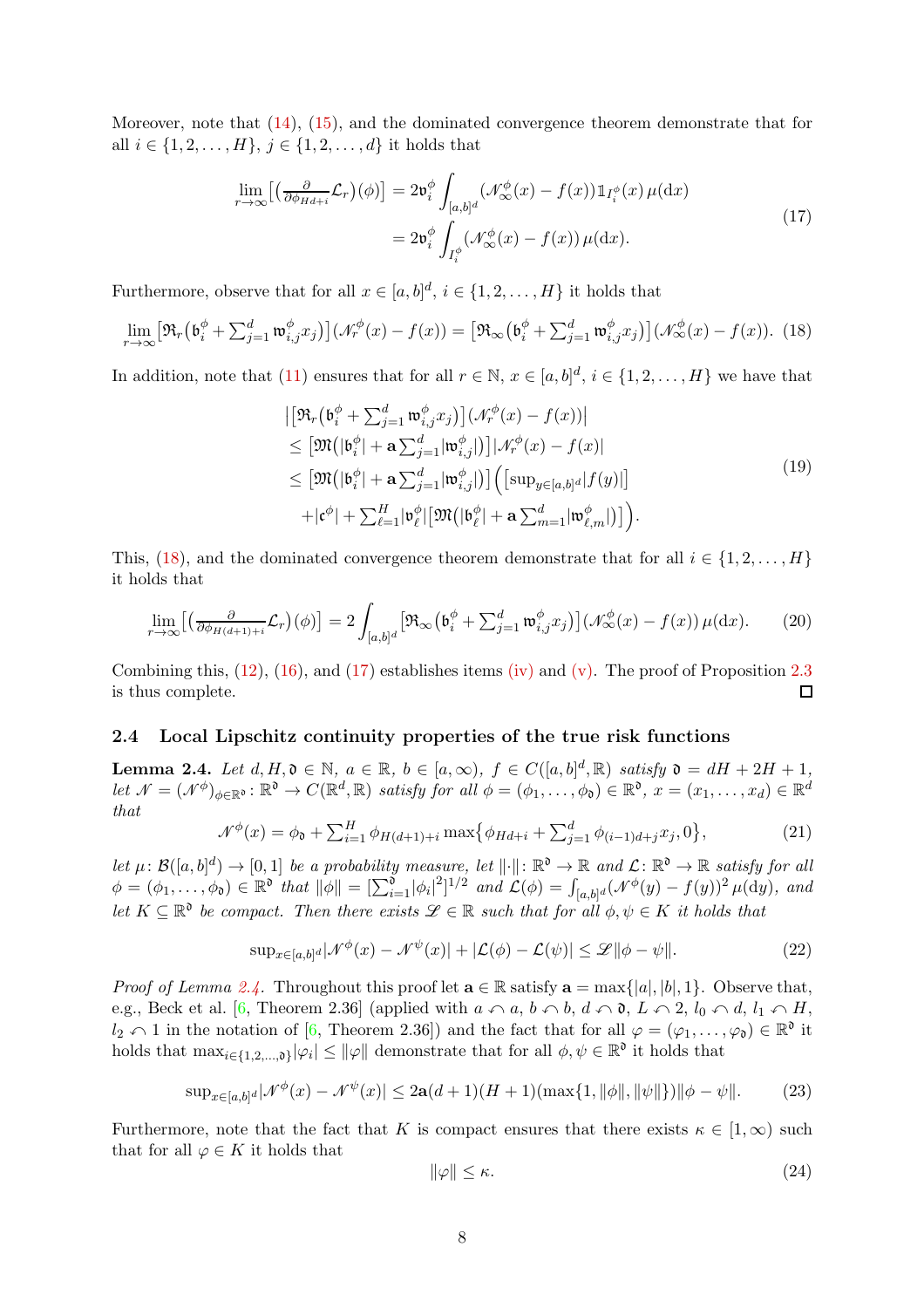Note that [\(23\)](#page-7-4) and [\(24\)](#page-7-5) show that there exists  $\mathscr{L} \in \mathbb{R}$  which satisfies for all  $\phi, \psi \in K$  that

<span id="page-8-2"></span>
$$
\sup_{x \in [a,b]^d} |\mathcal{N}^{\phi}(x) - \mathcal{N}^{\psi}(x)| \le \mathcal{L} \|\phi - \psi\|.
$$
 (25)

Hence, we obtain that for all  $\phi, \psi \in K$  it holds that

$$
|\mathcal{L}(\phi) - \mathcal{L}(\psi)| = \left| \left[ \int_{[a,b]^d} (\mathcal{N}^{\phi}(x) - f(x))^2 \mu(dx) \right] - \left[ \int_{[a,b]^d} (\mathcal{N}^{\psi}(x) - f(x))^2 \mu(dx) \right] \right|
$$
  
\n
$$
\leq \int_{[a,b]^d} |(\mathcal{N}^{\phi}(x) - f(x))^2 - (\mathcal{N}^{\psi}(x) - f(x))^2 \mu(dx)
$$
  
\n
$$
= \int_{[a,b]^d} |\mathcal{N}^{\phi}(x) - \mathcal{N}^{\psi}(x)| |\mathcal{N}^{\phi}(x) + \mathcal{N}^{\psi}(x) - 2f(x)| \mu(dx)
$$
  
\n
$$
\leq \mathcal{L} ||\phi - \psi|| \left[ \int_{[a,b]^d} |\mathcal{N}^{\phi}(x) + \mathcal{N}^{\psi}(x) - 2f(x)| \mu(dx) \right].
$$
\n(26)

This, [\(24\)](#page-7-5), [\(25\)](#page-8-2), and the fact that for all  $x \in [a, b]^d$  it holds that  $\mathcal{N}^0(x) = 0$  prove that for all  $\phi, \psi \in K$  we have that

$$
|\mathcal{L}(\phi) - \mathcal{L}(\psi)| \leq \mathcal{L} \|\phi - \psi\| \Big( \sup_{x \in [a,b]^d} \big[ |\mathcal{N}^{\phi}(x)| + |\mathcal{N}^{\psi}(x)| + 2|f(x)| \big] \Big) \n= \mathcal{L} \|\phi - \psi\| \Big( \sup_{x \in [a,b]^d} \big[ |\mathcal{N}^{\phi}(x) - \mathcal{N}^0(x)| + |\mathcal{N}^{\psi}(x) - \mathcal{N}^0(x)| + 2|f(x)| \big] \Big) \n\leq \mathcal{L} \|\phi - \psi\| \Big( \mathcal{L} \|\phi\| + \mathcal{L} \|\psi\| + 2 \big[ \sup_{x \in [a,b]^d} |f(x)| \big] \Big) \n\leq 2\mathcal{L} \Big( \kappa \mathcal{L} + \big[ \sup_{x \in [a,b]^d} |f(x)| \big] \Big) \|\phi - \psi\|.
$$
\n(27)

Combining this with [\(25\)](#page-8-2) establishes [\(22\)](#page-7-6). The proof of Lemma [2.4](#page-7-1) is thus complete.

# <span id="page-8-1"></span><span id="page-8-0"></span>2.5 Upper estimates for generalized gradients of the true risk functions

**Lemma 2.5.** *Assume Setting* [2.1](#page-4-1) *and let*  $\phi \in \mathbb{R}^{\infty}$ . *Then* 

$$
\|\mathcal{G}(\phi)\|^2 \le 4(\mathbf{a}^2(d+1)\|\phi\|^2 + 1)\mathcal{L}_{\infty}(\phi). \tag{28}
$$

 $\Box$ 

*Proof of Lemma [2.5.](#page-8-1)* Observe that Jensen's inequality implies that

<span id="page-8-3"></span>
$$
\left(\int_{[a,b]^d} |\mathcal{N}^{\phi}_{\infty}(x) - f(x)| \,\mu(\mathrm{d}x)\right)^2 \le \int_{[a,b]^d} (\mathcal{N}^{\phi}_{\infty}(x) - f(x))^2 \,\mu(\mathrm{d}x) = \mathcal{L}_{\infty}(\phi). \tag{29}
$$

Combining this and [\(10\)](#page-5-9) demonstrates that for all  $i \in \{1, 2, ..., H\}, j \in \{1, 2, ..., d\}$  it holds that

<span id="page-8-4"></span>
$$
|\mathcal{G}_{(i-1)d+j}(\phi)|^2 = 4(\mathfrak{v}_i^{\phi})^2 \left( \int_{I_i^{\phi}} x_j (\mathcal{N}_{\infty}^{\phi}(x) - f(x)) \mu(\mathrm{d}x) \right)^2
$$
  
\n
$$
\leq 4(\mathfrak{v}_i^{\phi})^2 \left( \int_{I_i^{\phi}} |x_j| |\mathcal{N}_{\infty}^{\phi}(x) - f(x)| \mu(\mathrm{d}x) \right)^2
$$
  
\n
$$
\leq 4\mathbf{a}^2(\mathfrak{v}_i^{\phi})^2 \left( \int_{[a,b]^d} |\mathcal{N}_{\infty}^{\phi}(x) - f(x)| \mu(\mathrm{d}x) \right)^2 \leq 4\mathbf{a}^2(\mathfrak{v}_i^{\phi})^2 \mathcal{L}_{\infty}(\phi).
$$
\n(30)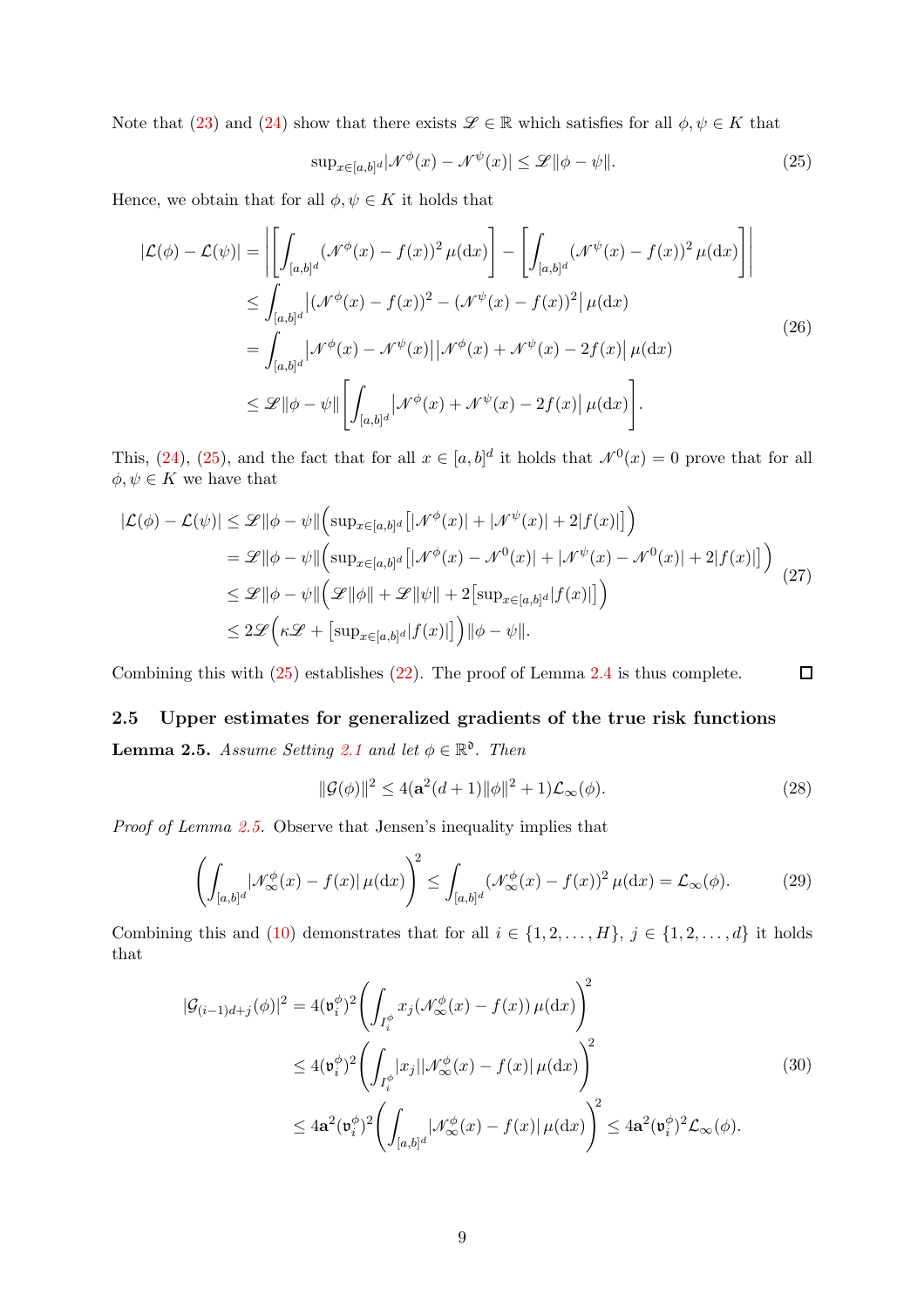<span id="page-9-4"></span>Next note that [\(10\)](#page-5-9) and [\(29\)](#page-8-3) prove that for all  $i \in \{1, 2, ..., H\}$  we have that

$$
|\mathcal{G}_{Hd+i}(\phi)|^2 = 4(\mathfrak{v}_i^{\phi})^2 \left( \int_{I_i^{\phi}} (\mathcal{N}_{\infty}^{\phi}(x) - f(x)) \,\mu(\mathrm{d}x) \right)^2
$$
  
 
$$
\leq 4(\mathfrak{v}_i^{\phi})^2 \left( \int_{[a,b]^d} |\mathcal{N}_{\infty}^{\phi}(x) - f(x)| \,\mu(\mathrm{d}x) \right)^2 \leq 4(\mathfrak{v}_i^{\phi})^2 \mathcal{L}_{\infty}(\phi).
$$
 (31)

Furthermore, observe that the fact that for all  $x = (x_1, \ldots, x_d) \in [a, b]^d$ ,  $i \in \{1, 2, \ldots, H\}$  it holds that  $|\Re_\infty(\mathfrak{b}_i^\phi + \sum_{j=1}^d \mathfrak{w}_{i,j}^\phi x_j)|^2 \leq (|\mathfrak{b}_i^\phi)$  $\| \hat{v}_i^{\phi} | + \mathbf{a} \sum_{j=1}^d \lvert \mathfrak{w}_{i,j}^{\phi} | \rvert)^2 \leq \mathbf{a}^2(d+1) (\lvert \mathfrak{b}_i^{\phi} \rvert)$  $|u_i^\phi|^2+\sum_{j=1}^d |{\mathfrak w}_{i,j}^\phi|^2)$ and [\(10\)](#page-5-9) assure that for all  $i \in \{1, 2, \ldots, H\}$  it holds that

<span id="page-9-5"></span>
$$
|\mathcal{G}_{H(d+1)+i}(\phi)|^2 = 4\left(\int_{[a,b]^d} \left[\Re_{\infty}\left(\mathfrak{b}_i^{\phi} + \sum_{j=1}^d \mathfrak{w}_{i,j}^{\phi} x_j\right)\right] \left(\mathcal{N}_{\infty}^{\phi}(x) - f(x)\right) \mu(\mathrm{d}x)\right)^2
$$
  
\$\leq 4 \int\_{[a,b]^d} \left|\Re\_{\infty}\left(\mathfrak{b}\_i^{\phi} + \sum\_{j=1}^d \mathfrak{w}\_{i,j}^{\phi} x\_j\right)\right|^2 \left(\mathcal{N}\_{\infty}^{\phi}(x) - f(x)\right)^2 \mu(\mathrm{d}x)\$  
\$\leq 4\mathbf{a}^2(d+1) \left[|\mathfrak{b}\_i^{\phi}|^2 + \sum\_{j=1}^d |\mathfrak{w}\_{i,j}^{\phi}|^2\right] \mathcal{L}\_{\infty}(\phi). \tag{32}

Moreover, note that  $(10)$  and  $(29)$  show that

$$
|\mathcal{G}_{\mathfrak{d}}(\phi)|^2 = 4 \left( \int_{[a,b]^d} (\mathcal{N}_{\infty}^{\phi}(x) - f(x)) \,\mu(\mathrm{d}x) \right)^2 \le 4\mathcal{L}_{\infty}(\phi). \tag{33}
$$

Combining this with  $(30)$ ,  $(31)$ , and  $(32)$  ensures that

$$
\|\mathcal{G}(\phi)\|^2
$$
  
\n
$$
\leq 4\Big[\sum_{i=1}^H \Big(\mathbf{a}^2 \Big[\sum_{j=1}^d |\mathfrak{v}_i^{\phi}|^2\Big] + |\mathfrak{v}_i^{\phi}|^2 + \mathbf{a}^2(d+1) \Big[|\mathfrak{b}_i^{\phi}|^2 + \sum_{j=1}^d |\mathfrak{w}_{i,j}^{\phi}|^2\Big]\Big)\Big] \mathcal{L}_{\infty}(\phi) + 4\mathcal{L}_{\infty}(\phi) \quad (34)
$$
  
\n
$$
\leq 4(\mathbf{a}^2(d+1) \|\phi\|^2 + 1) \mathcal{L}_{\infty}(\phi).
$$

<span id="page-9-1"></span>The proof of Lemma [2.5](#page-8-1) is thus complete.

**Corollary 2.6.** Assume Setting [2.1](#page-4-1) and let  $K \subseteq \mathbb{R}^{\mathfrak{d}}$  be compact. Then  $\sup_{\phi \in K} ||\mathcal{G}(\phi)|| < \infty$ .

*Proof of Corollary [2.6.](#page-9-1)* Observe that Lemma [2.4](#page-7-1) and the assumption that K is compact ensure that  $\sup_{\phi \in K} \mathcal{L}_{\infty}(\phi) < \infty$ . This and Lemma [2.5](#page-8-1) complete the proof of Corollary [2.6.](#page-9-1)  $\Box$ 

#### <span id="page-9-2"></span><span id="page-9-0"></span>2.6 Upper estimates associated to Lyapunov functions

**Lemma 2.7.** Let  $\mathfrak{d} \in \mathbb{N}$ ,  $\xi \in \mathbb{R}$  and let  $\|\cdot\|: \mathbb{R}^{\mathfrak{d}} \to \mathbb{R}$  and  $V: \mathbb{R}^{\mathfrak{d}} \to \mathbb{R}$  satisfy for all  $\phi =$  $(\phi_1, \ldots, \phi_{\mathfrak{d}}) \in \mathbb{R}^{\mathfrak{d}}$  that  $\|\phi\| = \left[\sum_{i=1}^{\mathfrak{d}} |\phi_i|^2\right]^{1/2}$  and  $V(\phi) = \|\phi\|^2 + |\phi_{\mathfrak{d}} - 2\xi|^2$ . Then it holds for all  $\phi \in \mathbb{R}^{\mathfrak{d}}$  that

<span id="page-9-7"></span>
$$
\|\phi\|^2 \le V(\phi) \le 3\|\phi\|^2 + 8\xi^2. \tag{35}
$$

 $\Box$ 

*Proof of Lemma [2.7.](#page-9-2)* Observe that the fact that for all  $\phi \in \mathbb{R}^{\mathfrak{d}}$  it holds that  $|\phi_{\mathfrak{d}} - 2\xi|^2 \geq 0$ assures that for all  $\phi \in \mathbb{R}^{\mathfrak{d}}$  we have that

<span id="page-9-6"></span>
$$
V(\phi) = \|\phi\|^2 + |\phi_0 - 2\xi|^2 \ge \|\phi\|^2. \tag{36}
$$

Furthermore, note that the fact that for all  $x, y \in \mathbb{R}$  it holds that  $(x - y)^2 \leq 2(x^2 + y^2)$  ensures that for all  $\phi \in \mathbb{R}^{\mathfrak{d}}$  it holds that

$$
V(\phi) \le ||\phi||^2 + 2(\phi_0)^2 + 8\xi^2 \le 3||\phi||^2 + 8\xi^2. \tag{37}
$$

<span id="page-9-3"></span>Combining this with [\(36\)](#page-9-6) establishes [\(35\)](#page-9-7). The proof of Lemma [2.7](#page-9-2) is thus complete.  $\Box$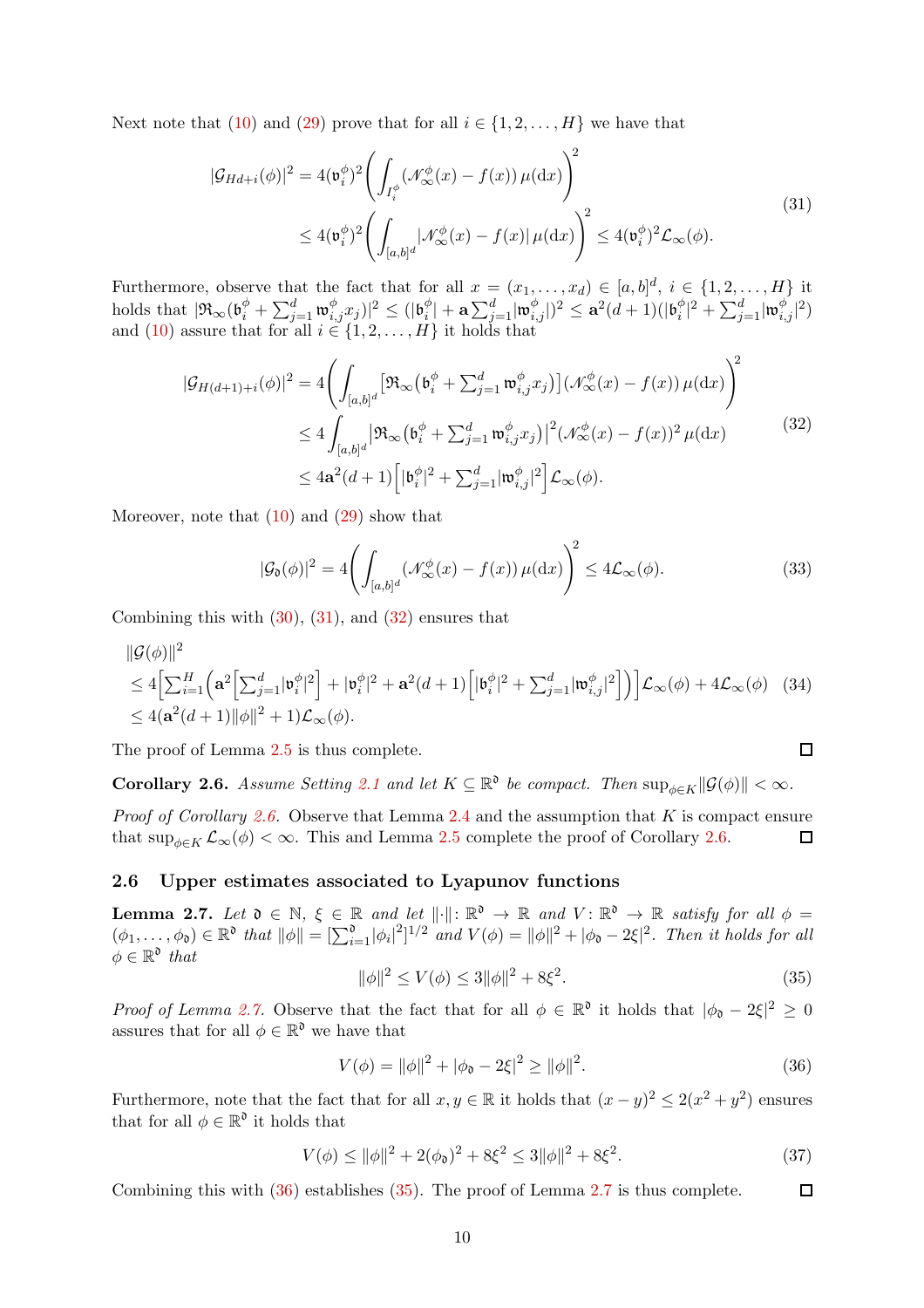<span id="page-10-2"></span>**Proposition 2.8.** Let  $\mathfrak{d} \in \mathbb{N}$ ,  $\xi \in \mathbb{R}$  and let  $V : \mathbb{R}^{\mathfrak{d}} \to \mathbb{R}$  satisfy for all  $\phi = (\phi_1, \ldots, \phi_{\mathfrak{d}}) \in \mathbb{R}^{\mathfrak{d}}$ *that*  $V(\phi) = \left[\sum_{i=1}^{d} |\phi_i|^2\right] + |\phi_0 - 2\xi|^2$ *. Then* 

*(i) it holds for all*  $\phi = (\phi_1, \dots, \phi_{\mathfrak{d}}) \in \mathbb{R}^{\mathfrak{d}}$  that

$$
(\nabla V)(\phi) = 2\phi + (0, 0, \dots, 0, 2[\phi_{\mathfrak{d}} - 2\xi])
$$
\n(38)

*and*

<span id="page-10-3"></span>(*ii*) *it holds for all*  $\phi = (\phi_1, \ldots, \phi_{\mathfrak{d}}), \psi = (\psi_1, \ldots, \psi_{\mathfrak{d}}) \in \mathbb{R}^{\mathfrak{d}}$  *that*  $(\nabla V)(\phi) - (\nabla V)(\psi) = 2(\phi - \psi) + (0, 0, \dots, 0, 2(\phi_{\mathfrak{d}} - \psi_{\mathfrak{d}}))$ . (39)

*Proof of Proposition* [2.8.](#page-9-3) Observe that the assumption that for all  $\phi \in \mathbb{R}^{\mathfrak{d}}$  it holds that  $V(\phi)$  =  $\sum_{i=1}^{\infty}|\phi_i|^2+|\phi_{\mathfrak{d}}-2\xi|^2$  proves item [\(i\).](#page-10-2) Moreover, note that item [\(i\)](#page-10-2) establishes item [\(ii\).](#page-10-3) The proof of Proposition [2.8](#page-9-3) is thus complete.

<span id="page-10-0"></span>**Proposition 2.9.** *Assume Setting* [2.1](#page-4-1) *and let*  $\phi \in \mathbb{R}^{\infty}$ . *Then* 

$$
\langle (\nabla V)(\phi), \mathcal{G}(\phi) \rangle = 8 \int_{[a,b]^d} (\mathcal{N}_{\infty}^{\phi}(x) - f(0)) (\mathcal{N}_{\infty}^{\phi}(x) - f(x)) \,\mu(\mathrm{d}x). \tag{40}
$$

*Proof of Proposition [2.9.](#page-10-0)* Observe that Proposition [2.8](#page-9-3) demonstrates that

$$
(\nabla V)(\phi) \tag{41}
$$
  
=  $2(\mathfrak{w}_{1,1}^{\phi}, \dots, \mathfrak{w}_{1,d}^{\phi}, \mathfrak{w}_{2,1}^{\phi}, \dots, \mathfrak{w}_{2,d}^{\phi}, \dots, \mathfrak{w}_{H,1}^{\phi}, \dots, \mathfrak{w}_{H,d}^{\phi}, \mathfrak{b}_{1}^{\phi}, \dots, \mathfrak{b}_{H}^{\phi}, \mathfrak{v}_{1}^{\phi}, \dots, \mathfrak{v}_{H}^{\phi}, 2(\mathfrak{c}^{\phi} - f(0)).$ 

This and [\(10\)](#page-5-9) imply that

$$
\langle (\nabla V)(\phi), \mathcal{G}(\phi) \rangle
$$
  
\n
$$
= 4 \left[ \sum_{i=1}^{H} \sum_{j=1}^{d} \left( \mathfrak{w}_{i,j}^{\phi} \mathfrak{v}_{i}^{\phi} \int_{I_{i}^{\phi}} x_{j} (\mathcal{N}_{\infty}^{\phi}(x) - f(x)) \mu(\mathrm{d}x) \right) \right]
$$
  
\n
$$
+ \left[ 4 \sum_{i=1}^{H} \left( \mathfrak{b}_{i}^{\phi} \mathfrak{v}_{i}^{\phi} \int_{I_{i}^{\phi}} (\mathcal{N}_{\infty}^{\phi}(x) - f(x)) \mu(\mathrm{d}x) \right) \right]
$$
  
\n
$$
+ 4 \left[ \sum_{i=1}^{H} \left( \mathfrak{v}_{i}^{\phi} \int_{[a,b]^{d}} \left[ \mathfrak{R}_{\infty} (\mathfrak{b}_{i}^{\phi} + \sum_{j=1}^{d} \mathfrak{w}_{i,j}^{\phi} x_{j}) \right] (\mathcal{N}_{\infty}^{\phi}(x) - f(x)) \mu(\mathrm{d}x) \right) \right]
$$
  
\n
$$
+ 8(\mathfrak{c}^{\phi} - f(0)) \left[ \int_{[a,b]^{d}} (\mathcal{N}_{\infty}^{\phi}(x) - f(x)) \mu(\mathrm{d}x) \right].
$$
  
\n(42)

Hence, we obtain that

$$
\langle (\nabla V)(\phi), \mathcal{G}(\phi) \rangle
$$
  
\n
$$
= 4 \Bigg[ \sum_{i=1}^{H} \Bigg( \mathfrak{v}_{i}^{\phi} \int_{I_{i}^{\phi}} (\mathfrak{b}_{i}^{\phi} + \sum_{j=1}^{d} \mathfrak{w}_{i,j}^{\phi} x_{j}) (\mathcal{N}_{\infty}^{\phi}(x) - f(x)) \mu(dx) \Bigg) \Bigg]
$$
  
\n
$$
+ 4 \Bigg[ \sum_{i=1}^{H} \Bigg( \mathfrak{v}_{i}^{\phi} \int_{[a,b]^{d}} \Big[ \mathfrak{R}_{\infty} (\mathfrak{b}_{i}^{\phi} + \sum_{j=1}^{d} \mathfrak{w}_{i,j}^{\phi} x_{j}) \Big] (\mathcal{N}_{\infty}^{\phi}(x) - f(x)) \mu(dx) \Bigg) \Bigg]
$$
  
\n
$$
+ 8 \int_{[a,b]^{d}} (\mathfrak{c}^{\phi} - f(0)) (\mathcal{N}_{\infty}^{\phi}(x) - f(x)) \mu(dx)
$$
  
\n
$$
= 8 \int_{[a,b]^{d}} \Big( (\mathfrak{c}^{\phi} - f(0)) + \sum_{i=1}^{H} \Big[ \mathfrak{v}_{i}^{\phi} \Big[ \mathfrak{R}_{\infty} (\mathfrak{b}_{i}^{\phi} + \sum_{j=1}^{d} \mathfrak{w}_{i,j}^{\phi} x_{j}) \Big] \Big] \Big) (\mathcal{N}_{\infty}^{\phi}(x) - f(x)) \mu(dx)
$$
  
\n
$$
= 8 \int_{[a,b]^{d}} (\mathcal{N}_{\infty}^{\phi}(x) - f(0)) (\mathcal{N}_{\infty}^{\phi}(x) - f(x)) \mu(dx).
$$
  
\n(43)

<span id="page-10-1"></span>This completes the proof of Proposition [2.9.](#page-10-0)

 $\Box$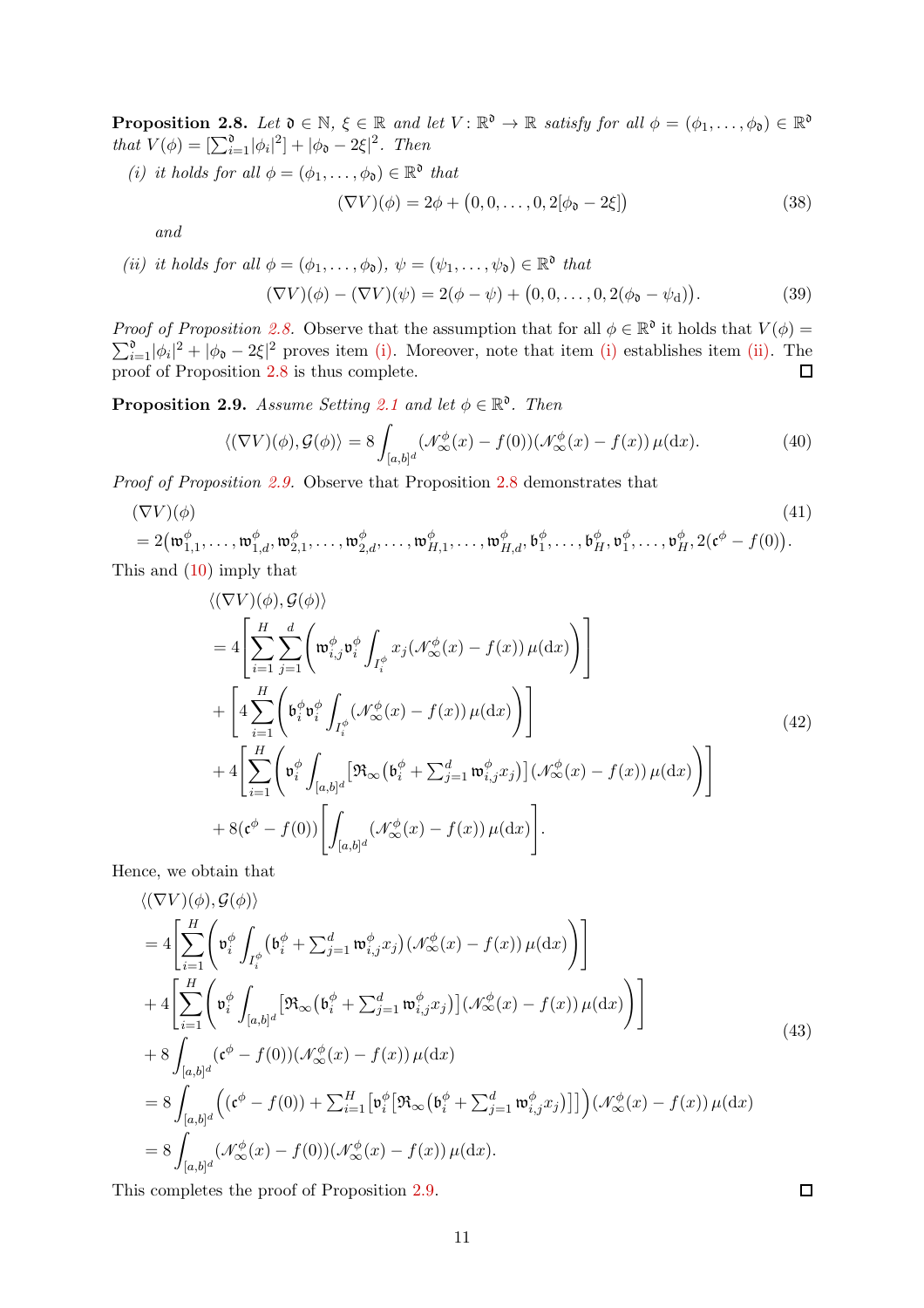**Corollary 2.10.** Assume Setting [2.1,](#page-4-1) assume for all  $x \in [a,b]^d$  that  $f(x) = f(0)$ , and let  $\phi \in \mathbb{R}^{\mathfrak{d}}$ *. Then*  $\langle (\nabla V)(\phi), \mathcal{G}(\phi) \rangle = 8\mathcal{L}_{\infty}(\phi)$ *.* 

*Proof of Corollary [2.10.](#page-10-1)* Note that the fact that for all  $x \in [a, b]^d$  it holds that  $f(x) = f(0)$ implies that

$$
\mathcal{L}_{\infty}(\phi) = \int_{[a,b]^d} (\mathcal{N}_{\infty}^{\phi}(x) - f(0)) (\mathcal{N}_{\infty}^{\phi}(x) - f(x)) \,\mu(\mathrm{d}x). \tag{44}
$$

<span id="page-11-2"></span>Combining this with Proposition [2.9](#page-10-0) completes the proof of Corollary [2.10.](#page-10-1)

**Corollary 2.11.** Assume Setting [2.1,](#page-4-1) assume for all  $x \in [a,b]^d$  that  $f(x) = f(0)$ , and let  $\phi \in \mathbb{R}^{\mathfrak{d}}$ . Then it holds that  $\mathcal{G}(\phi) = 0$  if and only if  $\mathcal{L}_{\infty}(\phi) = 0$ .

*Proof of Corollary [2.11.](#page-11-2)* Observe that Corollary [2.10](#page-10-1) implies that for all  $\varphi \in \mathbb{R}^{\mathfrak{d}}$  with  $\mathcal{G}(\varphi) = 0$ it holds that  $\mathcal{L}_{\infty}(\varphi) = \frac{1}{8} \langle (\nabla V)(\varphi), \mathcal{G}(\varphi) \rangle = 0$ . Moreover, note that the fact that for all  $\varphi \in \mathbb{R}^{\mathfrak{d}}$ it holds that  $\mathcal{L}_{\infty}(\varphi) = \int_{[a,b]^d} (\mathcal{N}_{\infty}^{\varphi}(x) - f(0))^2 \mu(dx)$  ensures that for all  $\varphi \in \mathbb{R}^{\mathfrak{d}}$  with  $\mathcal{L}_{\infty}(\varphi) = 0$ we have that

$$
\int_{[a,b]^d} \left(\mathcal{N}_{\infty}^{\varphi}(x) - f(0)\right)^2 \mu(\mathrm{d}x) = 0. \tag{45}
$$

 $\Box$ 

This shows that for all  $\varphi \in {\{\psi \in \mathbb{R}^{\mathfrak{d}} \colon (\mathcal{L}_{\infty}(\psi) = 0)\}}$  and  $\mu$ -almost all  $x \in [a, b]^d$  it holds that  $\mathcal{N}_{\infty}^{\varphi}(x) = f(0)$ . Combining this with [\(10\)](#page-5-9) demonstrates that for all  $\varphi \in {\varphi \in \mathbb{R}^{\mathfrak{d}}}: (\mathcal{L}_{\infty}(\psi) = 0)$ we have that  $\mathcal{G}(\varphi) = 0$ . The proof of Corollary [2.11](#page-11-2) is thus complete.  $\Box$ 

## <span id="page-11-1"></span><span id="page-11-0"></span>2.7 Lyapunov type estimates for GD processes

**Lemma 2.12.** *Assume Setting* [2.1,](#page-4-1) assume for all  $x \in [a,b]^d$  that  $f(x) = f(0)$ , and let  $\gamma \in$  $[0, \infty)$ *,*  $\theta \in \mathbb{R}^{\mathfrak{d}}$ *. Then* 

$$
V(\theta - \gamma \mathcal{G}(\theta)) - V(\theta) = \gamma^2 \|\mathcal{G}(\theta)\|^2 + \gamma^2 |\mathcal{G}_0(\theta)|^2 - 8\gamma \mathcal{L}_{\infty}(\theta) \le 2\gamma^2 \|\mathcal{G}(\theta)\|^2 - 8\gamma \mathcal{L}_{\infty}(\theta). \tag{46}
$$

*Proof of Lemma [2.12.](#page-11-1)* Throughout this proof let  $e \in \mathbb{R}^{\mathfrak{d}}$  satisfy  $e = (0, 0, \ldots, 0, 1)$  and let  $g: \mathbb{R} \to \mathbb{R}$  satisfy for all  $t \in \mathbb{R}$  that

<span id="page-11-3"></span>
$$
g(t) = V(\theta - t\mathcal{G}(\theta)).\tag{47}
$$

Observe that [\(47\)](#page-11-3) and the fundamental theorem of calculus prove that

$$
V(\theta - \gamma \mathcal{G}(\theta)) = g(\gamma) = g(0) + \int_0^{\gamma} g'(t) dt = g(0) + \int_0^{\gamma} \langle (\nabla V)(\theta - t\mathcal{G}(\theta)), (-\mathcal{G}(\theta)) \rangle dt
$$
  
=  $V(\theta) - \int_0^{\gamma} \langle (\nabla V)(\theta - t\mathcal{G}(\theta)), \mathcal{G}(\theta) \rangle dt.$  (48)

Corollary [2.10](#page-10-1) hence demonstrates that

$$
V(\theta - \gamma \mathcal{G}(\theta)) = V(\theta) - \int_0^{\gamma} \langle (\nabla V)(\theta), \mathcal{G}(\theta) \rangle dt + \int_0^{\gamma} \langle (\nabla V)(\theta) - (\nabla V)(\theta - t \mathcal{G}(\theta)), \mathcal{G}(\theta) \rangle dt = V(\theta) - 8\gamma \mathcal{L}_{\infty}(\theta) + \int_0^{\gamma} \langle (\nabla V)(\theta) - (\nabla V)(\theta - t \mathcal{G}(\theta)), \mathcal{G}(\theta) \rangle dt.
$$
 (49)

Proposition [2.8](#page-9-3) therefore proves that

$$
V(\theta - \gamma \mathcal{G}(\theta)) = V(\theta) - 8\gamma \mathcal{L}_{\infty}(\theta) + \int_0^{\gamma} \langle 2t\mathcal{G}(\theta) + 2\mathfrak{c}^{t\mathcal{G}(\theta)} \mathbf{e}, \mathcal{G}(\theta) \rangle dt
$$
  
=  $V(\theta) - 8\gamma \mathcal{L}_{\infty}(\theta) + 2\|\mathcal{G}(\theta)\|^2 \left[ \int_0^{\gamma} t dt \right] + 2 \left[ \int_0^{\gamma} (\mathfrak{c}^{t\mathcal{G}(\theta)} \langle \mathbf{e}, \mathcal{G}(\theta) \rangle) dt \right].$  (50)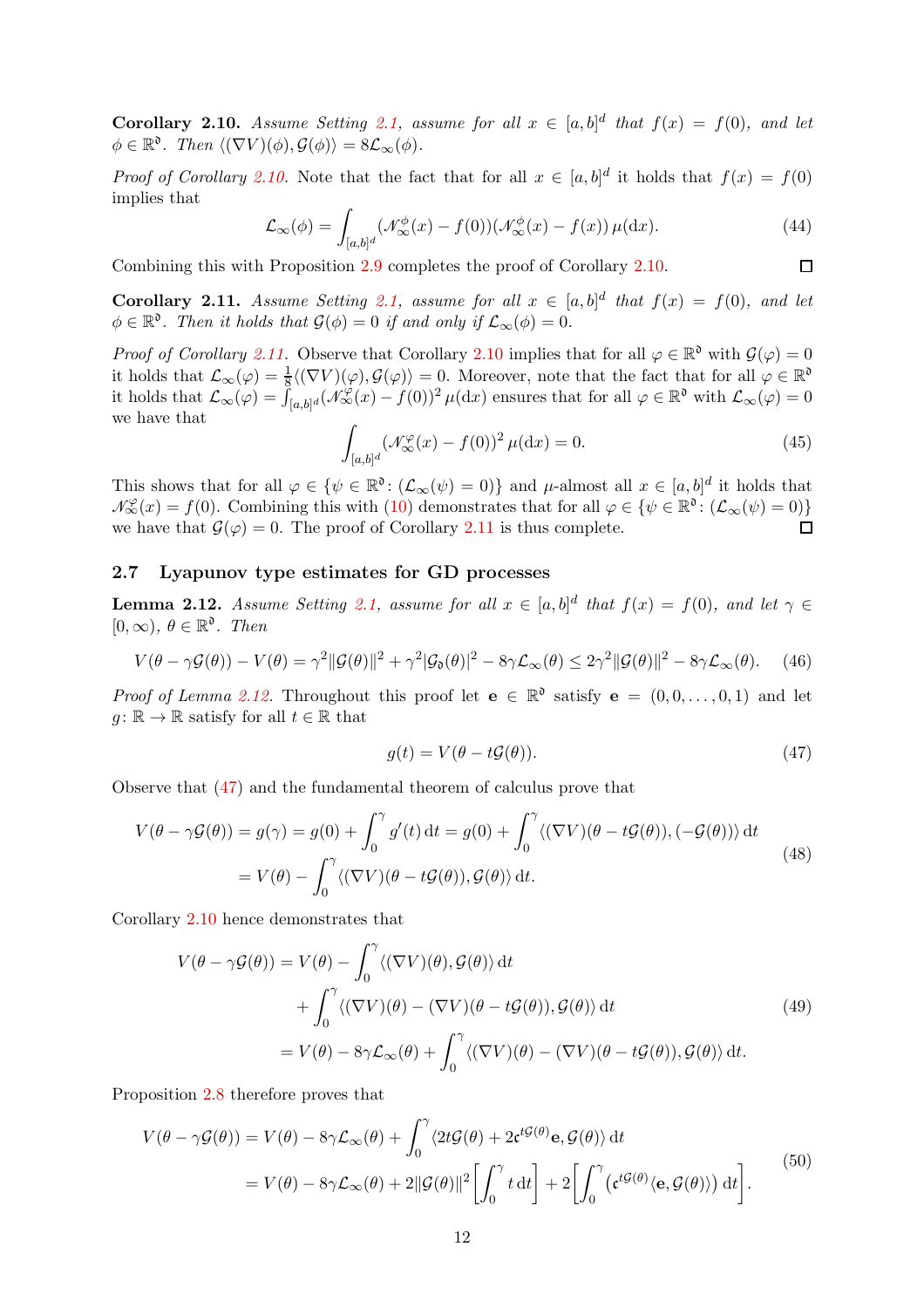Hence, we obtain that

$$
V(\theta - \gamma \mathcal{G}(\theta)) = V(\theta) - 8\gamma \mathcal{L}_{\infty}(\theta) + \gamma^2 ||\mathcal{G}(\theta)||^2 + 2|\langle \mathbf{e}, \mathcal{G}(\theta) \rangle|^2 \left[ \int_0^{\gamma} t dt \right]
$$
  
=  $V(\theta) - 8\gamma \mathcal{L}_{\infty}(\theta) + \gamma^2 ||\mathcal{G}(\theta)||^2 + \gamma^2 |\langle \mathbf{e}, \mathcal{G}(\theta) \rangle|^2$   
=  $V(\theta) - 8\gamma \mathcal{L}_{\infty}(\theta) + \gamma^2 ||\mathcal{G}(\theta)||^2 + \gamma^2 |\mathcal{G}_{\mathfrak{d}}(\theta)|^2.$  (51)

<span id="page-12-0"></span>The proof of Lemma [2.12](#page-11-1) is thus complete.

**Corollary 2.13.** Assume Setting [2.1,](#page-4-1) assume for all  $x \in [a,b]^d$  that  $f(x) = f(0)$ , and let  $\gamma \in [0, \infty)$ ,  $\theta \in \mathbb{R}^{\mathfrak{d}}$ . Then

$$
V(\theta - \gamma \mathcal{G}(\theta)) - V(\theta) \le 8(\gamma^2 [\mathbf{a}^2(d+1)V(\theta) + 1] - \gamma) \mathcal{L}_{\infty}(\theta).
$$
 (52)

*Proof of Corollary [2.13.](#page-12-0)* Note that Lemma [2.5](#page-8-1) and Lemma [2.7](#page-9-2) demonstrate that

$$
\|\mathcal{G}(\theta)\|^2 \le 4\big[\mathbf{a}^2(d+1)\|\theta\|^2 + 1\big]\mathcal{L}_{\infty}(\theta) \le 4\big[\mathbf{a}^2(d+1)V(\theta) + 1\big]\mathcal{L}_{\infty}(\theta). \tag{53}
$$

Lemma [2.12](#page-11-1) therefore shows that

$$
V(\theta - \gamma \mathcal{G}(\theta)) - V(\theta) \le 8\gamma^2 [\mathbf{a}^2(d+1)V(\theta) + 1] \mathcal{L}_{\infty}(\theta) - 8\gamma \mathcal{L}_{\infty}(\theta)
$$
  
= 8(\gamma^2 [\mathbf{a}^2(d+1)V(\theta) + 1] - \gamma) \mathcal{L}\_{\infty}(\theta). (54)

<span id="page-12-1"></span>The proof of Corollary [2.13](#page-12-0) is thus complete.

**Corollary 2.14.** *Assume Setting* [2.1,](#page-4-1) *assume for all*  $x \in [a, b]^d$  *that*  $f(x) = f(0)$ *, let*  $(\gamma_n)_{n \in \mathbb{N}_0} \subseteq$  $[0, \infty)$ *, let*  $(\Theta_n)_{n \in \mathbb{N}_0}$ :  $\mathbb{N}_0 \to \mathbb{R}^{\mathfrak{d}}$  *satisfy for all*  $n \in \mathbb{N}_0$  *that*  $\Theta_{n+1} = \Theta_n - \gamma_n \mathcal{G}(\Theta_n)$ *, and let*  $n \in \mathbb{N}_0$ *. Then*

<span id="page-12-3"></span>
$$
V(\Theta_{n+1}) - V(\Theta_n) \le 8\left((\gamma_n)^2[\mathbf{a}^2(d+1)V(\Theta_n) + 1] - \gamma_n\right)\mathcal{L}_{\infty}(\Theta_n). \tag{55}
$$

*Proof of Corollary* [2.14.](#page-12-1) Observe that Corollary [2.13](#page-12-0) establishes [\(55\)](#page-12-3). The proof of Corollary [2.14](#page-12-1) is thus complete. П

<span id="page-12-2"></span>**Lemma 2.15.** *Assume Setting [2.1,](#page-4-1) let*  $(\gamma_n)_{n \in \mathbb{N}_0} \subseteq [0, \infty)$ , let  $(\Theta_n)_{n \in \mathbb{N}_0} : \mathbb{N}_0 \to \mathbb{R}^{\mathfrak{d}}$  satisfy for  $all\ n \in \mathbb{N}_0$  *that*  $\Theta_{n+1} = \Theta_n - \gamma_n \mathcal{G}(\Theta_n)$ , assume for all  $x \in [a,b]^d$  *that*  $f(x) = f(0)$ , and assume  $\sup_{n\in\mathbb{N}_0} \gamma_n \leq [\mathbf{a}^2(d+1)V(\Theta_0)+1]^{-1}$ . Then it holds for all  $n \in \mathbb{N}_0$  that

<span id="page-12-4"></span>
$$
V(\Theta_{n+1}) - V(\Theta_n) \le -8\gamma_n \left(1 - \left[\sup_{m \in \mathbb{N}_0} \gamma_m\right] \left[\mathbf{a}^2(d+1)V(\Theta_0) + 1\right]\right) \mathcal{L}_{\infty}(\Theta_n) \le 0. \tag{56}
$$

*Proof of Lemma [2.15.](#page-12-2)* Throughout this proof let  $\mathfrak{g} \in \mathbb{R}$  satisfy  $\mathfrak{g} = \sup_{n \in \mathbb{N}_0} \gamma_n$ . We now prove [\(56\)](#page-12-4) by induction on  $n \in \mathbb{N}_0$ . Note that Corollary [2.14](#page-12-1) and the fact that  $\gamma_0 \leq \mathfrak{g}$  imply that

$$
V(\Theta_1) - V(\Theta_0) \le (-8\gamma_0 + 8(\gamma_0)^2[\mathbf{a}^2(d+1)V(\Theta_0) + 1])\mathcal{L}_{\infty}(\Theta_0)
$$
  
\n
$$
\le (-8\gamma_0 + 8\gamma_0 \mathbf{g}[\mathbf{a}^2(d+1)V(\Theta_0) + 1])\mathcal{L}_{\infty}(\Theta_0)
$$
  
\n
$$
= -8\gamma_0(1 - \mathbf{g}[\mathbf{a}^2(d+1)V(\Theta_0) + 1])\mathcal{L}_{\infty}(\Theta_n) \le 0.
$$
\n(57)

This establishes [\(56\)](#page-12-4) in the base case  $n = 0$ . For the induction step let  $n \in \mathbb{N}$  satisfy for all  $m \in \{0, 1, \ldots, n-1\}$  that

<span id="page-12-5"></span>
$$
V(\Theta_{m+1}) - V(\Theta_m) \le -8\gamma_m (1 - \mathfrak{g}[\mathbf{a}^2(d+1)V(\Theta_0) + 1])\mathcal{L}_{\infty}(\Theta_m) \le 0.
$$
 (58)

Observe that [\(58\)](#page-12-5) shows that  $V(\Theta_n) \leq V(\Theta_{n-1}) \leq \cdots \leq V(\Theta_0)$ . The fact that  $\gamma_n \leq \mathfrak{g}$  and Corollary [2.14](#page-12-1) hence demonstrate that

$$
V(\Theta_{n+1}) - V(\Theta_n) \leq (-8\gamma_n + 8(\gamma_n)^2[\mathbf{a}^2(d+1)V(\Theta_n) + 1])\mathcal{L}_{\infty}(\Theta_n)
$$
  
\n
$$
\leq (-8\gamma_n + 8\gamma_n\mathfrak{g}[\mathbf{a}^2(d+1)V(\Theta_0) + 1])\mathcal{L}_{\infty}(\Theta_n)
$$
  
\n
$$
= -8\gamma_n(1 - \mathfrak{g}[\mathbf{a}^2(d+1)V(\Theta_0) + 1])\mathcal{L}_{\infty}(\Theta_n) \leq 0.
$$
\n(59)

Induction therefore establishes [\(56\)](#page-12-4). The proof of Lemma [2.15](#page-12-2) is thus complete.

 $\Box$ 

 $\Box$ 

 $\Box$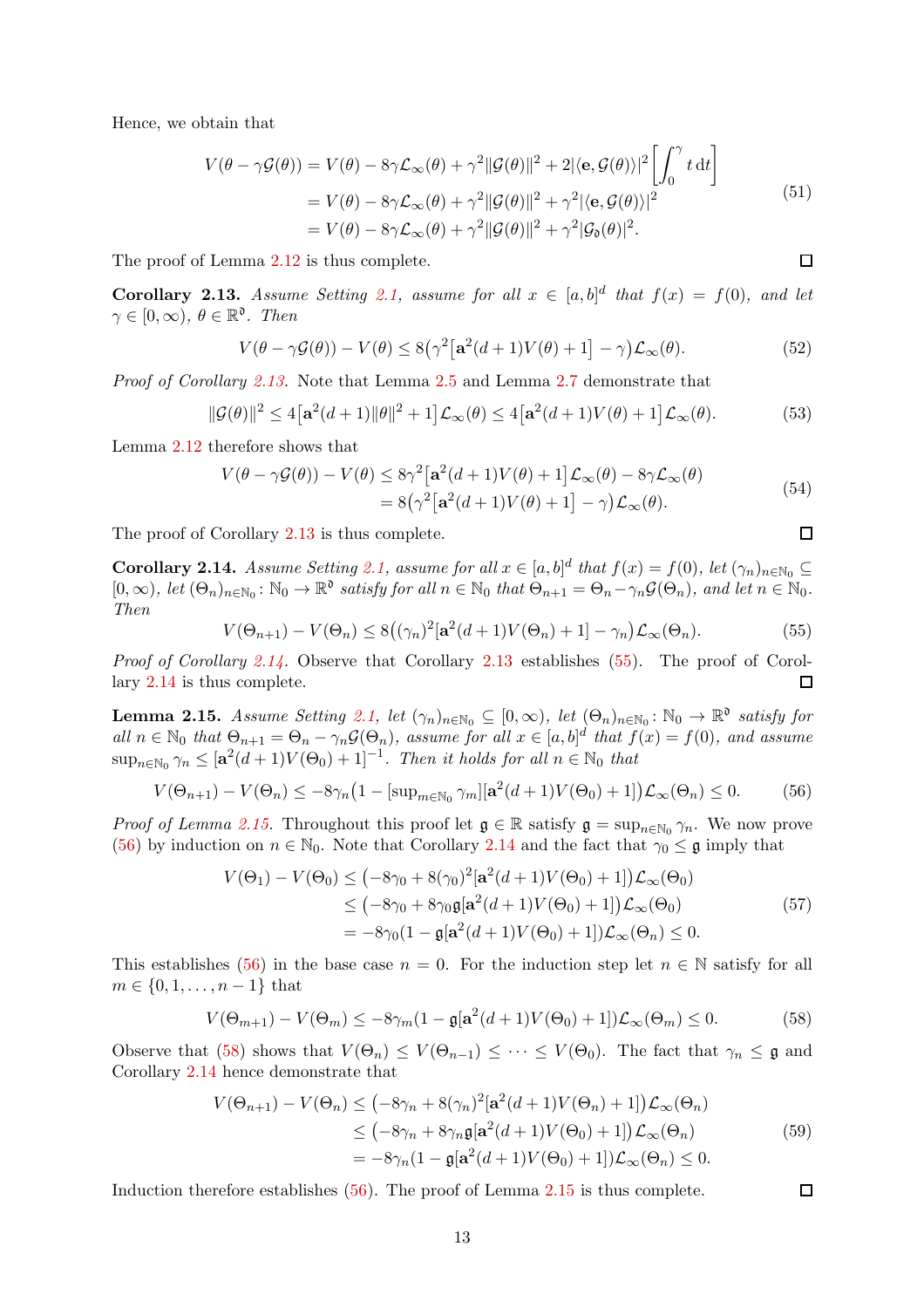#### <span id="page-13-1"></span><span id="page-13-0"></span>2.8 Convergence analysis for GD processes in the training of ANNs

**Theorem 2.16.** Assume Setting [2.1,](#page-4-1) assume for all  $x \in [a, b]^d$  that  $f(x) = f(0)$ , let  $(\gamma_n)_{n \in \mathbb{N}_0} \subseteq$  $[0, \infty)$ *, let*  $(\Theta_n)_{n \in \mathbb{N}_0} : \mathbb{N}_0 \to \mathbb{R}^{\mathfrak{d}}$  *satisfy for all*  $n \in \mathbb{N}_0$  *that*  $\Theta_{n+1} = \Theta_n - \gamma_n \mathcal{G}(\Theta_n)$ *, and assume*  $\sup_{n \in \mathbb{N}_0} \gamma_n < [\mathbf{a}^2(d+1)V(\Theta_0)+1]^{-1} \text{ and } \sum_{n=0}^{\infty} \gamma_n = \infty.$  Then

- <span id="page-13-3"></span><span id="page-13-2"></span>(*i*) it holds that  $\sup_{n \in \mathbb{N}_0} ||\Theta_n|| \leq [V(\Theta_0)]^{1/2} < \infty$  and
- *(ii) it holds that*  $\limsup_{n\to\infty} \mathcal{L}_{\infty}(\Theta_n) = 0.$

*Proof of Theorem [2.16.](#page-13-1)* Throughout this proof let  $\eta \in (0, \infty)$  satisfy  $\eta = 8(1 - [\sup_{n \in \mathbb{N}_0} \gamma_n][\mathbf{a}^2(d +$ 1) $V(\Theta_0)+1$ ]) and let  $\varepsilon \in \mathbb{R}$  satisfy  $\varepsilon = (1/3)[\min\{1,\limsup_{n\to\infty}\mathcal{L}_{\infty}(\Theta_n)\}]$ . Note that Lemma [2.15](#page-12-2) implies that for all  $n \in \mathbb{N}_0$  we have that  $V(\Theta_n) \leq V(\Theta_{n-1}) \leq \cdots \leq V(\Theta_0)$ . Combining this and the fact that for all  $n \in \mathbb{N}_0$  it holds that  $\|\Theta_n\| \leq [V(\Theta_n)]^{1/2}$  establishes item [\(i\).](#page-13-3) Next observe that Lemma [2.15](#page-12-2) implies for all  $N \in \mathbb{N}$  that

$$
\eta \left[ \sum_{n=0}^{N-1} \gamma_n \mathcal{L}_{\infty}(\Theta_n) \right] \le \sum_{n=0}^{N-1} \left( V(\Theta_n) - V(\Theta_{n+1}) \right) = V(\Theta_0) - V(\Theta_N) \le V(\Theta_0). \tag{60}
$$

Hence, we have that

<span id="page-13-5"></span>
$$
\sum_{n=0}^{\infty} [\gamma_n \mathcal{L}_{\infty}(\Theta_n)] \le \frac{V(\Theta_0)}{\eta} < \infty. \tag{61}
$$

This and the assumption that  $\sum_{n=0}^{\infty} \gamma_n = \infty$  ensure that  $\liminf_{n \to \infty} \mathcal{L}_{\infty}(\Theta_n) = 0$ . We intend to complete the proof of item [\(ii\)](#page-13-2) by a contradiction. In the following we thus assume that

<span id="page-13-4"></span>
$$
\limsup_{n \to \infty} \mathcal{L}_{\infty}(\Theta_n) > 0. \tag{62}
$$

Note that [\(62\)](#page-13-4) implies that

$$
0 = \liminf_{n \to \infty} \mathcal{L}_{\infty}(\Theta_n) < \varepsilon < 2\varepsilon < \limsup_{n \to \infty} \mathcal{L}_{\infty}(\Theta_n). \tag{63}
$$

This shows that there exist  $(m_k, n_k) \in \mathbb{N}^2$ ,  $k \in \mathbb{N}$ , which satisfy for all  $k \in \mathbb{N}$  that  $m_k < n_k <$  $m_{k+1}, \mathcal{L}_{\infty}(\Theta_{m_k}) > 2\varepsilon$ , and  $\mathcal{L}_{\infty}(\Theta_{n_k}) < \varepsilon \leq \min_{j \in \mathbb{N}} \cap [m_k, n_k] \mathcal{L}_{\infty}(\Theta_j)$ . Observe that [\(61\)](#page-13-5) and the fact that for all  $k \in \mathbb{N}$ ,  $j \in \mathbb{N} \cap [m_k, n_k)$  it holds that  $1 \leq \frac{1}{\varepsilon} \mathcal{L}_{\infty}(\Theta_j)$  assure that

<span id="page-13-6"></span>
$$
\sum_{k=1}^{\infty} \sum_{j=m_k}^{n_k-1} \gamma_j \leq \frac{1}{\varepsilon} \left[ \sum_{k=1}^{\infty} \sum_{j=m_k}^{n_k-1} (\gamma_j \mathcal{L}_{\infty}(\Theta_j)) \right] \leq \frac{1}{\varepsilon} \left[ \sum_{j=0}^{\infty} (\gamma_j \mathcal{L}_{\infty}(\Theta_j)) \right] < \infty.
$$
 (64)

Next note that Corollary [2.6](#page-9-1) and item [\(i\)](#page-13-3) ensure that there exists  $\mathfrak{C} \in \mathbb{R}$  which satisfies that

<span id="page-13-7"></span>
$$
\sup_{n \in \mathbb{N}_0} \|\mathcal{G}(\Theta_n)\| \le \mathfrak{C}.\tag{65}
$$

Observe that the triangle inequality, [\(64\)](#page-13-6), and [\(65\)](#page-13-7) prove that

<span id="page-13-8"></span>
$$
\sum_{k=1}^{\infty} \|\Theta_{n_k} - \Theta_{m_k}\| \le \sum_{k=1}^{\infty} \sum_{j=m_k}^{n_k - 1} \|\Theta_{j+1} - \Theta_j\| = \sum_{k=1}^{\infty} \sum_{j=m_k}^{n_k - 1} (\gamma_j \|\mathcal{G}(\Theta_j)\|) \le \mathfrak{C} \left[ \sum_{k=1}^{\infty} \sum_{j=m_k}^{n_k - 1} \gamma_j \right] < \infty. \tag{66}
$$

Moreover, note that Lemma [2.4](#page-7-1) and item [\(i\)](#page-13-3) demonstrate that there exists  $\mathscr{L} \in \mathbb{R}$  which satisfies for all  $m, n \in \mathbb{N}_0$  that  $|\mathcal{L}_{\infty}(\Theta_m) - \mathcal{L}_{\infty}(\Theta_n)| \leq \mathcal{L} \|\Theta_m - \Theta_n\|$ . This and [\(66\)](#page-13-8) show that

$$
\limsup_{k \to \infty} |\mathcal{L}_{\infty}(\Theta_{n_k}) - \mathcal{L}_{\infty}(\Theta_{m_k})| \le \limsup_{k \to \infty} (\mathcal{L} \|\Theta_{n_k} - \Theta_{m_k}\|) = 0.
$$
\n(67)

Combining this and the fact that for all  $k \in \mathbb{N}_0$  it holds that  $\mathcal{L}_{\infty}(\Theta_{n_k}) < \varepsilon < 2\varepsilon < \mathcal{L}_{\infty}(\Theta_{m_k})$ ensures that

$$
0 < \varepsilon \le \inf_{k \in \mathbb{N}} |\mathcal{L}_{\infty}(\Theta_{n_k}) - \mathcal{L}_{\infty}(\Theta_{m_k})| \le \limsup_{k \to \infty} |\mathcal{L}_{\infty}(\Theta_{n_k}) - \mathcal{L}_{\infty}(\Theta_{m_k})| = 0.
$$
 (68)

This contradiction establishes item [\(ii\).](#page-13-2) The proof of Theorem [2.16](#page-13-1) is thus complete.  $\Box$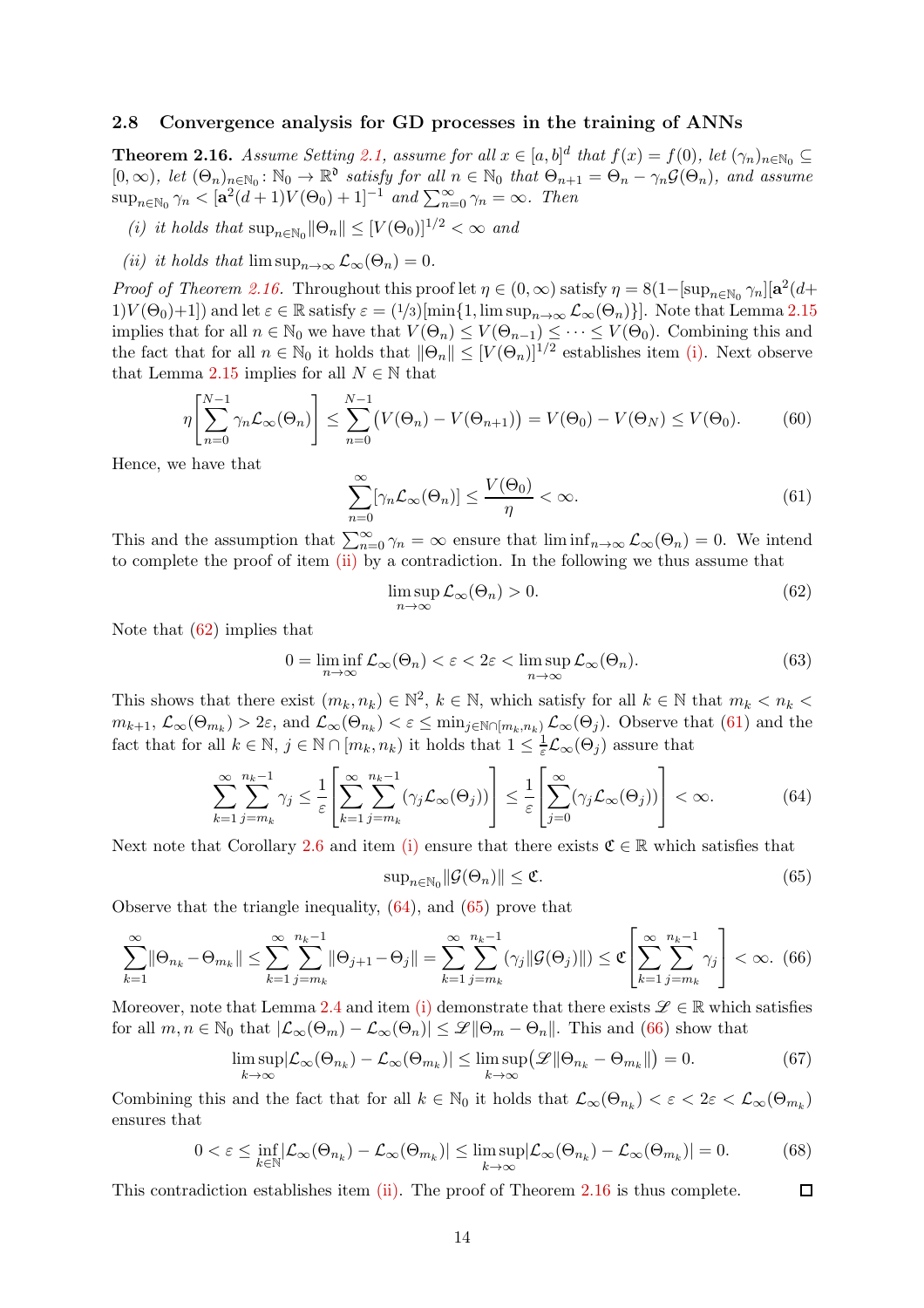# <span id="page-14-0"></span>3 Convergence of stochastic gradient descent (SGD) processes

In this section we establish in Theorem [3.12](#page-21-1) in Subsection [3.6](#page-21-0) below that the true risks of SGD processes converge in the training of ANNs with ReLU activation to zero if the target function under consideration is a constant. In this section we thereby transfer the convergence analysis for GD processes from Section [2](#page-3-0) above to a convergence analysis for SGD processes.

Theorem [3.12](#page-21-1) in Subsection [3.6](#page-21-0) postulates the mathematical setup in Setting [3.1](#page-14-3) in Subsec-tion [2.1](#page-4-0) below. In Setting [3.1](#page-14-3) we formally introduce, among other things, the constant  $\xi \in \mathbb{R}$ with which the target function coincides, the realization functions  $\mathcal{N}_{\infty}^{\phi} \colon \mathbb{R}^{d} \to \mathbb{R}$ ,  $\phi \in \mathbb{R}^{0}$ , of the considered ANNs (see [\(70\)](#page-15-3) in Setting [3.1\)](#page-14-3), the true risk function  $\mathcal{L}: \mathbb{R}^{\mathfrak{d}} \to \mathbb{R}$ , the sizes  $M_n \in \mathbb{N}, n \in \mathbb{N}_0$ , of the employed mini-batches in the SGD optimization method, the empirical risk functions  $\mathfrak{L}_{\infty}^n : \mathbb{R}^{\mathfrak{d}} \times \Omega \to \mathbb{R}$ ,  $n \in \mathbb{N}_0$ , a sequence of smooth approximations  $\mathfrak{R}_r : \mathbb{R} \to \mathbb{R}$ ,  $r \in \mathbb{N}$ , of the ReLU activation function (see [\(69\)](#page-14-2) in Setting [3.1\)](#page-14-3), the learning rates  $\gamma_n \in [0,\infty)$ ,  $n \in \mathbb{N}_0$ , used in the SGD optimization method, the appropriately generalized gradient functions  $\mathfrak{G}^n = (\mathfrak{G}_1^n, \ldots, \mathfrak{G}_0^n) \colon \mathbb{R}^{\mathfrak{d}} \times \Omega \to \mathbb{R}^{\mathfrak{d}}, n \in \mathbb{N}_0$ , associated to the empirical risk functions, as well as the SGD process  $\Theta = (\Theta_n)_{n \in \mathbb{N}_0} : \mathbb{N}_0 \times \Omega \to \mathbb{R}^{\mathfrak{d}}$ .

Items [\(ii\)](#page-21-2) and [\(iii\)](#page-21-3) in Theorem [3.12](#page-21-1) in Subsection [3.6](#page-21-0) below prove that the true risk  $\mathcal{L}(\Theta_n)$ of the SGD process  $\Theta \colon \mathbb{N}_0 \times \Omega \to \mathbb{R}^{\mathfrak{d}}$  converges in the almost sure and  $L^1$ -sense to zero as the number of stochastic gradient descent steps  $n \in \mathbb{N}$  increases to infinity. In our proof of Theorem [3.12](#page-21-1) we employ the elementary local Lipschitz continuity estimate for the true risk function in Lemma [2.4](#page-7-1) in Subsection [2.4](#page-7-0) above, the upper estimates for the standard norm of the generalized gradient functions  $\mathfrak{G}^n : \mathbb{R}^{\mathfrak{d}} \times \Omega \to \mathbb{R}^{\mathfrak{d}}, n \in \mathbb{N}_0$ , in Lemma [3.6](#page-17-1) and Lemma [3.7](#page-18-1) in Subsection [3.4](#page-17-0) below, the elementary representation results for expectations of empirical risks of SGD processes in Corollary [3.5](#page-17-2) in Subsection [3.3](#page-16-0) below, as well as the Lyapunov type estimates for SGD processes in Lemma [3.8,](#page-18-2) Lemma [3.9,](#page-19-0) Lemma [3.10,](#page-20-0) and Corollary [3.11](#page-20-1) in Subsection [3.5](#page-18-0) below.

Our proof of Lemma [3.7](#page-18-1) uses Lemma [2.4](#page-7-1) and Lemma [3.6.](#page-17-1) Our proof of Lemma [3.6,](#page-17-1) in turn, uses the elementary representation result for the generalized gradient functions  $\mathfrak{G}^n$ :  $\mathbb{R}^{\mathfrak{d}} \times$  $\Omega \to \mathbb{R}^{\mathfrak{d}}, n \in \mathbb{N}_{0}$ , in Proposition [3.2](#page-15-0) in Subsection 3.2 below. Our proof of Corollary [3.5](#page-17-2) employs the elementary representation result for expectations of the empirical risk functions in Proposition [3.3](#page-16-1) in Subsection [3.3](#page-16-0) and the elementary measurability result in Lemma [3.4](#page-16-2) in Subsection [3.3.](#page-16-0)

Very roughly speaking, Proposition [3.2](#page-15-2) in Subsection [3.2](#page-15-0) below transfers Proposition [2.3](#page-5-3) in Subsection [2.3](#page-5-1) above to the SGD setting, Lemma [3.6](#page-17-1) in Subsection [3.4](#page-17-0) below transfers Lemma [2.5](#page-8-1) in Subsection [2.5](#page-8-0) above to the SGD setting, Lemma [3.7](#page-18-1) in Subsection [3.4](#page-17-0) below transfers Corollary [2.6](#page-9-1) in Subsection [2.5](#page-8-0) above to the SGD setting, Lemma [3.8](#page-18-2) in Subsection [3.5](#page-18-0) below transfers Corollary [2.10](#page-10-1) in Subsection [2.6](#page-9-0) above to the SGD setting, Lemma [3.9](#page-19-0) in Subsection [3.5](#page-18-0) below transfers Lemma [2.12](#page-11-1) in Subsection [2.7](#page-11-0) above to the SGD setting, Lemma [3.10](#page-20-0) in Subsection [3.5](#page-18-0) below transfers Corollary [2.14](#page-12-1) in Subsection [2.7](#page-11-0) above to the SGD setting, Corollary [3.11](#page-20-1) in Subsection [3.5](#page-18-0) below transfers Lemma [2.15](#page-12-2) in Subsection [2.7](#page-11-0) above to the SGD setting, and Theorem [3.12](#page-21-1) in Subsection [3.6](#page-21-0) below transfers Theorem [2.16](#page-13-1) in Subsection [2.8](#page-13-0) above to the SGD setting.

# <span id="page-14-3"></span><span id="page-14-1"></span>3.1 Description of the SGD optimization method in the training of ANNs

Setting 3.1. Let  $d, H, \mathfrak{d} \in \mathbb{N}$ ,  $\xi, \mathbf{a}, a \in \mathbb{R}$ ,  $b \in (a, \infty)$  *satisfy*  $\mathfrak{d} = dH + 2H + 1$  and  $\mathbf{a} =$  $\max\{|a|, |b|, 1\}$ , let  $\mathfrak{R}_r : \mathbb{R} \to \mathbb{R}$ ,  $r \in \mathbb{N} \cup \{\infty\}$ , satisfy for all  $x \in \mathbb{R}$  that  $\left(\bigcup_{r \in \mathbb{N}} \{\mathfrak{R}_r\}\right) \subseteq C^1(\mathbb{R}, \mathbb{R})$ ,  $\Re_{\infty}(x) = \max\{x, 0\}, \text{ and}$ 

<span id="page-14-2"></span>
$$
\limsup_{r \to \infty} \left( \left| \Re_r(x) - \Re_\infty(x) \right| + \left| (\Re_r)'(x) - \mathbb{1}_{(0,\infty)}(x) \right| \right) = 0,\tag{69}
$$

 $\textit{let } \mathfrak{w} = ((\mathfrak{w}_{i,j}^{\phi})_{(i,j) \in \{1,...,H\} \times \{1,...,d\}})_{\phi \in \mathbb{R}^{\mathfrak{d}}} \colon \mathbb{R}^{\mathfrak{d}} \to \mathbb{R}^{H \times d}, \ \mathfrak{b} = ((\mathfrak{b}_{1}^{\phi})_{(i,j) \in \{1,...,H\} \times \{1,...,d\}})_{\phi \in \mathbb{R}^{\mathfrak{d}}}$  $_1^\phi,\ldots,\mathfrak{b}_B^\phi$  $_{H}^{\phi}))_{\phi \in \mathbb{R}^{\mathfrak{d}}} \colon \mathbb{R}^{\mathfrak{d}} \to \mathbb{R}^{H}, \; \mathfrak{v} =$  $((\mathfrak{v}_1^{\phi}$  $(\phi_1^{\phi}, \ldots, \mathfrak{v}_H^{\phi}))_{\phi \in \mathbb{R}^{\mathfrak{d}}} \colon \mathbb{R}^{\mathfrak{d}} \to \mathbb{R}^H$ , and  $\mathfrak{c} = (\mathfrak{c}^{\phi})_{\phi \in \mathbb{R}^{\mathfrak{d}}} \colon \mathbb{R}^{\mathfrak{d}} \to \mathbb{R}$  satisfy for all  $\phi = (\phi_1, \ldots, \phi_{\mathfrak{d}}) \in \mathbb{R}^{\mathfrak{d}}$ ,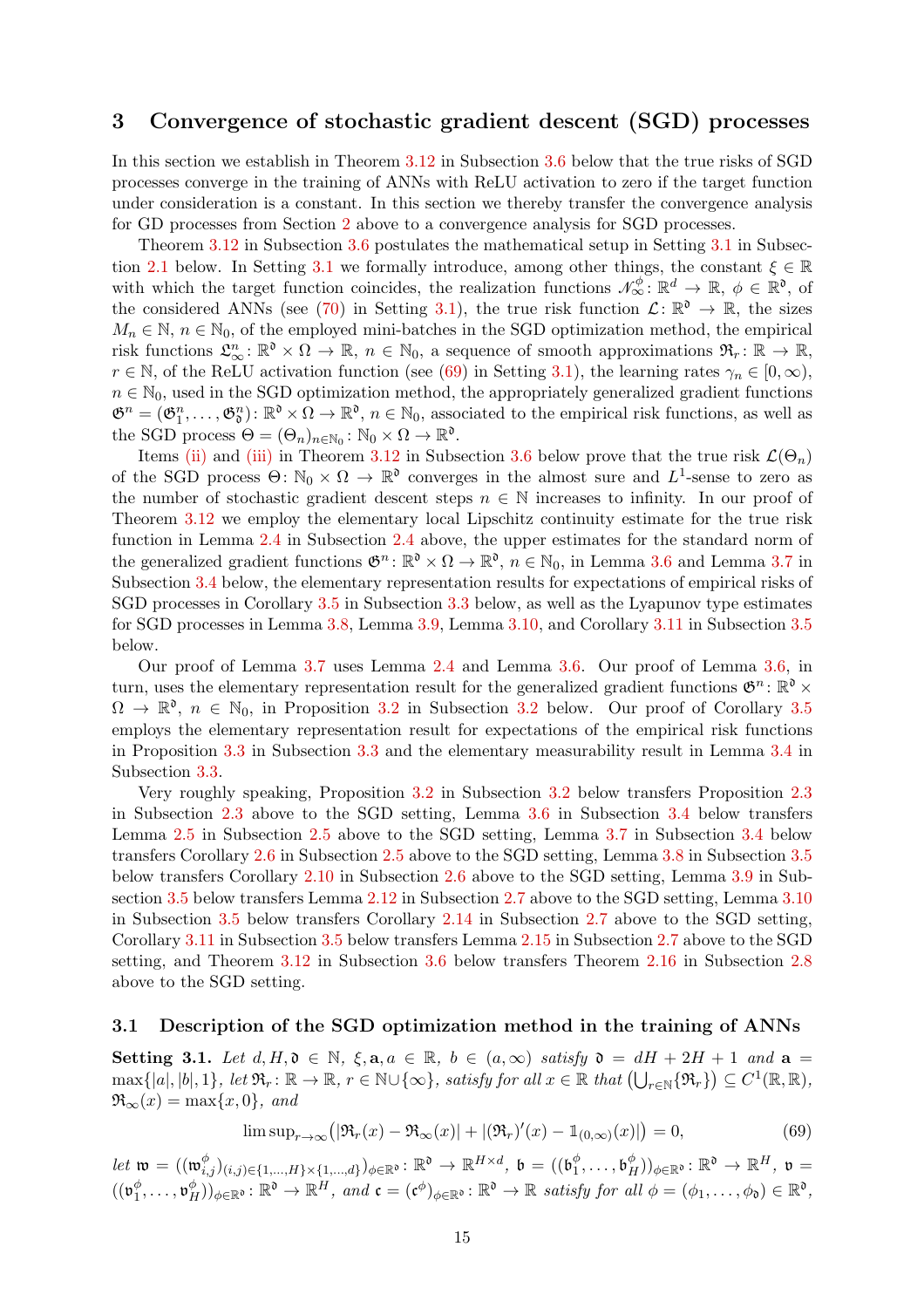$i \in \{1, 2, \ldots, H\}, \ j \in \{1, 2, \ldots, d\} \$ that  $\mathfrak{w}_{i,j}^{\phi} = \phi_{(i-1)d+j}, \ \mathfrak{b}_{i}^{\phi} = \phi_{Hd+i}, \ \mathfrak{v}_{i}^{\phi} = \phi_{H(d+1)+i}, \$  and  $\mathfrak{c}^{\phi} = \phi_{\mathfrak{d}}, \text{ let } \mathcal{N}_r = (\mathcal{N}_r^{\phi})_{\phi \in \mathbb{R}^{\mathfrak{d}}} \colon \mathbb{R}^{\mathfrak{d}} \to C(\mathbb{R}^d, \mathbb{R}), \ r \in \mathbb{N} \cup \{\infty\}, \text{ satisfy for all } r \in \mathbb{N} \cup \{\infty\}, \ \phi \in \mathbb{R}^{\mathfrak{d}},$  $x = (x_1, \ldots, x_d) \in \mathbb{R}^d$  that

<span id="page-15-3"></span>
$$
\mathcal{N}_r^{\phi}(x) = \mathfrak{c}^{\phi} + \sum_{i=1}^H \mathfrak{v}_i^{\phi} \mathfrak{R}_r (\mathfrak{b}_i^{\phi} + \sum_{j=1}^d \mathfrak{w}_{i,j}^{\phi} x_j), \qquad (70)
$$

 $\mathit{let } \|\cdot\|: (\bigcup_{n\in\mathbb{N}} \mathbb{R}^n) \to \mathbb{R} \textit{ and } \langle \cdot, \cdot \rangle: (\bigcup_{n\in\mathbb{N}} (\mathbb{R}^n \times \mathbb{R}^n)) \to \mathbb{R} \textit{ satisfy for all } n \in \mathbb{N}, x = (x_1, \ldots, x_n),$  $y = (y_1, \ldots, y_n) \in \mathbb{R}^n$  that  $||x|| = \left[\sum_{i=1}^n |x_i|^2\right]^{1/2}$  and  $\langle x, y \rangle = \sum_{i=1}^n x_i y_i$ , let  $(\Omega, \mathcal{F}, \mathbb{P})$  be a prob*ability space, let*  $X^{n,m} = (X^{n,m}_1)$  $\overline{X}_1^{n,m}, \ldots, \overline{X}_d^{n,m}$ :  $\Omega \to [a, b]^d$ ,  $n, m \in \mathbb{N}_0$ , be *i.i.d.* random variables,  $let \ L: \mathbb{R}^{\mathfrak{d}} \to \mathbb{R}, \ V: \mathbb{R}^{\mathfrak{d}} \to \mathbb{R}, \ and \ I_i^{\phi} \subseteq \mathbb{R}^d, \ \phi \in \mathbb{R}^{\mathfrak{d}}, \ i \in \{1, 2, \ldots, H\}, \ satisfy \ for \ all \ \phi \in \mathbb{R}^{\mathfrak{d}},$  $i \in \{1, 2, ..., H\}$  that  $\mathcal{L}(\phi) = \mathbb{E}[(\mathcal{N}_{\infty}^{\phi}(X^{0,0}) - \xi)^2], V(\phi) = ||\phi||^2 + |\mathfrak{c}^{\phi} - 2\xi|^2, \text{ and}$ 

$$
I_i^{\phi} = \{ x = (x_1, \dots, x_d) \in [a, b]^d \colon \mathfrak{b}_i^{\phi} + \sum_{j=1}^d \mathfrak{w}_{i,j}^{\phi} x_j > 0 \},\tag{71}
$$

 $let(M_n)_{n \in \mathbb{N}_0} \subseteq \mathbb{N}, let \mathcal{L}_r^n : \mathbb{R}^{\mathfrak{d}} \times \Omega \to \mathbb{R}, n \in \mathbb{N}_0, r \in \mathbb{N} \cup \{\infty\}, satisfy \text{ for all } n \in \mathbb{N}_0, r \in \mathbb{N} \cup \{\infty\},$  $\phi \in \mathbb{R}^{\mathfrak{d}}, \, \omega \in \Omega \, \text{ that } \mathfrak{L}_r^n(\phi, \omega) = \frac{1}{M_n} \sum_{m=1}^{M_n} (\mathcal{N}_r^{\phi}(X^{n,m}(\omega)) - \xi)^2, \text{ let } \mathfrak{G}^n = (\mathfrak{G}_1^n, \ldots, \mathfrak{G}_\mathfrak{d}^n) \colon \mathbb{R}^\mathfrak{d} \times \Omega \to$  $\mathbb{R}^{\mathfrak{d}}, n \in \mathbb{N}_0$ , satisfy for all  $n \in \mathbb{N}_0$ ,  $\phi \in \mathbb{R}^{\mathfrak{d}}, \omega \in \{w \in \Omega : ((\nabla_{\phi} \mathfrak{L}_r^n)(\phi, w))_{r \in \mathbb{N}} \text{ is convergent} \}$  that  $\mathfrak{G}^n(\phi,\omega) = \lim_{r\to\infty} (\nabla_{\phi}\mathfrak{L}_r^n)(\phi,\omega), \text{ let } \Theta = (\Theta_n)_{n\in\mathbb{N}_0} \colon \mathbb{N}_0 \times \Omega \to \mathbb{R}^{\mathfrak{d}} \text{ be a stochastic process, let }$  $(\gamma_n)_{n \in \mathbb{N}_0} \subseteq [0, \infty)$ , assume that  $\Theta_0$  and  $(X^{n,m})_{(n,m) \in (\mathbb{N}_0)^2}$  are independent, and assume for all  $n \in \mathbb{N}_0$ ,  $\omega \in \Omega$  that  $\Theta_{n+1}(\omega) = \Theta_n(\omega) - \gamma_n \mathfrak{G}^n(\Theta_n(\omega), \omega)$ .

## <span id="page-15-0"></span>3.2 Properties of the approximating empirical risk functions and their gradients

<span id="page-15-4"></span><span id="page-15-2"></span>**Proposition 3.2.** *Assume Setting* [3.1](#page-14-3) *and let*  $n \in \mathbb{N}_0$ ,  $\phi \in \mathbb{R}^{\mathfrak{d}}$ ,  $\omega \in \Omega$ . *Then* 

*(i) it holds for all*  $r \in \mathbb{N}$ ,  $i \in \{1, 2, ..., H\}$ ,  $j \in \{1, 2, ..., d\}$  *that* 

<span id="page-15-6"></span>
$$
\begin{split}\n&\left(\frac{\partial}{\partial\phi_{(i-1)d+j}}\mathfrak{L}_{r}^{n}\right)(\phi,\omega) \\
&=\frac{2}{M_{n}}\sum_{m=1}^{M_{n}}\left[\mathfrak{v}_{i}^{\phi}\left[X_{j}^{n,m}(\omega)\right]\left(\mathcal{N}_{r}^{\phi}(X^{n,m}(\omega))-\xi\right)\left[(\mathfrak{R}_{r})'\left(\mathfrak{b}_{i}^{\phi}+\sum_{k=1}^{d}\mathfrak{w}_{i,k}^{\phi}X_{k}^{n,m}(\omega)\right)\right]\right], \\
&\left(\frac{\partial}{\partial\phi_{Hd+i}}\mathfrak{L}_{r}^{n}\right)(\phi,\omega) \\
&=\frac{2}{M_{n}}\sum_{m=1}^{M_{n}}\left[\mathfrak{v}_{i}^{\phi}\left(\mathcal{N}_{r}^{\phi}(X^{n,m}(\omega))-\xi\right)\left[(\mathfrak{R}_{r})'\left(\mathfrak{b}_{i}^{\phi}+\sum_{k=1}^{d}\mathfrak{w}_{i,k}^{\phi}X_{k}^{n,m}(\omega)\right)\right]\right], \\
&\left(\frac{\partial}{\partial\phi_{H(d+1)+i}}\mathfrak{L}_{r}^{n}\right)(\phi,\omega) \\
&=\frac{2}{M_{n}}\sum_{m=1}^{M_{n}}\left[\left[\mathfrak{R}_{r}\left(\mathfrak{b}_{i}^{\phi}+\sum_{k=1}^{d}\mathfrak{w}_{i,k}^{\phi}X_{k}^{n,m}(\omega)\right)\right]\left(\mathcal{N}_{r}^{\phi}(X^{n,m}(\omega))-\xi\right)\right], \\
&\text{and} \qquad \left(\frac{\partial}{\partial\phi_{b}}\mathfrak{L}_{r}^{n}\right)(\phi,\omega) \\
&=\frac{2}{M_{n}}\sum_{m=1}^{M_{n}}\left[\left(\mathcal{N}_{r}^{\phi}(X^{n,m}(\omega))-\xi\right)\right],\n\end{split}
$$

<span id="page-15-5"></span><span id="page-15-1"></span>(*ii*) *it holds that*  $\limsup_{r\to\infty} \|(\nabla \mathcal{L}_r^n)(\phi, \omega) - \mathfrak{G}^n(\phi, \omega)\| = 0$ , and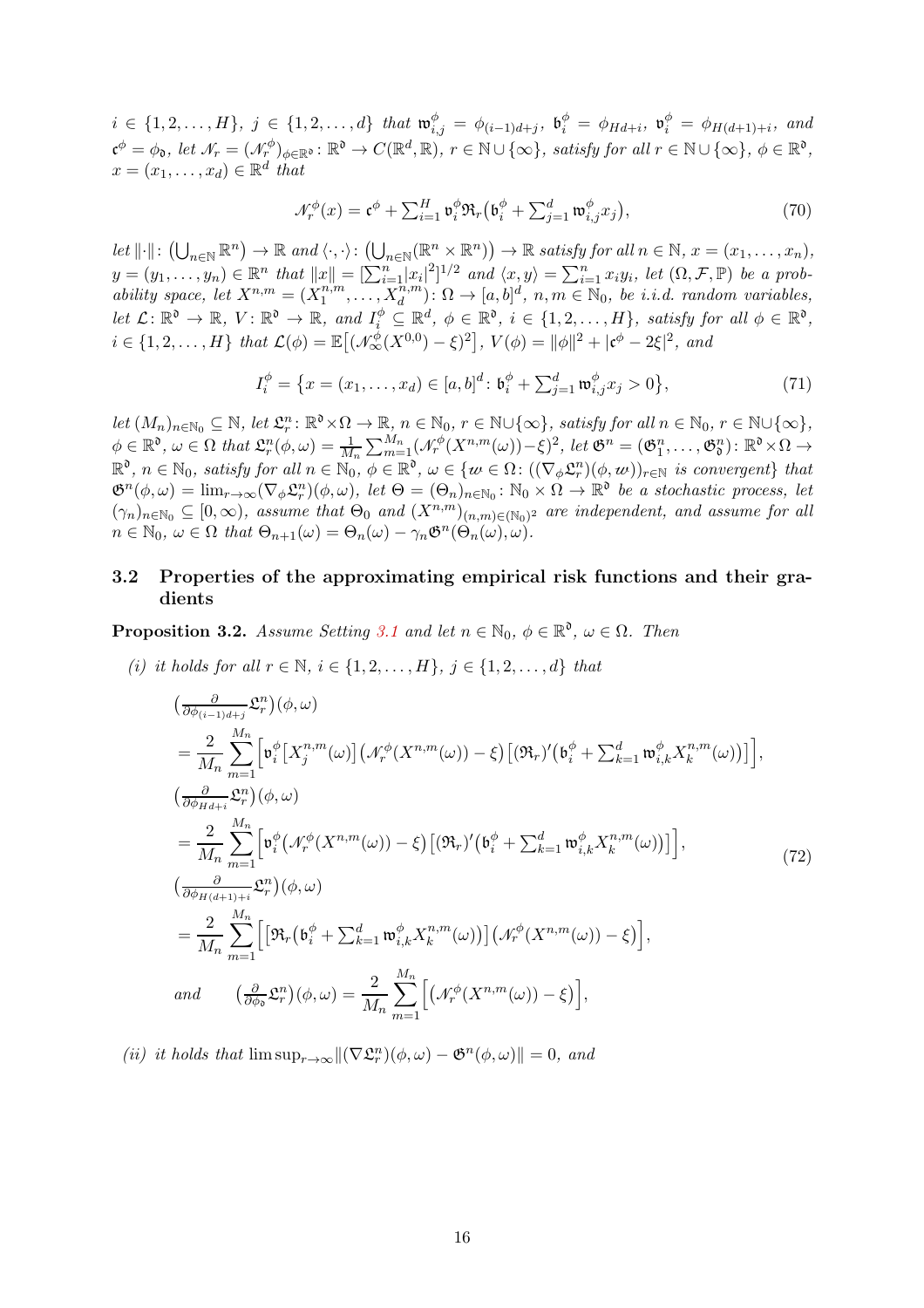*(iii)* it holds for all  $i \in \{1, 2, ..., H\}$ ,  $j \in \{1, 2, ..., d\}$  that

<span id="page-16-6"></span>
$$
\mathfrak{G}_{(i-1)d+j}^{n}(\phi,\omega) = \frac{2}{M_n} \sum_{m=1}^{M_n} \left[ \mathfrak{v}_i^{\phi} \left[ X_j^{n,m}(\omega) \right] \left( \mathcal{N}_{\infty}^{\phi} (X^{n,m}(\omega)) - \xi \right) \mathbb{1}_{I_i^{\phi}} (X^{n,m}(\omega)) \right],
$$
  
\n
$$
\mathfrak{G}_{Hd+i}^{n}(\phi,\omega) = \frac{2}{M_n} \sum_{m=1}^{M_n} \left[ \mathfrak{v}_i^{\phi} \left( \mathcal{N}_{\infty}^{\phi} (X^{n,m}(\omega)) - \xi \right) \mathbb{1}_{I_i^{\phi}} (X^{n,m}(\omega)) \right],
$$
  
\n
$$
\mathfrak{G}_{H(d+1)+i}^{n}(\phi,\omega) = \frac{2}{M_n} \sum_{m=1}^{M_n} \left[ \left[ \Re_{\infty} \left( \mathfrak{b}_i^{\phi} + \sum_{k=1}^{d} \mathfrak{w}_{i,k}^{\phi} X_k^{n,m}(\omega) \right) \right] \left( \mathcal{N}_{\infty}^{\phi} (X^{n,m}(\omega)) - \xi \right) \right],
$$
\n(73)  
\nand  
\n
$$
\mathfrak{G}_{0}^{n}(\phi,\omega) = \frac{2}{M_n} \sum_{m=1}^{M_n} \left( \mathcal{N}_{\infty}^{\phi} (X^{n,m}(\omega)) - \xi \right).
$$

*Proof of Proposition* [3.2.](#page-15-2) Observe that the assumption that for all  $r \in \mathbb{N}$  it holds that  $\mathfrak{R}_r \in$  $C^1(\mathbb{R}, \mathbb{R})$  and the chain rule prove item [\(i\).](#page-15-4) Next note that item [\(i\)](#page-15-4) and the assumption that for all  $x \in \mathbb{R}$  we have that  $\limsup_{r \to \infty} (|\Re_r(x) - \Re_\infty(x)| + |(\Re_r)'(x) - \Im_{(0,\infty)}(x)|) = 0$  establish items [\(ii\)](#page-15-1) and [\(iii\).](#page-15-5) The proof of Proposition [3.2](#page-15-2) is thus complete.  $\Box$ 

#### <span id="page-16-1"></span><span id="page-16-0"></span>3.3 Properties of the expectations of the empirical risk functions

**Proposition 3.3.** Assume Setting [3.1.](#page-14-3) Then it holds for all  $n \in \mathbb{N}_0$ ,  $\phi \in \mathbb{R}^{\mathfrak{d}}$  that  $\mathbb{E}[\mathfrak{L}_{\infty}^n(\phi)] =$  $\mathcal{L}(\phi)$ .

*Proof of Proposition* [3.3.](#page-16-1) Observe that the assumption that  $X^{n,m}$ :  $\Omega \to [a,b]^d$ ,  $n,m \in \mathbb{N}_0$ , are i.i.d. random variables ensures that for all  $n \in \mathbb{N}_0$ ,  $\phi \in \mathbb{R}^{\mathfrak{d}}$  it holds that

$$
\mathbb{E}[\mathfrak{L}_{\infty}^{n}(\phi)] = \frac{1}{M_n} \sum_{m=1}^{M_n} \mathbb{E}[(\mathcal{N}_{\infty}^{\phi}(X^{n,m}) - \xi)^2] = \mathbb{E}[(\mathcal{N}_{\infty}^{\phi}(X^{0,0}) - \xi)^2] = \mathcal{L}(\phi).
$$
 (74)

<span id="page-16-2"></span>The proof of Proposition [3.3](#page-16-1) is thus complete.

**Lemma 3.4.** *Assume Setting* [3.1](#page-14-3) *and let*  $\mathbb{F}_n \subseteq \mathcal{F}$ ,  $n \in \mathbb{N}_0$ , *satisfy for all*  $n \in \mathbb{N}$  *that*  $\mathbb{F}_0 = \sigma(\Theta_0)$  $and \mathbb{F}_n = \sigma(\Theta_0, (X^{\mathfrak{n},\mathfrak{m}})_{(\mathfrak{n},\mathfrak{m})\in(\mathbb{N}\cap[0,n))\times\mathbb{N}_0}).$  Then

- <span id="page-16-3"></span>(*i*) it holds for all  $n \in \mathbb{N}_0$  that  $\mathbb{R}^{\mathfrak{d}} \times \Omega \ni (\phi, \omega) \mapsto \mathfrak{G}^n(\phi, \omega) \in \mathbb{R}^{\mathfrak{d}}$  is  $(\mathcal{B}(\mathbb{R}^{\mathfrak{d}}) \otimes \mathbb{F}_{n+1})/\mathcal{B}(\mathbb{R}^{\mathfrak{d}})$ *measurable,*
- <span id="page-16-5"></span><span id="page-16-4"></span>*(ii) it holds for all*  $n \in \mathbb{N}_0$  *that*  $\Theta_n$  *is*  $\mathbb{F}_n/\mathcal{B}(\mathbb{R}^0)$ *-measurable, and*
- *(iii) it holds for all*  $m, n \in \mathbb{N}_0$  *that*  $\sigma(X^{n,m})$  *and*  $\mathbb{F}_n$  *are independent.*

*Proof of Lemma [3.4.](#page-16-2)* Note that Lemma [2.4](#page-7-1) and [\(72\)](#page-15-6) prove that for all  $n \in \mathbb{N}_0$ ,  $r \in \mathbb{N}$ ,  $\omega \in \Omega$ it holds that  $\mathbb{R}^{\mathfrak{d}} \ni \phi \mapsto (\nabla_{\phi} \mathfrak{L}_r^n)(\phi, \omega) \in \mathbb{R}^{\mathfrak{d}}$  is continuous. Furthermore, observe that [\(72\)](#page-15-6) and the fact that for all  $n, m \in \mathbb{N}_0$  it holds that  $X^{n,m}$  is  $\mathbb{F}_{n+1}/\mathcal{B}([a, b]^d)$ -measurable assure that for all  $n \in \mathbb{N}_0$ ,  $r \in \mathbb{N}$ ,  $\phi \in \mathbb{R}^{\mathfrak{d}}$  it holds that  $\Omega \ni \omega \mapsto (\nabla_{\phi} \mathfrak{L}_r^n)(\phi, \omega) \in \mathbb{R}^{\mathfrak{d}}$  is  $\mathbb{F}_{n+1}/\mathcal{B}(\mathbb{R}^{\mathfrak{d}})$ -measurable. This and, e.g., [\[5,](#page-25-13) Lemma 2.4] show that for all  $n \in \mathbb{N}_0$ ,  $r \in \mathbb{N}$  it holds that  $\mathbb{R}^{\mathfrak{d}} \times \Omega \ni (\phi, \omega) \mapsto (\nabla_{\phi} \mathfrak{L}_r^n)(\phi, \omega) \in \mathbb{R}^{\mathfrak{d}}$  is  $(\mathcal{B}(\mathbb{R}^{\mathfrak{d}}) \otimes \mathbb{F}_{n+1})/\mathcal{B}(\mathbb{R}^{\mathfrak{d}})$ -measurable. Combining this with item [\(ii\)](#page-15-1) in Proposition [3.2](#page-15-2) demonstrates that for all  $n \in \mathbb{N}_0$  it holds that

$$
\mathbb{R}^{\mathfrak{d}} \times \Omega \ni (\phi, \omega) \mapsto \mathfrak{G}^{n}(\phi, \omega) \in \mathbb{R}^{\mathfrak{d}} \tag{75}
$$

 $\Box$ 

is  $(\mathcal{B}(\mathbb{R}^{\mathfrak{d}}) \otimes \mathbb{F}_{n+1})/\mathcal{B}(\mathbb{R}^{\mathfrak{d}})$ -measurable. This establishes item [\(i\).](#page-16-3) In the next step we prove item [\(ii\)](#page-16-4) by induction on  $n \in \mathbb{N}_0$ . Note that the fact that  $\mathbb{F}_0 = \sigma(\Theta_0)$  ensures that  $\Theta_0$ is  $\mathbb{F}_0/\mathcal{B}(\mathbb{R}^{\mathfrak{d}})$ -measurable. For the induction step let  $n \in \mathbb{N}_0$  satisfy that  $\Theta_n$  is  $\mathbb{F}_n/\mathcal{B}(\mathbb{R}^{\mathfrak{d}})$ -measurable. Observe that item [\(i\)](#page-16-3) and the fact that  $\mathbb{F}_n \subseteq \mathbb{F}_{n+1}$  ensure that  $\mathfrak{G}^n(\Theta_n)$  is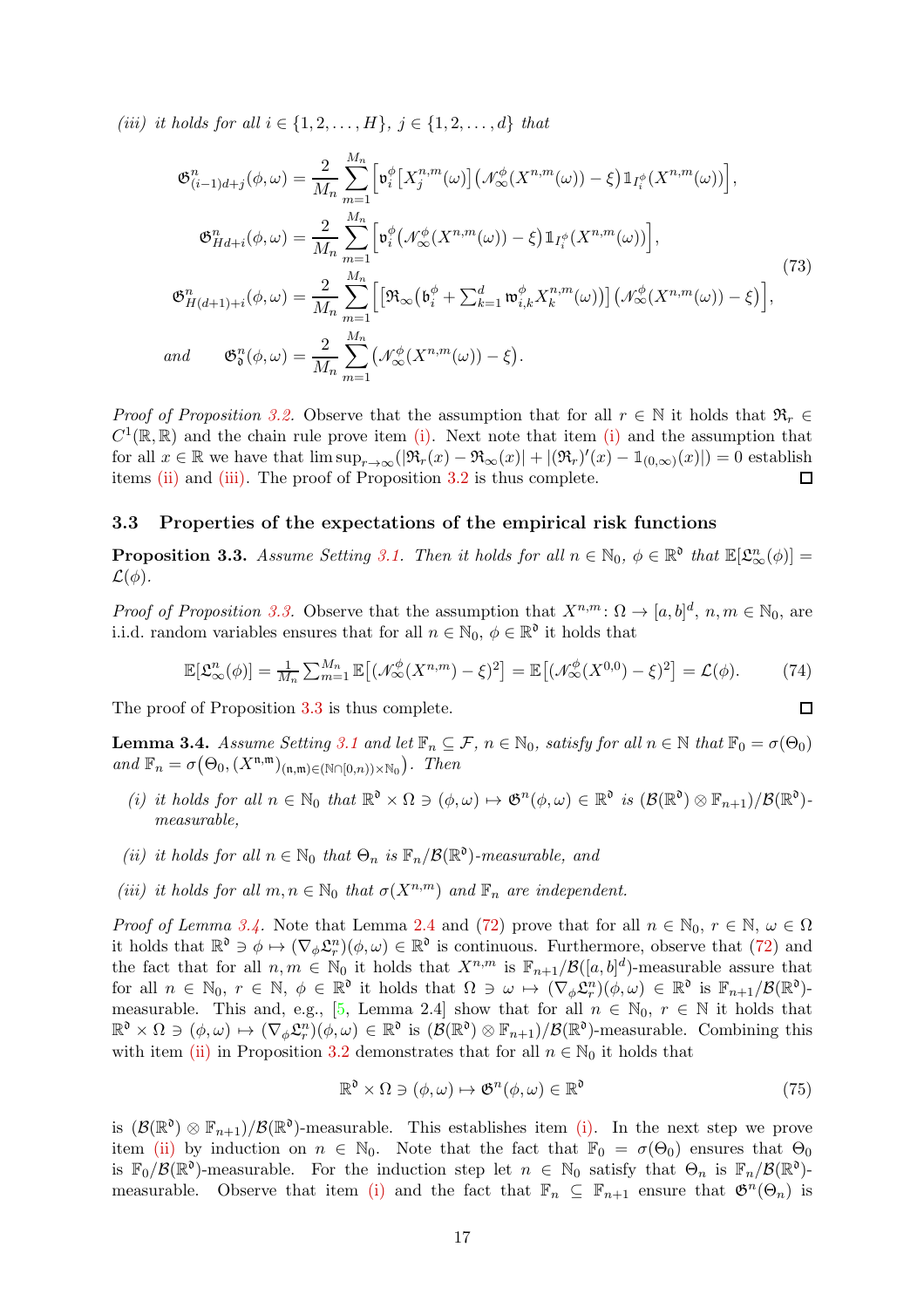$\mathbb{F}_{n+1}/\mathcal{B}(\mathbb{R}^{\mathfrak{d}})$ -measurable. Combining this, the fact that  $\mathbb{F}_n \subseteq \mathbb{F}_{n+1}$ , and the assumption that  $\Theta_{n+1} = \Theta_n - \gamma_n \mathfrak{G}^n(\Theta_n)$  demonstrates that  $\Theta_{n+1}$  is  $\mathbb{F}_{n+1}/\mathcal{B}(\mathbb{R}^{\mathfrak{d}})$ -measurable. Induction thus establishes item [\(ii\).](#page-16-4) Next note that the assumption that  $X^{n,m}$ ,  $n, m \in \mathbb{N}_0$ , are independent and the assumption that  $\Theta_0$  and  $(X^{n,m})_{(n,m)\in(\mathbb{N}_0)^2}$  are independent establish item [\(iii\).](#page-16-5) The proof of Lemma [3.4](#page-16-2) is thus complete. □

<span id="page-17-2"></span>**Corollary 3.5.** Assume Setting [3.1.](#page-14-3) Then it holds for all  $n \in \mathbb{N}_0$  that  $\mathbb{E}[\mathfrak{L}_{\infty}^n(\Theta_n)] = \mathbb{E}[\mathcal{L}(\Theta_n)].$ *Proof of Corollary* [3.5.](#page-17-2) Throughout this proof let  $\mathbb{F}_n \subseteq \mathcal{F}$ ,  $n \in \mathbb{N}_0$ , satisfy for all  $n \in \mathbb{N}$  that  $\mathbb{F}_0 = \sigma(\Theta_0)$  and  $\mathbb{F}_n = \sigma(\Theta_0, (X^{\mathfrak{n},\mathfrak{m}})_{(\mathfrak{n},\mathfrak{m})\in(\mathbb{N}\cap[0,n))\times\mathbb{N}_0})$  and let  $\mathbf{L}^n: ([a,b]^d)^{M_n}\times\mathbb{R}^{\mathfrak{d}} \to [0,\infty),$  $n \in \mathbb{N}_0$ , satisfy for all  $n \in \mathbb{N}_0$ ,  $x_1, x_2, \ldots, x_{M_n} \in [a, b]^d$ ,  $\phi \in \mathbb{R}^{\mathfrak{d}}$  that

<span id="page-17-3"></span>
$$
\mathbf{L}^{n}(x_{1},\ldots,x_{M_{n}},\phi) = \frac{1}{M_{n}}\sum_{m=1}^{M_{n}}(\mathcal{N}_{\infty}^{\phi}(x_{m}) - \xi)^{2}.
$$
 (76)

Observe that [\(76\)](#page-17-3) implies that for all  $n \in \mathbb{N}_0$ ,  $\phi \in \mathbb{R}^{\mathfrak{d}}$ ,  $\omega \in \Omega$  it holds that

<span id="page-17-4"></span>
$$
\mathfrak{L}_{\infty}^{n}(\phi,\omega) = \mathbf{L}^{n}(X^{n,1}(\omega),\ldots,X^{n,M_{n}}(\omega),\phi). \tag{77}
$$

Hence, we obtain that for all  $n \in \mathbb{N}_0$  it holds that

<span id="page-17-5"></span>
$$
\mathfrak{L}_{\infty}^{n}(\Theta_n) = \mathbf{L}^n(X^{n,1}, \dots, X^{n,M_n}, \Theta_n). \tag{78}
$$

Furthermore, note that [\(77\)](#page-17-4) and Proposition [3.3](#page-16-1) imply that for all  $n \in \mathbb{N}_0$ ,  $\phi \in \mathbb{R}^{\mathfrak{d}}$  we have that  $\mathbb{E}[\mathbf{L}^n((X^{n,1},\ldots,X^{n,M_n}),\phi)]=\mathcal{L}(\phi)$ . This, Lemma [3.4,](#page-16-2) [\(78\)](#page-17-5), and, e.g., [\[23,](#page-26-3) Lemma 2.8] (applied with  $(\Omega, \mathcal{F}, \mathbb{P}) \cap (\Omega, \mathcal{F}, \mathbb{P}), \mathcal{G} \cap \mathbb{F}_n, (\mathbb{X}, \mathcal{X}) \cap (([a, b]^d)^{M_n}, \mathcal{B}(([a, b]^d)^{M_n})), (\mathbb{Y}, \mathcal{Y}) \cap$  $(\mathbb{R}^{\mathfrak{d}},\mathcal{B}(\mathbb{R}^{\mathfrak{d}})), X \curvearrowleft (\Omega \ni \omega \mapsto (X^{n,1}(\omega),\ldots,X^{n,M_n}(\omega)) \in ([a,b]^d)^{M_n}), Y \curvearrowleft (\Omega \ni \omega \mapsto (X^{n,1}(\omega),\ldots,X^{n,M_n}(\omega)) \in \Omega$  $\Theta_n(\omega) \in \mathbb{R}^{\mathfrak{d}}$  in the notation of [\[23,](#page-26-3) Lemma 2.8]) demonstrate that for all  $n \in \mathbb{N}_0$  it holds that  $\mathbb{E}[\mathfrak{L}_{\infty}^n(\Theta_n)] = \mathbb{E}[\mathbf{L}^n(X^{n,1},\ldots,X^{n,M_n},\Theta_n)] = \mathbb{E}[\mathcal{L}(\Theta_n)]$ . The proof of Corollary [3.5](#page-17-2) is thus complete.  $\Box$ 

#### <span id="page-17-1"></span><span id="page-17-0"></span>3.4 Upper estimates for generalized gradients of the empirical risk functions

**Lemma 3.6.** *Assume Setting* [3.1](#page-14-3) *and let*  $n \in \mathbb{N}_0$ ,  $\phi \in \mathbb{R}^{\mathfrak{d}}$ ,  $\omega \in \Omega$ . Then  $\|\mathfrak{G}^n(\phi,\omega)\|^2 \leq$  $4({\bf a}^2(d+1)\|\phi\|^2+1)\mathfrak{L}_{\infty}^n(\phi,\omega).$ 

*Proof of Lemma [3.6.](#page-17-1)* Observe that Jensen's inequality implies that

<span id="page-17-6"></span>
$$
\left(\frac{1}{M_n}\sum_{m=1}^{M_n}|\mathcal{N}^{\phi}_{\infty}(X^{n,m}(\omega))-\xi|\right)^2 \leq \frac{1}{M_n}\sum_{m=1}^{M_n}(\mathcal{N}^{\phi}_{\infty}(X^{n,m}(\omega))-\xi)^2 = \mathfrak{L}^n_{\infty}(\phi,\omega). \tag{79}
$$

This and [\(73\)](#page-16-6) ensure that for all  $i \in \{1, 2, \ldots, H\}, j \in \{1, 2, \ldots, d\}$  we have that

<span id="page-17-7"></span>
$$
|\mathfrak{G}_{(i-1)d+j}^{n}(\phi,\omega)|^{2} = (\mathfrak{v}_{i}^{\phi})^{2} \Bigg( \frac{2}{M_{n}} \sum_{m=1}^{M_{n}} \Big[ \big[X_{j}^{n,m}(\omega)\big] \big(\mathcal{N}_{\infty}^{\phi}(X^{n,m}(\omega)) - \xi\big) \mathbbm{1}_{I_{i}^{\phi}}(X^{n,m}(\omega)) \Big] \Bigg)^{2}
$$
  

$$
\leq (\mathfrak{v}_{i}^{\phi})^{2} \Bigg( \frac{2}{M_{n}} \sum_{m=1}^{M_{n}} \Big[ \big|X_{j}^{n,m}(\omega)\big| \big| \mathcal{N}_{\infty}^{\phi}(X^{n,m}(\omega)) - \xi \big| \mathbbm{1}_{I_{i}^{\phi}}(X^{n,m}(\omega)) \Big] \Bigg)^{2}
$$
  

$$
\leq 4\mathbf{a}^{2} (\mathfrak{v}_{i}^{\phi})^{2} \Bigg( \frac{1}{M_{n}} \sum_{m=1}^{M_{n}} \big| \mathcal{N}_{\infty}^{\phi}(X^{n,m}(\omega)) - \xi \big| \Bigg)^{2} \leq 4\mathbf{a}^{2} (\mathfrak{v}_{i}^{\phi})^{2} \mathfrak{L}_{\infty}^{n}(\phi,\omega).
$$
 (80)

In addition, note that [\(73\)](#page-16-6) and [\(79\)](#page-17-6) assure that for all  $i \in \{1, 2, \ldots, H\}$  it holds that

$$
|\mathfrak{G}_{Hd+i}^{n}(\phi,\omega)|^{2} = (\mathfrak{v}_{i}^{\phi})^{2} \left(\frac{2}{M_{n}} \sum_{m=1}^{M_{n}} \left[ \left( \mathcal{N}_{\infty}^{\phi}(X^{n,m}(\omega)) - \xi \right) \mathbb{1}_{I_{i}^{\phi}}(X^{n,m}(\omega)) \right] \right)^{2}
$$
  
 
$$
\leq 4(\mathfrak{v}_{i}^{\phi})^{2} \left(\frac{1}{M_{n}} \sum_{m=1}^{M_{n}} \left| \mathcal{N}_{\infty}^{\phi}(X^{n,m}(\omega)) - \xi \right| \right)^{2} \leq 4(\mathfrak{v}_{i}^{\phi})^{2} \mathfrak{L}_{\infty}^{n}(\phi,\omega).
$$
 (81)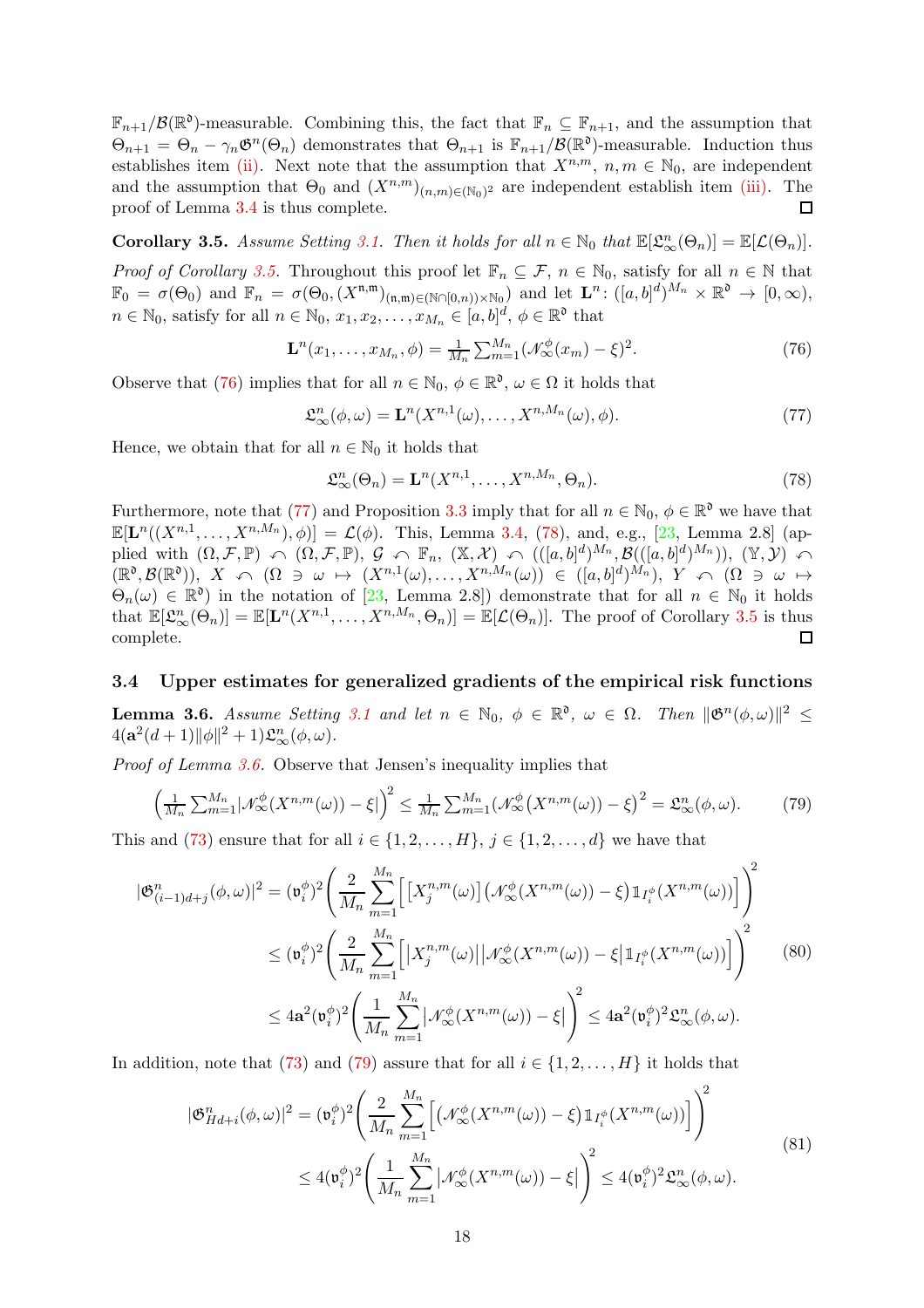Furthermore, observe that for all  $x = (x_1, \ldots, x_d) \in [a, b]^d$ ,  $i \in \{1, 2, \ldots, H\}$  it holds that  $\left|\Re_\infty\big(\mathfrak{b}_i^\phi+\sum_{j=1}^d\mathfrak{w}_{i,j}^\phi x_j\big)\right|^2\leq \left(|\mathfrak{b}_i^\phi\right)$  $\left| \frac{\phi}{i} \right| + \mathbf{a} \sum_{j=1}^d \lvert \mathfrak{w}_{i,j}^\phi \rvert \big)^2 \leq \mathbf{a}^2(d+1) \big( \lvert \mathfrak{b}_i^\phi \big\rvert$  $|a_i^{\phi}|^2 + \sum_{j=1}^d |\mathfrak{w}_{i,j}^{\phi}|^2$ ). Combining this, the fact that for all  $m, n \in \mathbb{N}_0$ ,  $\omega \in \Omega$  it holds that  $X^{n,m}(\omega) \in [a, b]^d$ , [\(73\)](#page-16-6), and Jensen's inequality demonstrates that for all  $i \in \{1, 2, \ldots, H\}$  it holds that

$$
|\mathfrak{G}_{H(d+1)+i}^{n}(\phi,\omega)|^{2} = \left(\frac{2}{M_{n}}\sum_{m=1}^{M_{n}}\left[ \left[\mathfrak{R}_{\infty}\left(\mathfrak{b}_{i}^{\phi} + \sum_{k=1}^{d} \mathfrak{w}_{i,k}^{\phi} X_{k}^{n,m}(\omega)\right)\right] \left(\mathcal{N}_{\infty}^{\phi}(X^{n,m}(\omega)) - \xi\right) \right] \right)^{2}
$$
  

$$
\leq \frac{4}{M_{n}}\sum_{m=1}^{M_{n}} \left| \mathfrak{R}_{\infty}\left(\mathfrak{b}_{i}^{\phi} + \sum_{k=1}^{d} \mathfrak{w}_{i,k}^{\phi} X_{k}^{n,m}(\omega)\right) \right|^{2} \left(\mathcal{N}_{\infty}^{\phi}(X^{n,m}(\omega)) - \xi\right)^{2}
$$
  

$$
\leq 4\mathbf{a}^{2}(d+1)\left[ |\mathfrak{b}_{i}^{\phi}|^{2} + \sum_{j=1}^{d} |\mathfrak{w}_{i,j}^{\phi}|^{2} \right] \mathfrak{L}_{\infty}^{n}(\phi,\omega).
$$
  
(82)

Moreover, note that [\(73\)](#page-16-6) and [\(79\)](#page-17-6) show that

<span id="page-18-3"></span>
$$
|\mathfrak{G}_{\mathfrak{d}}^n(\phi,\omega)|^2 = 4\Big(\frac{1}{M_n}\sum_{m=1}^{M_n} \big(\mathcal{N}_{\infty}^{\phi}(X^{n,m}(\omega)) - \xi\big)\Big)^2 \le 4\mathfrak{L}_{\infty}^n(\phi,\omega). \tag{83}
$$

Combining  $(80)$ – $(83)$  yields

$$
\|\mathfrak{G}^{n}(\phi,\omega)\|^{2} \n\leq 4\Big[\sum_{i=1}^{H}\Big(\mathbf{a}^{2}\Big[\sum_{j=1}^{d}|\mathfrak{v}_{i}^{\phi}|^{2}\Big] + |\mathfrak{v}_{i}^{\phi}|^{2} + \mathbf{a}^{2}(d+1)\Big[|\mathfrak{b}_{i}^{\phi}|^{2} + \sum_{j=1}^{d}|\mathfrak{w}_{i,j}^{\phi}|^{2}\Big]\Big)\Big]\mathfrak{L}_{\infty}^{n}(\phi,\omega) + 4\mathfrak{L}_{\infty}^{n}(\phi,\omega) \n\leq 4\mathbf{a}^{2}\Big[\sum_{i=1}^{H}\Big((d+1)|\mathfrak{v}_{i}^{\phi}|^{2} + (d+1)\Big[|\mathfrak{b}_{i}^{\phi}|^{2} + \sum_{j=1}^{d}|\mathfrak{w}_{i,j}^{\phi}|^{2}\Big]\Big)\Big]\mathfrak{L}_{\infty}^{n}(\phi,\omega) + 4\mathfrak{L}_{\infty}^{n}(\phi,\omega) \n= 4(\mathbf{a}^{2}(d+1)||\phi||^{2} + 1)\mathfrak{L}_{\infty}^{n}(\phi,\omega).
$$
\n(84)

<span id="page-18-1"></span>The proof of Lemma [3.6](#page-17-1) is thus complete.

**Lemma 3.7.** *Assume Setting* [3.1](#page-14-3) *and let*  $K \subseteq \mathbb{R}^{\mathfrak{d}}$  *be compact. Then* 

$$
\sup_{n \in \mathbb{N}_0} \sup_{\phi \in K} \sup_{\omega \in \Omega} \|\mathfrak{G}^n(\phi, \omega)\| < \infty. \tag{85}
$$

 $\Box$ 

 $\Box$ 

*Proof of Lemma [3.7.](#page-18-1)* Observe that Lemma [2.4](#page-7-1) proves that there exists  $\mathfrak{C} \in \mathbb{R}$  which satisfies for all  $\phi \in K$  that  $\sup_{x \in [a,b]^d} |\mathcal{N}_{\infty}^{\phi}(x)| \leq \mathfrak{C}$ . The fact that for all  $n, m \in \mathbb{N}_0$ ,  $\omega \in \Omega$  it holds that  $X^{n,m}(\omega) \in [a,b]^d$  hence establishes that for all  $n \in \mathbb{N}_0$ ,  $\phi \in K$ ,  $\omega \in \Omega$  we have that

$$
\mathfrak{L}_{\infty}^{n}(\phi,\omega) = \frac{1}{M_{n}} \sum_{m=1}^{M_{n}} (\mathcal{N}_{\infty}^{\phi}(X^{n,m}(\omega)) - \xi)^{2}
$$
\n
$$
\leq \frac{2}{M_{n}} \sum_{m=1}^{M_{n}} [|\mathcal{N}_{\infty}^{\phi}((X^{n,m}(\omega))|^{2} + \xi^{2}] \leq 2\mathfrak{C}^{2} + 2\xi^{2}.
$$
\n(86)

Combining this and Lemma [3.6](#page-17-1) completes the proof of Lemma [3.7.](#page-18-1)

#### <span id="page-18-2"></span><span id="page-18-0"></span>3.5 Lyapunov type estimates for SGD processes

**Lemma 3.8.** *Assume Setting* [3.1](#page-14-3) *and let*  $n \in \mathbb{N}_0$ ,  $\phi \in \mathbb{R}^{\mathfrak{d}}$ ,  $\omega \in \Omega$ . *Then*  $\langle \nabla V(\phi), \mathfrak{G}^n(\phi, \omega) \rangle$  =  $8\mathfrak{L}_{\infty}^n(\phi,\omega)$ .

*Proof of Lemma [3.8.](#page-18-2)* Note that the fact that  $V(\phi) = ||\phi||^2 + |\mathfrak{c}^{\phi} - 2\xi|^2$  ensures that

$$
(\nabla V)(\phi) \tag{87}
$$
  
=  $2(\mathfrak{w}_{1,1}^{\phi}, \dots, \mathfrak{w}_{1,d}^{\phi}, \mathfrak{w}_{2,1}^{\phi}, \dots, \mathfrak{w}_{2,d}^{\phi}, \dots, \mathfrak{w}_{H,1}^{\phi}, \dots, \mathfrak{w}_{H,d}^{\phi}, \mathfrak{b}_{1}^{\phi}, \dots, \mathfrak{b}_{H}^{\phi}, \mathfrak{v}_{1}^{\phi}, \dots, \mathfrak{v}_{H}^{\phi}, 2(\mathfrak{c}^{\phi} - \xi)).$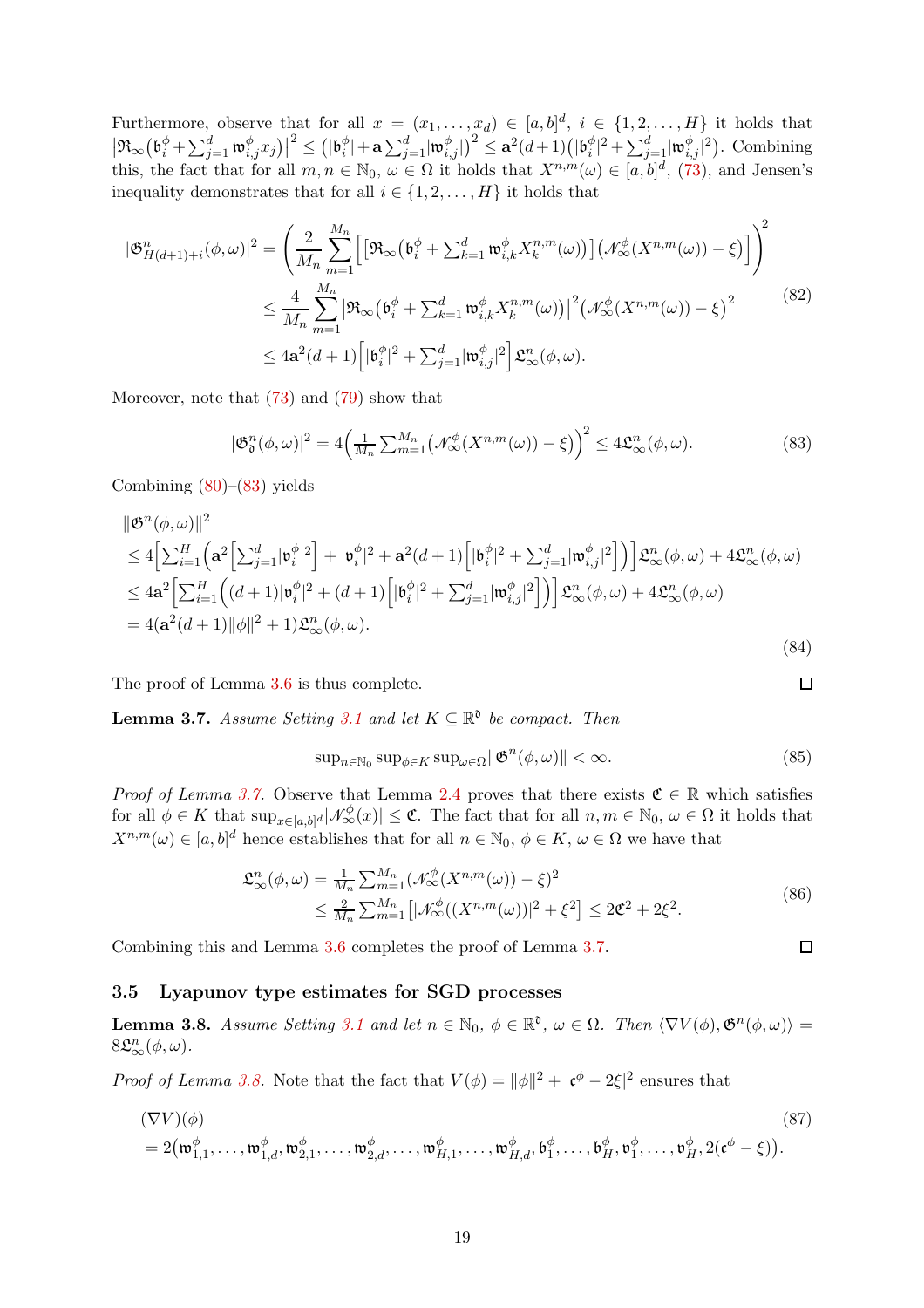This and [\(73\)](#page-16-6) imply that

$$
\langle (\nabla V)(\phi), \mathfrak{G}^{n}(\phi, \omega) \rangle
$$
  
\n
$$
= \frac{4}{M_n} \left[ \sum_{i=1}^{H} \sum_{j=1}^{d} \mathfrak{m}_{i,j}^{\phi} \mathfrak{v}_{i}^{\phi} \left( \sum_{m=1}^{M_n} \left[ \left[ X_{j}^{n,m}(\omega) \right] \left( \mathcal{N}_{\infty}^{\phi} (X^{n,m}(\omega)) - \xi \right) \mathbb{1}_{I_{i}^{\phi}} (X^{n,m}(\omega)) \right] \right) \right]
$$
  
\n
$$
+ \frac{4}{M_n} \left[ \sum_{i=1}^{H} \mathfrak{b}_{i}^{\phi} \mathfrak{v}_{i}^{\phi} \left( \sum_{m=1}^{M_n} \left[ \left( \mathcal{N}_{\infty}^{\phi} (X^{n,m}(\omega)) - \xi \right) \mathbb{1}_{I_{i}^{\phi}} (X^{n,m}(\omega)) \right] \right) \right]
$$
  
\n
$$
+ \frac{4}{M_n} \left[ \sum_{i=1}^{H} \mathfrak{v}_{i}^{\phi} \left( \sum_{m=1}^{M_n} \left[ \left[ \mathfrak{R}_{\infty} (\mathfrak{b}_{i}^{\phi} + \sum_{k=1}^{d} \mathfrak{w}_{i,k}^{\phi} X_{k}^{n,m}(\omega)) \right] \left( \mathcal{N}_{\infty}^{\phi} (X^{n,m}(\omega)) - \xi \right) \right] \right) \right]
$$
  
\n
$$
+ \frac{8(\mathfrak{c}^{\phi} - \xi)}{M_n} \left[ \sum_{m=1}^{M_n} \left( \mathcal{N}_{\infty}^{\phi} (X^{n,m}(\omega)) - \xi \right) \right].
$$
  
\n(88)

Hence, we obtain that

$$
\langle (\nabla V)(\phi), \mathfrak{G}^{n}(\phi, \omega) \rangle
$$
\n
$$
= \frac{4}{M_{n}} \Bigg[ \sum_{i=1}^{H} \mathfrak{v}_{i}^{\phi} \Bigg( \sum_{m=1}^{M_{n}} \Big[ \big( \mathfrak{b}_{i}^{\phi} + \sum_{j=1}^{d} \mathfrak{w}_{i,j}^{\phi} X_{j}^{n,m}(\omega) \big) \big( \mathcal{N}_{\infty}^{\phi} (X^{n,m}(\omega)) - \xi \big) \mathbb{1}_{I_{i}^{\phi}} (X^{n,m}(\omega)) \Big] \Big) \Bigg] \\ + \frac{4}{M_{n}} \Bigg[ \sum_{i=1}^{H} \mathfrak{v}_{i}^{\phi} \Bigg( \sum_{m=1}^{M_{n}} \Big[ \big[ \mathfrak{R}_{\infty} (\mathfrak{b}_{i}^{\phi} + \sum_{k=1}^{d} \mathfrak{w}_{i,k}^{\phi} X_{k}^{n,m}(\omega)) \big] \big( \mathcal{N}_{\infty}^{\phi} (X^{n,m}(\omega)) - \xi \big) \Big] \Bigg) \Bigg] \\ + \frac{8(\mathfrak{c}^{\phi} - \xi)}{M_{n}} \Bigg[ \sum_{m=1}^{M_{n}} \big( \mathcal{N}_{\infty}^{\phi} (X^{n,m}(\omega)) - \xi \big) \Bigg] \Bigg] \tag{89}
$$
\n
$$
= \frac{8}{M_{n}} \sum_{m=1}^{M_{n}} \Big[ \big( (\mathfrak{c}^{\phi} - \xi) + \sum_{i=1}^{H} \big[ \mathfrak{v}_{i}^{\phi} \big[ \mathfrak{R}_{\infty} (\mathfrak{b}_{i}^{\phi} + \sum_{j=1}^{d} \mathfrak{w}_{i,j}^{\phi} X_{j}^{n,m}(\omega)) \big] \big] \big) \big( \mathcal{N}_{\infty}^{\phi} (X^{n,m}(\omega)) - \xi \big) \Bigg]
$$
\n
$$
= \frac{8}{M_{n}} \sum_{m=1}^{M_{n}} \big( \mathcal{N}_{\infty}^{\phi} (X^{n,m}(\omega)) - \xi \big)^{2} = 8 \mathfrak{L}_{\infty}^{n}(\phi, \omega).
$$

<span id="page-19-0"></span>The proof of Lemma [3.8](#page-18-2) is thus complete.

**Lemma 3.9.** *Assume Setting* [3.1](#page-14-3) *and let*  $n \in \mathbb{N}_0$ ,  $\theta \in \mathbb{R}^{\mathfrak{d}}$ ,  $\omega \in \Omega$ . *Then* 

$$
V(\theta - \gamma_n \mathfrak{G}^n(\theta, \omega)) - V(\theta) = (\gamma_n)^2 \|\mathfrak{G}^n(\theta, \omega)\|^2 + (\gamma_n)^2 |\mathfrak{G}^n_{\mathfrak{G}}(\theta, \omega)|^2 - 8\gamma_n \mathfrak{L}^n_{\infty}(\theta, \omega)
$$
  
\$\leq 2(\gamma\_n)^2 \|\mathfrak{G}^n(\theta, \omega)\|^2 - 8\gamma\_n \mathfrak{L}^n\_{\infty}(\theta, \omega). \qquad (90)\$

*Proof of Lemma [3.9.](#page-19-0)* Throughout this proof let  $\mathbf{e} \in \mathbb{R}^{\mathfrak{d}}$  satisfy  $\mathbf{e} = (0, 0, \ldots, 0, 1)$  and let  $g: \mathbb{R} \to$  $\mathbb R$  satisfy for all  $t\in\mathbb R$  that

<span id="page-19-1"></span>
$$
g(t) = V(\theta - t\mathfrak{G}^n(\theta,\omega)).
$$
\n(91)

 $\Box$ 

Observe that [\(91\)](#page-19-1) and the fundamental theorem of calculus prove that

$$
V(\theta - \gamma_n \mathfrak{G}^n(\theta, \omega)) = g(\gamma_n) = g(0) + \int_0^{\gamma_n} g'(t) dt
$$
  
=  $g(0) + \int_0^{\gamma_n} \langle (\nabla V)(\theta - t \mathfrak{G}^n(\theta, \omega)), (-\mathfrak{G}(\theta, \omega)) \rangle dt$  (92)  
=  $V(\theta) - \int_0^{\gamma_n} \langle (\nabla V)(\theta - t \mathfrak{G}^n(\theta, \omega)), \mathfrak{G}(\theta, \omega) \rangle dt.$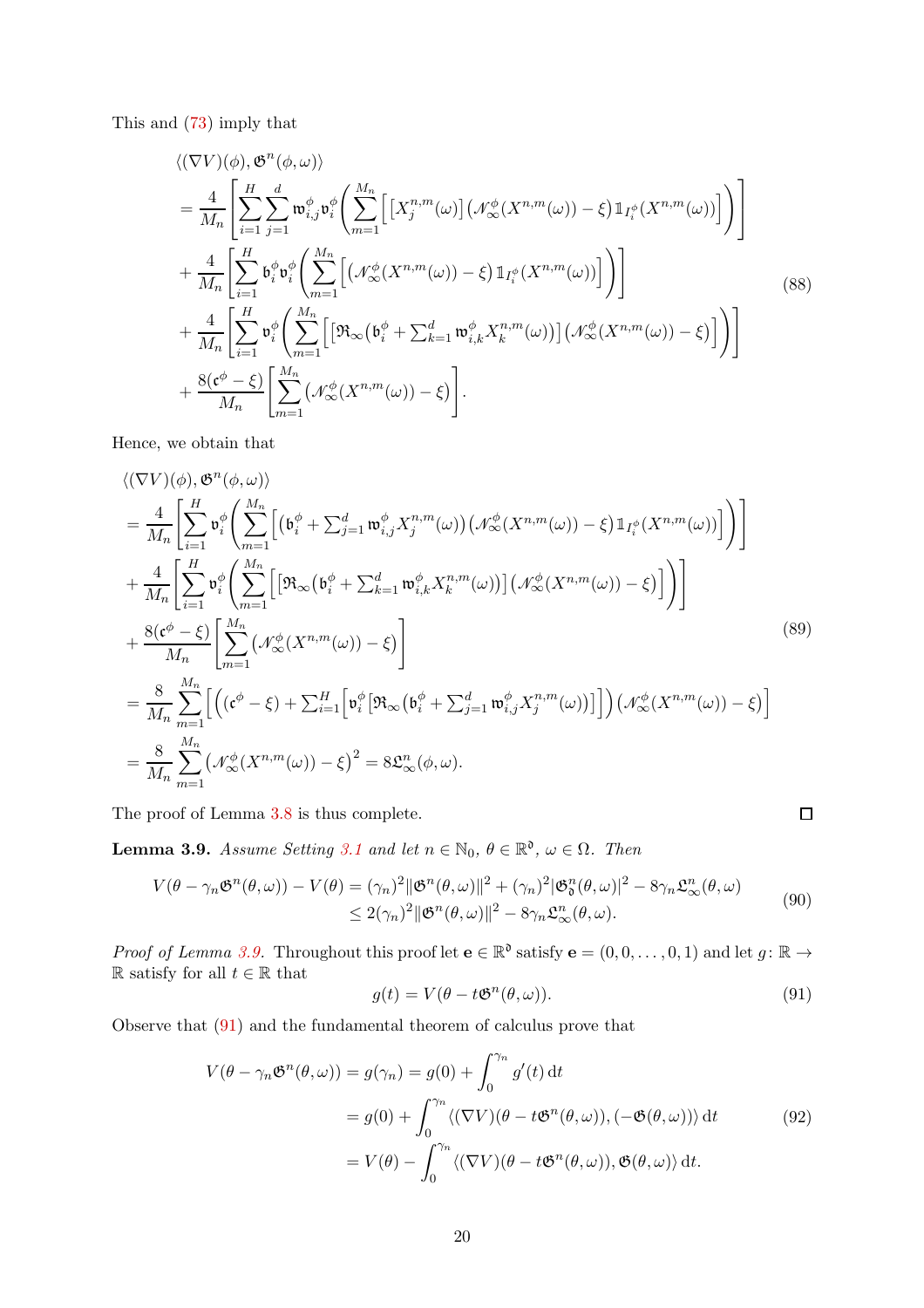Lemma [3.8](#page-18-2) hence demonstrates that

$$
V(\theta - \gamma_n \mathfrak{G}^n(\theta, \omega))
$$
  
=  $V(\theta) - \int_0^{\gamma_n} \langle (\nabla V)(\theta), \mathfrak{G}^n(\theta, \omega) \rangle dt$   
+  $\int_0^{\gamma_n} \langle (\nabla V)(\theta) - (\nabla V)(\theta - t \mathfrak{G}^n(\theta, \omega)), \mathfrak{G}^n(\theta, \omega) \rangle dt$   
=  $V(\theta) - 8\gamma_n \mathfrak{L}_{\infty}^n(\theta, \omega) + \int_0^{\gamma_n} \langle (\nabla V)(\theta) - (\nabla V)(\theta - t \mathfrak{G}^n(\theta, \omega)), \mathfrak{G}^n(\theta, \omega) \rangle dt.$  (93)

Proposition [2.8](#page-9-3) therefore proves that

$$
V(\theta - \gamma_n \mathfrak{G}^n(\theta, \omega)) = V(\theta) - 8\gamma_n \mathfrak{L}_{\infty}^n(\theta, \omega) + \int_0^{\gamma_n} \langle 2t \mathfrak{G}^n(\theta, \omega) + 2\mathfrak{c}^{t\mathfrak{G}^n(\theta, \omega)} \mathbf{e}, \mathfrak{G}^n(\theta, \omega) \rangle dt
$$
  
=  $V(\theta) - 8\gamma_n \mathfrak{L}_{\infty}^n(\theta, \omega) + 2 \|\mathfrak{G}^n(\theta, \omega)\|^2 \left[ \int_0^{\gamma_n} t dt \right]$   
+  $2 \left[ \int_0^{\gamma_n} (\mathfrak{c}^{t\mathfrak{G}^n(\theta, \omega)} \langle \mathbf{e}, \mathfrak{G}^n(\theta, \omega) \rangle) dt \right].$  (94)

Hence, we obtain that

$$
V(\theta - \gamma_n \mathfrak{G}^n(\theta, \omega))
$$
  
=  $V(\theta) - 8\gamma_n \mathfrak{L}_{\infty}^n(\theta, \omega) + (\gamma_n)^2 ||\mathfrak{G}^n(\theta, \omega)||^2 + 2 |\langle \mathbf{e}, \mathfrak{G}^n(\theta, \omega) \rangle|^2 \left[ \int_0^{\gamma_n} t dt \right]$   
=  $V(\theta) - 8\gamma_n \mathfrak{L}_{\infty}^n(\theta, \omega) + (\gamma_n)^2 ||\mathfrak{G}^n(\theta, \omega)||^2 + (\gamma_n)^2 |\langle \mathbf{e}, \mathfrak{G}^n(\theta, \omega) \rangle|^2$   
=  $V(\theta) - 8\gamma_n \mathfrak{L}_{\infty}^n(\theta, \omega) + (\gamma_n)^2 ||\mathfrak{G}^n(\theta, \omega)||^2 + (\gamma_n)^2 |\mathfrak{G}^n(\theta, \omega)|^2.$  (95)

<span id="page-20-0"></span>The proof of Lemma [3.9](#page-19-0) is thus complete.

**Lemma 3.10.** *Assume Setting* [3.1.](#page-14-3) *Then it holds for all*  $n \in \mathbb{N}_0$  *that* 

$$
V(\Theta_{n+1}) - V(\Theta_n) \le 8\left(\left(\gamma_n\right)^2 \left[\mathbf{a}^2(d+1)V(\Theta_n) + 1\right] - \gamma_n\right) \mathfrak{L}_{\infty}^n(\Theta_n). \tag{96}
$$

 $\Box$ 

 $\Box$ 

*Proof of Lemma [3.10.](#page-20-0)* Note that Lemma [2.7](#page-9-2) and Lemma [3.6](#page-17-1) prove that for all  $n \in \mathbb{N}_0$  it holds that

$$
\|\mathfrak{G}^n(\Theta_n)\|^2 \le 4\big[\mathbf{a}^2(d+1)\|\Theta_n\|^2 + 1\big]\mathfrak{L}^n_{\infty}(\Theta_n) \le 4\big[\mathbf{a}^2(d+1)V(\Theta_n) + 1\big]\mathfrak{L}^n_{\infty}(\Theta_n). \tag{97}
$$

Lemma [3.9](#page-19-0) hence demonstrates that for all  $n \in \mathbb{N}_0$  it holds that

$$
V(\Theta_{n+1}) - V(\Theta_n) \le 2(\gamma_n)^2 \|\mathfrak{G}^n(\Theta_n)\|^2 - 8\gamma_n \mathfrak{L}_{\infty}^n(\Theta_n)
$$
  
\n
$$
\le 8(\gamma_n)^2 \left[\mathbf{a}^2(d+1)V(\Theta_n) + 1\right] \mathfrak{L}_{\infty}^n(\Theta_n) - 8\gamma_n \mathfrak{L}_{\infty}^n(\Theta_n)
$$
  
\n
$$
= 8((\gamma_n)^2 \left[\mathbf{a}^2(d+1)V(\Theta_n) + 1\right] - \gamma_n) \mathfrak{L}_{\infty}^n(\Theta_n).
$$
\n(98)

<span id="page-20-1"></span>The proof of Lemma [3.10](#page-20-0) is thus complete.

Corollary [3.1](#page-14-3)1. *Assume Setting* 3.1 *and assume*  $\mathbb{P}(\sup_{n\in\mathbb{N}_0} \gamma_n \leq [a^2(d+1)V(\Theta_0)+1]^{-1}) = 1$ . *Then it holds for all*  $n \in \mathbb{N}_0$  *that* 

<span id="page-20-2"></span>
$$
\mathbb{P}\Big(V(\Theta_{n+1}) - V(\Theta_n) \le -8\gamma_n\big(1 - \left[\sup_{m \in \mathbb{N}_0} \gamma_m\right] \left[\mathbf{a}^2(d+1)V(\Theta_0) + 1\right]\big)\mathfrak{L}_{\infty}^n(\Theta_n) \le 0\Big) = 1. \tag{99}
$$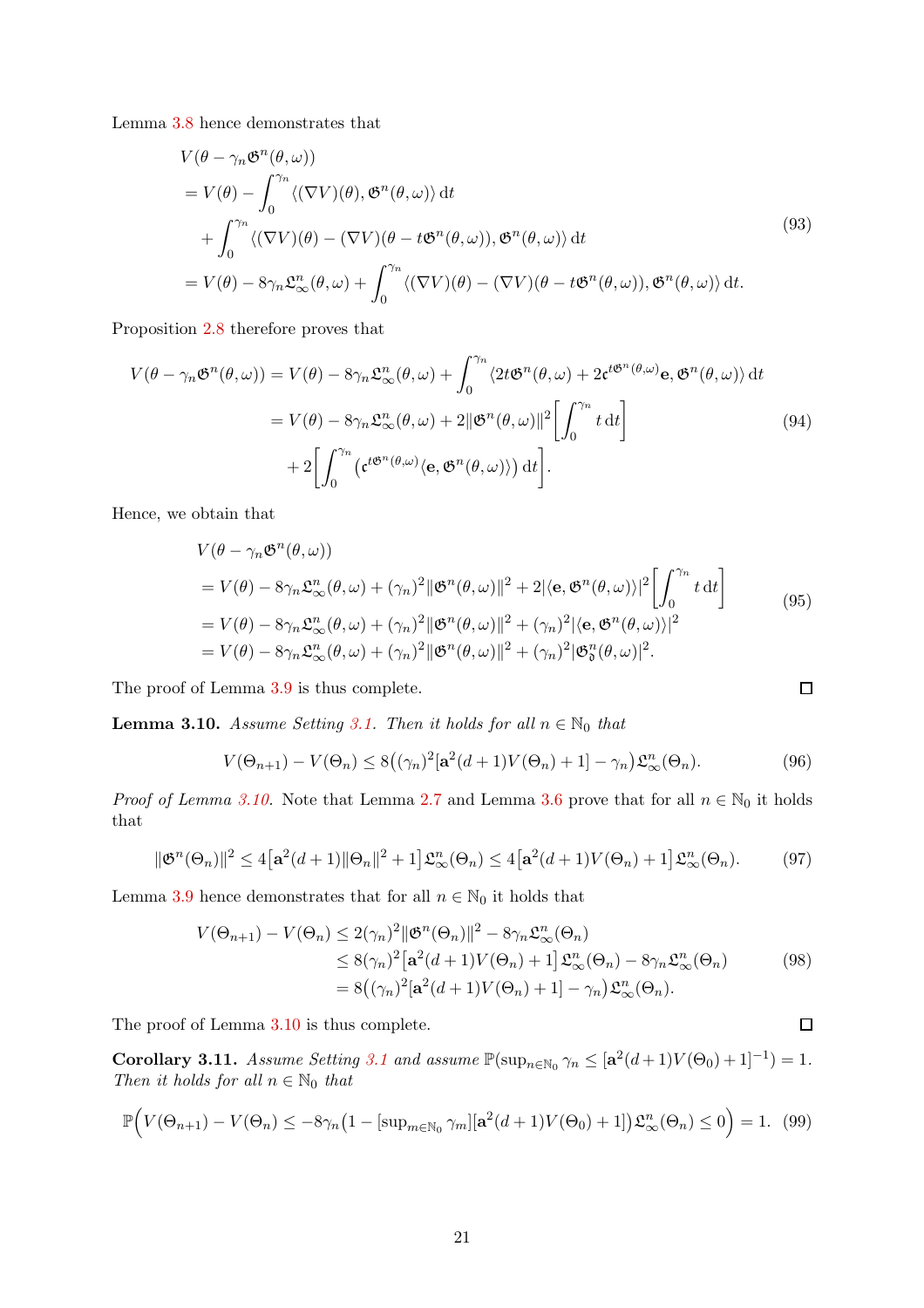*Proof of Corollary [3.11.](#page-20-1)* Throughout this proof let  $\mathfrak{g} \in \mathbb{R}$  satisfy  $\mathfrak{g} = \sup_{n \in \mathbb{N}_0} \gamma_n$ . We now prove [\(99\)](#page-20-2) by induction on  $n \in \mathbb{N}_0$ . Observe that Lemma [3.10](#page-20-0) and the fact that  $\gamma_0 \leq \mathfrak{g}$  imply that it holds P-a.s. that

$$
V(\Theta_1) - V(\Theta_0) \le 8((\gamma_0)^2[\mathbf{a}^2(d+1)V(\Theta_0) + 1] - \gamma_0)\mathfrak{L}_{\infty}^0(\Theta_0)
$$
  
\n
$$
\le 8(\gamma_0 \mathfrak{g}[\mathbf{a}^2(d+1)V(\Theta_0) + 1] - \gamma_0)\mathfrak{L}_{\infty}^0(\Theta_0)
$$
  
\n
$$
= -8\gamma_0\big(1 - \mathfrak{g}[\mathbf{a}^2(d+1)V(\Theta_0) + 1]\big)\mathfrak{L}_{\infty}^0(\Theta_0).
$$
\n(100)

This establishes [\(99\)](#page-20-2) in the base case  $n = 0$ . For the induction step let  $n \in \mathbb{N}$  satisfy that for all  $m \in \{0, 1, \ldots, n-1\}$  it holds P-a.s. that

<span id="page-21-4"></span>
$$
V(\Theta_{m+1}) - V(\Theta_m) \le -8\gamma_m \left(1 - \mathfrak{g}[\mathbf{a}^2(d+1)V(\Theta_0) + 1]\right) \mathfrak{L}_{\infty}^m(\Theta_m) \le 0. \tag{101}
$$

Note that [\(101\)](#page-21-4) shows that it holds P-a.s. that  $V(\Theta_n) \leq V(\Theta_{n-1}) \leq \cdots \leq V(\Theta_0)$ . The fact that  $\gamma_n \leq \mathfrak{g}$  and Lemma [3.10](#page-20-0) hence demonstrate that it holds P-a.s. that

$$
V(\Theta_{n+1}) - V(\Theta_n) \le 8\left((\gamma_n)^2[\mathbf{a}^2(d+1)V(\Theta_n) + 1] - \gamma_n\right)\mathfrak{L}_{\infty}^n(\Theta_n)
$$
  
\n
$$
\le 8\left(\gamma_n\mathfrak{g}[\mathbf{a}^2(d+1)V(\Theta_n) + 1] - \gamma_n\right)\mathfrak{L}_{\infty}^n(\Theta_n)
$$
  
\n
$$
= -8\gamma_n\left(1 - \mathfrak{g}[\mathbf{a}^2(d+1)V(\Theta_0) + 1]\right)\mathfrak{L}_{\infty}^n(\Theta_n) \le 0.
$$
\n(102)

Induction therefore establishes [\(99\)](#page-20-2). The proof of Corollary [3.11](#page-20-1) is thus complete.

## <span id="page-21-1"></span><span id="page-21-0"></span>3.6 Convergence analysis for SGD processes in the training of ANNs

**Theorem 3.12.** *Assume Setting* [3.1,](#page-14-3) *let*  $\delta \in (0,1)$ *, assume*  $\sum_{n=0}^{\infty} \gamma_n = \infty$ *, and assume for all*  $n \in \mathbb{N}_0$  that  $\mathbb{P}(\gamma_n[\mathbf{a}^2(d+1)V(\Theta_0)+1] \leq \delta) = 1$ . Then

- <span id="page-21-6"></span><span id="page-21-2"></span>*(i) there exists*  $\mathfrak{C} \in \mathbb{R}$  *such that*  $\mathbb{P}(\sup_{n \in \mathbb{N}_0} ||\Theta_n|| \leq \mathfrak{C}) = 1$ ,
- <span id="page-21-3"></span>*(ii) it holds that*  $\mathbb{P}(\limsup_{n\to\infty}\mathcal{L}(\Theta_n)=0)=1$ *, and*
- *(iii) it holds that*  $\limsup_{n\to\infty} \mathbb{E}[\mathcal{L}(\Theta_n)] = 0.$

*Proof of Theorem [3.12.](#page-21-1)* Throughout this proof let  $\mathfrak{g} \in [0,\infty]$  satisfy  $\mathfrak{g} = \sup_{n \in \mathbb{N}_0} \gamma_n$ . Observe that the assumption that  $\delta < 1$ , the assumption that  $\sum_{n=0}^{\infty} \gamma_n = \infty$ , and the fact that  $\mathbb{P}(\mathfrak{g}[\mathbf{a}^2(d+1)V(\Theta_0)+1]\leq \delta)=1$  demonstrates that  $\mathfrak{g}\in (0,\infty)$ . Combining this with the fact that  $\mathbb{P}(\mathfrak{g}[\mathbf{a}^2(d+1)V(\Theta_0)+1]\leq \delta)=1$  shows that there exists  $\mathfrak{C}\in[1,\infty)$  which satisfies that

<span id="page-21-5"></span>
$$
\mathbb{P}(V(\Theta_0) \le \mathfrak{C}) = 1. \tag{103}
$$

 $\Box$ 

Note that [\(103\)](#page-21-5) and Corollary [3.11](#page-20-1) ensure that  $\mathbb{P}(\sup_{n\in\mathbb{N}_0} V(\Theta_n) \leq \mathfrak{C}) = 1$ . Combining this and the fact that for all  $\phi \in \mathbb{R}^{\mathfrak{d}}$  it holds that  $\|\phi\| \leq [V(\phi)]^{1/2}$  demonstrates that

<span id="page-21-7"></span>
$$
\mathbb{P}\left(\sup_{n\in\mathbb{N}_0} \|\Theta_n\| \le \mathfrak{C}\right) = 1. \tag{104}
$$

This establishes item [\(i\).](#page-21-6) Next observe that Corollary [3.11](#page-20-1) and the fact that  $\mathbb{P}(\mathfrak{g}[a^2(d+1)V(\Theta_0)+$  $1 \le \delta$  = 1 prove that for all  $n \in \mathbb{N}_0$  it holds P-a.s. that

$$
- \left( V(\Theta_n) - V(\Theta_{n+1}) \right) \leq -8\gamma_n \left( 1 - \mathfrak{g}[\mathbf{a}^2(d+1)V(\Theta_0) + 1] \right) \mathfrak{L}_{\infty}^n(\Theta_n). \tag{105}
$$

This assures that for all  $n \in \mathbb{N}_0$  it holds P-a.s. that

$$
\gamma_n \mathfrak{L}_{\infty}^n(\Theta_n) \le \frac{V(\Theta_n) - V(\Theta_{n+1})}{8(1 - \mathfrak{g}[\mathbf{a}^2(d+1)V(\Theta_0) + 1])}.
$$
\n(106)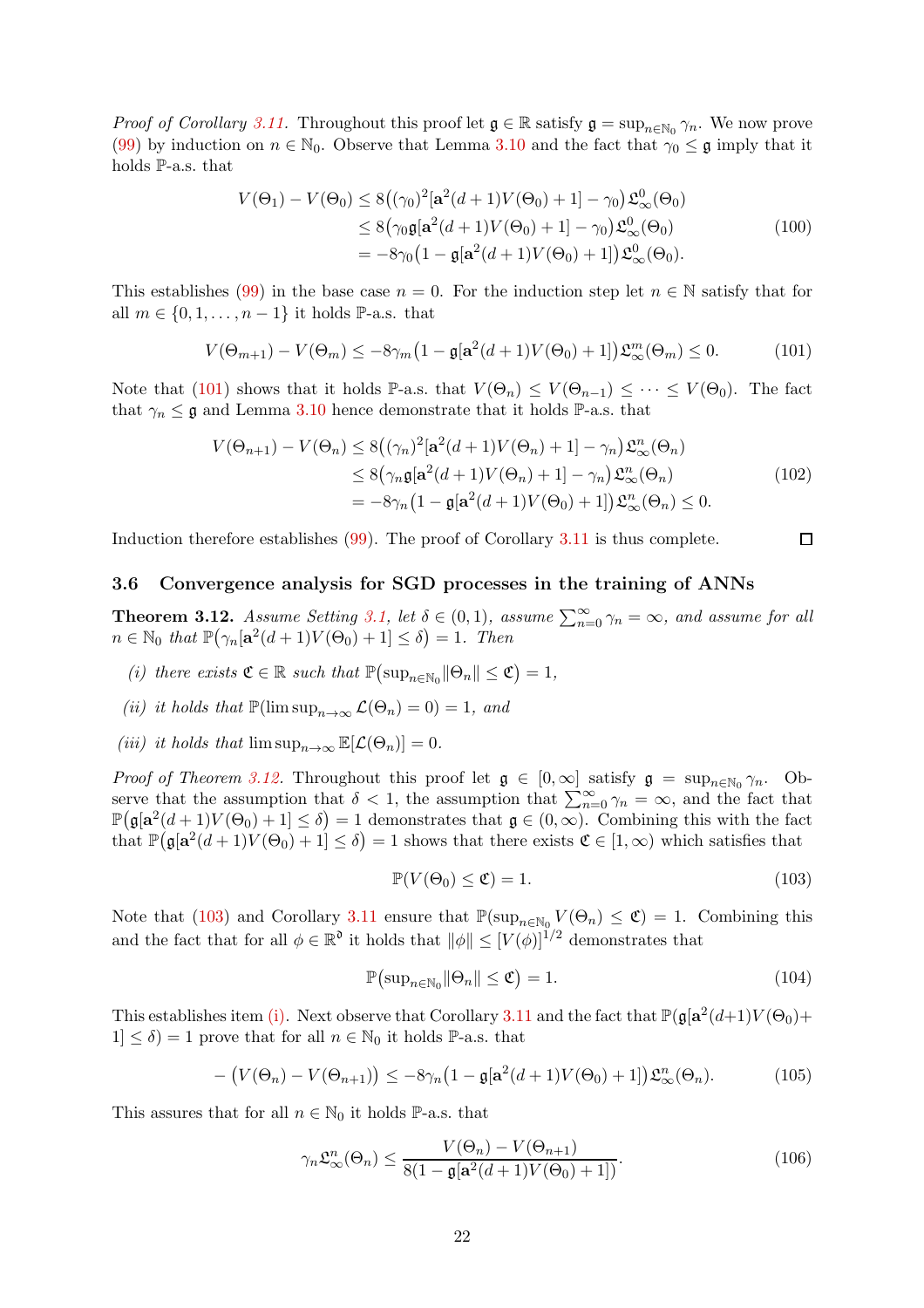The fact that  $\mathbb{P}(\mathfrak{g}[a^2(d+1)V(\Theta_0)+1]\leq \delta)=1$  and [\(103\)](#page-21-5) hence show that for all  $N\in\mathbb{N}$  it holds P-a.s. that

$$
\sum_{n=0}^{N-1} \gamma_n \mathfrak{L}_{\infty}^n(\Theta_n) \le \frac{\sum_{n=0}^{N-1} (V(\Theta_n) - V(\Theta_{n+1}))}{8(1 - \mathfrak{g}[\mathbf{a}^2(d+1)V(\Theta_0) + 1])} = \frac{V(\Theta_0) - V(\Theta_N)}{8(1 - \mathfrak{g}[\mathbf{a}^2(d+1)V(\Theta_0) + 1])}
$$
\n
$$
\le \frac{V(\Theta_0)}{8(1 - \delta)} \le \frac{\mathfrak{C}}{8(1 - \delta)} < \infty.
$$
\n(107)

This implies that

<span id="page-22-0"></span>
$$
\sum_{n=0}^{\infty} \gamma_n \mathbb{E}[\mathfrak{L}_{\infty}^n(\Theta_n)] = \lim_{N \to \infty} \left[ \sum_{n=0}^{N-1} \gamma_n \mathbb{E}[\mathfrak{L}_{\infty}^n(\Theta_n)] \right] \le \frac{\mathfrak{C}}{8(1-\delta)} < \infty.
$$
 (108)

Furthermore, note that Corollary [3.5](#page-17-2) shows for all  $n \in \mathbb{N}_0$  that  $\mathbb{E}[\mathfrak{L}_{\infty}^n(\Theta_n)] = \mathbb{E}[\mathcal{L}(\Theta_n)]$ . Combining this with [\(108\)](#page-22-0) proves that

$$
\sum_{n=0}^{\infty} \mathbb{E}[\gamma_n \mathcal{L}(\Theta_n)] < \infty. \tag{109}
$$

The monotone convergence theorem and the fact that for all  $n \in \mathbb{N}_0$  it holds that  $\mathcal{L}(\Theta_n) \geq 0$ hence demonstrate that

$$
\mathbb{E}\left[\sum_{n=0}^{\infty} \gamma_n \mathcal{L}(\Theta_n)\right] = \sum_{n=0}^{\infty} \mathbb{E}[\gamma_n \mathcal{L}(\Theta_n)] < \infty. \tag{110}
$$

Hence, we obtain that  $\mathbb{P}(\sum_{n=0}^{\infty} \gamma_n \mathcal{L}(\Theta_n) < \infty) = 1$ . Next let  $A \subseteq \Omega$  satisfy

$$
A = \{ \omega \in \Omega \colon \left[ \left( \sum_{n=0}^{\infty} \gamma_n \mathcal{L}(\Theta_n(\omega)) < \infty \right) \wedge \left( \sup_{n \in \mathbb{N}_0} \|\Theta_n(\omega)\| \leq \mathfrak{C} \right) \right] \}. \tag{111}
$$

Observe that [\(104\)](#page-21-7) and the fact that  $\mathbb{P}(\sum_{n=0}^{\infty} \gamma_n \mathcal{L}(\Theta_n) < \infty) = 1$  prove that  $A \in \mathcal{F}$  and  $\mathbb{P}(A) = 1$ . In the following let  $\omega \in A$  be arbitrary. Note that the assumption that  $\sum_{n=0}^{\infty} \gamma_n = \infty$ and the fact that  $\sum_{n=0}^{\infty} \gamma_n \mathcal{L}(\Theta_n(\omega)) < \infty$  demonstrate that  $\liminf_{n \to \infty} \mathcal{L}(\Theta_n(\omega)) = 0$ . We intend to prove by a contradiction that  $\limsup_{n\to\infty} \mathcal{L}(\Theta_n(\omega)) = 0$ . In the following we thus assume that  $\limsup_{n\to\infty}\mathcal{L}(\Theta_n(\omega))>0$ . This implies that there exists  $\varepsilon\in(0,\infty)$  which satisfies that

$$
0 = \liminf_{n \to \infty} \mathcal{L}(\Theta_n(\omega)) < \varepsilon < 2\varepsilon < \limsup_{n \to \infty} \mathcal{L}(\Theta_n(\omega)). \tag{112}
$$

Hence, we obtain that there exist  $(m_k, n_k) \in \mathbb{N}^2$ ,  $k \in \mathbb{N}$ , which satisfy for all  $k \in \mathbb{N}$  that  $m_k < n_k < m_{k+1}, \mathcal{L}(\Theta_{m_k}(\omega)) > 2\varepsilon$ , and  $\mathcal{L}(\Theta_{n_k}(\omega)) < \varepsilon \le \min_{j \in \mathbb{N} \cap [m_k, n_k)} \mathcal{L}(\Theta_j(\omega))$ . Observe that the fact that  $\sum_{n=0}^{\infty} \gamma_n \mathcal{L}(\Theta_n(\omega)) < \infty$  and the fact that for all  $k \in \mathbb{N}, j \in \mathbb{N} \cap [m_k, n_k)$  it holds that  $1 \leq \varepsilon^{-1} \mathcal{L}(\Theta_j(\omega))$  assure that

<span id="page-22-1"></span>
$$
\sum_{k=1}^{\infty} \sum_{j=m_k}^{n_k-1} \gamma_j \leq \frac{1}{\varepsilon} \left[ \sum_{k=1}^{\infty} \sum_{j=m_k}^{n_k-1} (\gamma_j \mathcal{L}(\Theta_j(\omega))) \right] \leq \frac{1}{\varepsilon} \left[ \sum_{j=0}^{\infty} (\gamma_j \mathcal{L}(\Theta_j(\omega))) \right] < \infty.
$$
 (113)

Next note that the fact that  $\sup_{n\in\mathbb{N}_0} ||\Theta_n(\omega)|| \leq \mathfrak{C}$  and Lemma [3.7](#page-18-1) ensure that there exists  $\mathfrak{D} \in \mathbb{R}$  which satisfies for all  $n \in \mathbb{N}_0$  that  $\|\mathfrak{G}^n(\Theta_n(\omega), \omega)\| \leq \mathfrak{D}$ . Combining this and [\(113\)](#page-22-1) proves that

<span id="page-22-2"></span>
$$
\sum_{k=1}^{\infty} \|\Theta_{n_k}(\omega) - \Theta_{m_k}(\omega)\| \le \sum_{k=1}^{\infty} \sum_{j=m_k}^{n_k - 1} \|\Theta_{j+1}(\omega) - \Theta_j(\omega)\| = \sum_{k=1}^{\infty} \sum_{j=m_k}^{n_k - 1} (\gamma_j \|\mathfrak{G}^j(\Theta_j(\omega), \omega)\|)
$$
\n
$$
\le \mathfrak{D}\left[\sum_{k=1}^{\infty} \sum_{j=m_k}^{n_k - 1} \gamma_j\right] < \infty.
$$
\n(114)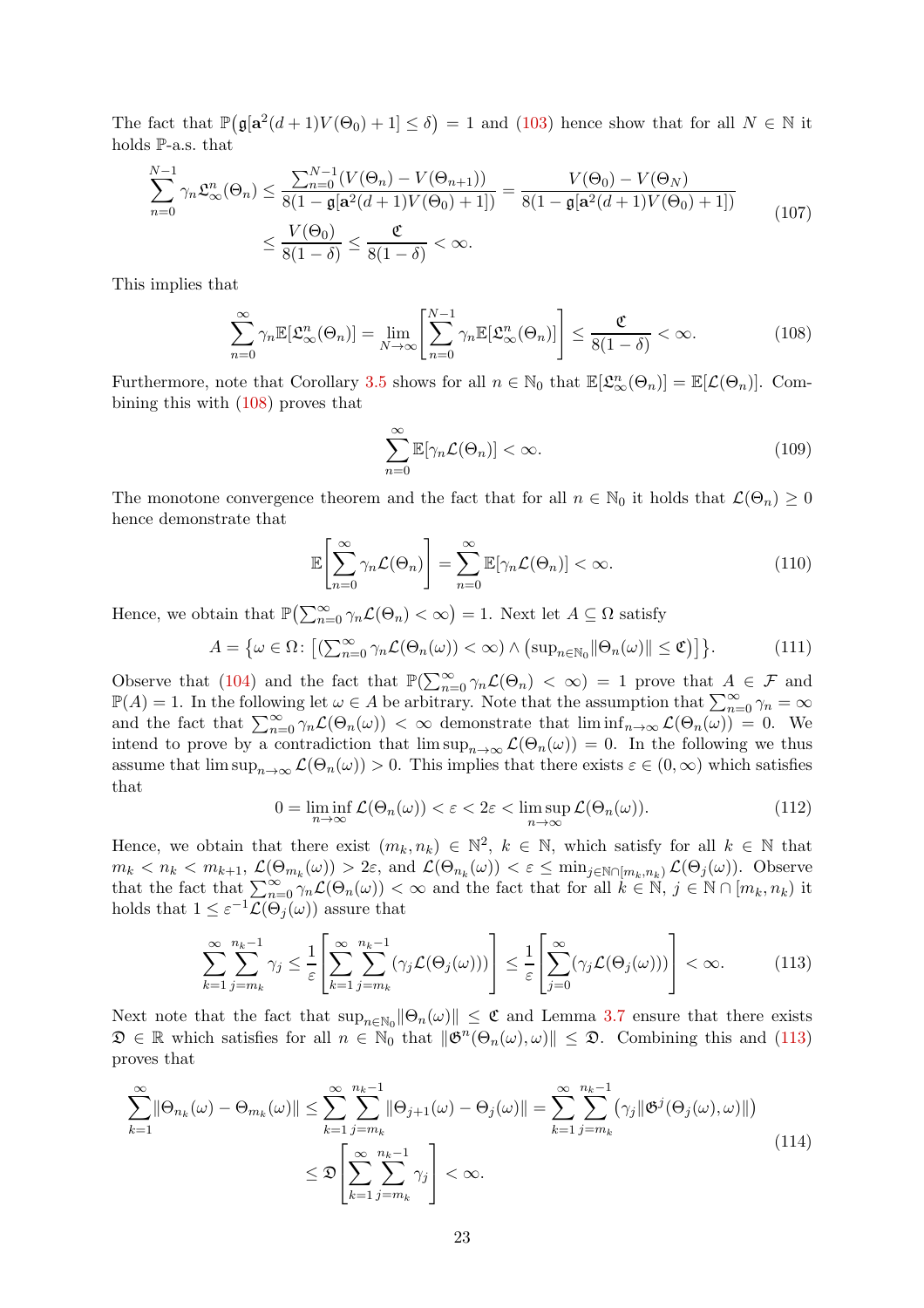Moreover, observe that the fact that  $\sup_{n\in\mathbb{N}_0}$   $\|\Theta_n(\omega)\|\leq \mathfrak{C}$  and Lemma [2.4](#page-7-1) show that there exists  $\mathscr{L} \in \mathbb{R}$  which satisfies for all  $m, n \in \mathbb{N}_0$  that  $|\mathcal{L}(\Theta_m(\omega)) - \mathcal{L}(\Theta_n(\omega))| \leq \mathscr{L} \|\Theta_m(\omega) - \Theta_n(\omega)\|.$ This and [\(114\)](#page-22-2) demonstrate that

$$
\limsup_{k \to \infty} |\mathcal{L}(\Theta_{n_k}(\omega)) - \mathcal{L}(\Theta_{m_k}(\omega))| \le \limsup_{k \to \infty} (|\mathcal{L}| \|\Theta_{n_k}(\omega) - \Theta_{m_k}(\omega)\|) = 0. \tag{115}
$$

Combining this and the fact that for all  $k \in \mathbb{N}_0$  it holds that  $\mathcal{L}(\Theta_{n_k}(\omega)) < \varepsilon < 2\varepsilon < \mathcal{L}(\Theta_{m_k}(\omega))$ ensures that

$$
0 < \varepsilon \le \inf_{k \in \mathbb{N}} |\mathcal{L}(\Theta_{n_k}(\omega)) - \mathcal{L}(\Theta_{m_k}(\omega))| \le \limsup_{k \to \infty} |\mathcal{L}(\Theta_{n_k}(\omega)) - \mathcal{L}(\Theta_{m_k}(\omega))| = 0. \tag{116}
$$

This contradiction proves that  $\limsup_{n\to\infty} \mathcal{L}(\Theta_n(\omega)) = 0$ . This and the fact that  $\mathbb{P}(A) = 1$ establish item [\(ii\).](#page-21-2) Next note that item [\(i\)](#page-21-6) and the fact that  $\mathcal L$  is continuous show that there exists  $\mathscr{C} \in \mathbb{R}$  which satisfies that  $\mathbb{P}(\sup_{n \in \mathbb{N}_0} \mathcal{L}(\Theta_n) \leq \mathscr{C}) = 1$ . This, item [\(ii\),](#page-21-2) and the dominated convergence theorem establish item [\(iii\).](#page-21-3) The proof of Theorem [3.12](#page-21-1) is thus complete.  $\Box$ 

<span id="page-23-1"></span>**Corollary 3.13.** *Assume Setting* [3.1,](#page-14-3) *let*  $A \in \mathbb{R}$  *satisfy*  $A = \max\{a, |\xi|, d\}$ *, assume*  $\sum_{n=0}^{\infty} \gamma_n =$  $\infty$ *, and assume for all*  $n \in \mathbb{N}_0$  that  $\mathbb{P}\left(18\mathbf{A}^5\gamma_n \leq (\|\Theta_0\| + 1)^{-2}\right) = 1$ . Then

- <span id="page-23-3"></span><span id="page-23-2"></span>*(i)* there exists  $\mathfrak{C} \in \mathbb{R}$  such that  $\mathbb{P}(\sup_{n \in \mathbb{N}_0} ||\Theta_n|| \leq \mathfrak{C}) = 1$ ,
- <span id="page-23-4"></span>*(ii) it holds that*  $\mathbb{P}(\limsup_{n\to\infty}\mathcal{L}(\Theta_n)=0)=1$ *, and*
- *(iii) it holds that*  $\limsup_{n\to\infty} \mathbb{E}[\mathcal{L}(\Theta_n)] = 0$ .

*Proof of Corollary [3.13.](#page-23-1)* Observe that Lemma [2.7](#page-9-2) proves that it holds P-a.s. that

$$
\mathbf{a}^{2}(d+1)V(\Theta_{0}) + 1 \leq 3\mathbf{a}^{2}(d+1)\|\Theta_{0}\|^{2} + 8\xi^{2}\mathbf{a}^{2}(d+1) + 1.
$$
 (117)

The fact that  $A \geq d \geq 1$  hence shows that it holds  $\mathbb{P}\text{-a.s.}$  that

$$
\mathbf{a}^{2}(d+1)V(\Theta_{0})+1 \leq 6\mathbf{A}^{3}||\Theta_{0}||^{2}+16\mathbf{A}^{5}+1 \leq 17\mathbf{A}^{5}(\|\Theta_{0}||^{2}+1) \leq 17\mathbf{A}^{5}(\|\Theta_{0}||+1)^{2}. \quad (118)
$$

This and the assumption that for all  $n \in \mathbb{N}_0$  it holds that  $\mathbb{P}\left(18\mathbf{A}^5\gamma_n \leq (\|\Theta_0\| + 1)^{-2}\right) = 1$  ensure that for all  $n \in \mathbb{N}_0$  it holds P-a.s. that

$$
\gamma_n(\mathbf{a}^2(d+1)V(\Theta_0)+1) \le 17\mathbf{A}^5\gamma_n(\|\Theta_0\|+1)^2 \le \frac{17}{18} < 1. \tag{119}
$$

Theorem [3.12](#page-21-1) hence establishes items [\(i\),](#page-23-2) [\(ii\),](#page-23-3) and [\(iii\).](#page-23-4) The proof of Corollary [3.13](#page-23-1) is thus complete.  $\Box$ 

#### <span id="page-23-0"></span>3.7 A Python code for generalized gradients of the loss functions

In this subsection we include a short illustrative example PYTHON code for the computation of appropriate generalized gradients of the risk function. In the notation of Setting [3.1](#page-14-3) we assume in the PYTHON code in Listing [1](#page-24-0) below that  $d = 1$ ,  $H = 3$ ,  $\mathfrak{d} = 10$ ,  $\phi =$  $(-1, 1, 2, 2, -2, 0, 1, -1, 2, 3) \in \mathbb{R}^{10}, \xi = 3, \omega \in \Omega, \text{ and } X^{1,1}(\omega) = 2.$  Observe that in this situation it holds that  $\mathfrak{w}_{1,1}^{\phi} X^{1,1}(\omega) + \mathfrak{b}_1^{\phi} = \mathfrak{w}_{2,1}^{\phi} X^{1,1}(\omega) + \mathfrak{b}_2^{\phi} = 0$  $\mathfrak{w}_{1,1}^{\phi} X^{1,1}(\omega) + \mathfrak{b}_1^{\phi} = \mathfrak{w}_{2,1}^{\phi} X^{1,1}(\omega) + \mathfrak{b}_2^{\phi} = 0$  $\mathfrak{w}_{1,1}^{\phi} X^{1,1}(\omega) + \mathfrak{b}_1^{\phi} = \mathfrak{w}_{2,1}^{\phi} X^{1,1}(\omega) + \mathfrak{b}_2^{\phi} = 0$ . Listing 2 presents the output of a call of the Python code in Listing [1.](#page-24-0) Listing [2](#page-24-1) illustrates that the computed generalized partial derivatives of the loss with respect to  $\mathfrak{w}_1^{\phi}$  $_{1,1}^\phi,$   $\mathfrak{w}_2^\phi$  $_{2,1}^{\phi},\ \mathfrak{b}_{1}^{\phi}$  $_1^{\phi}, \mathfrak{b}_2^{\phi}$  $_2^{\phi}, \mathfrak{v}_1^{\phi}$  $\frac{\phi}{1}$ , and  $\mathfrak{v}_2^{\phi}$  $\frac{\varphi}{2}$  vanish. Note that [\(73\)](#page-16-6) and the fact that  $1_{I_1^{\phi}}(X^{1,1}(\omega)) = 1_{I_2^{\phi}}(X^{1,1}(\omega)) = 0$  prove that the generalized partial derivatives of the loss with respect to  $\mathfrak{w}_1^{\phi}$  $_{1,1}^\phi,$  'n $_2^\phi$  $_{2,1}^{\phi},$   $\mathfrak{b}_{1}^{\phi}$  $_1^{\phi}$ ,  $\mathfrak{b}_2^{\phi}$  $_2^{\phi}, \, \mathfrak{v}_1^{\phi}$  $\frac{\phi}{1}$ , and  $\mathfrak{v}_2^{\phi}$  $2^{\varphi}$  do vanish.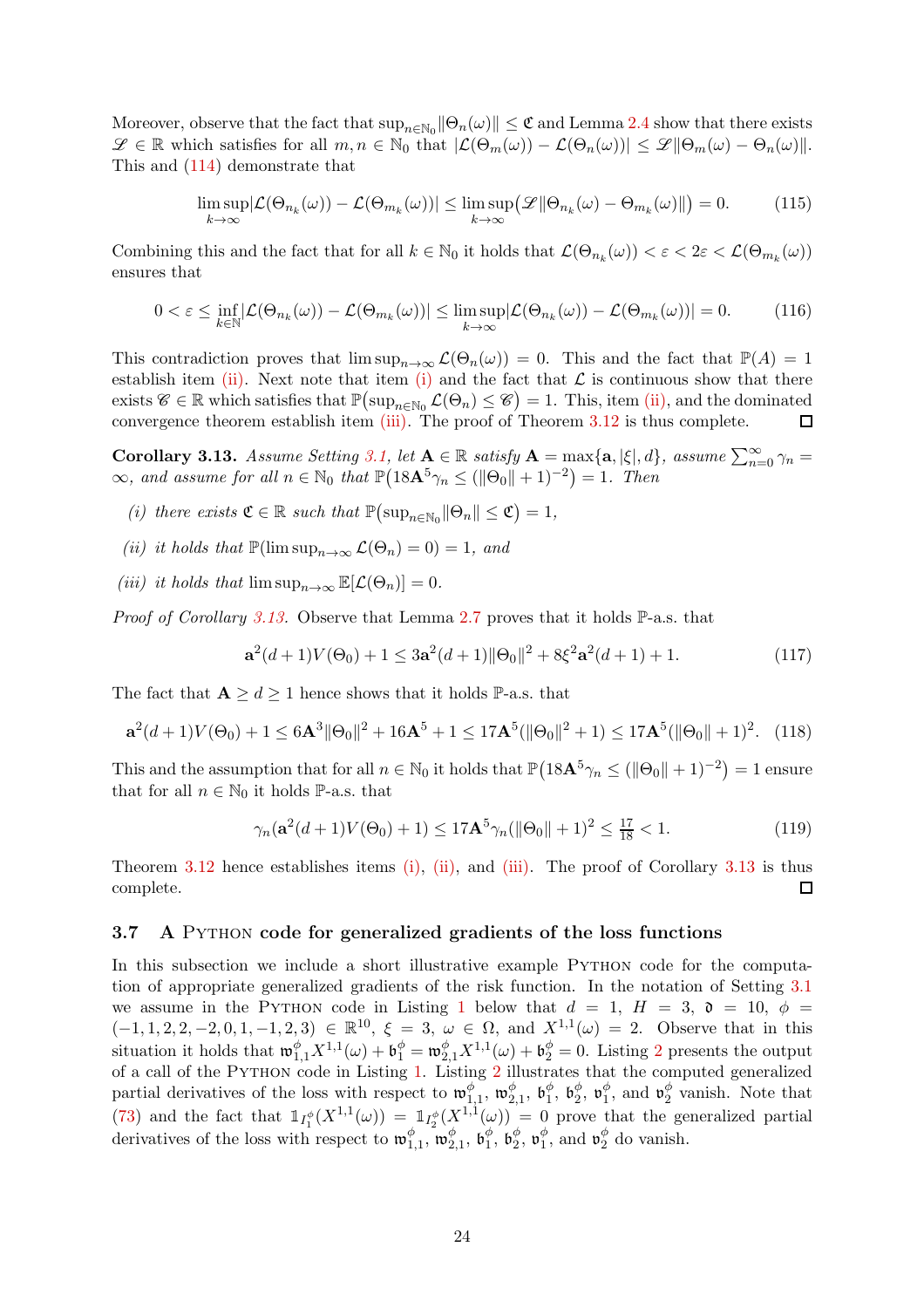```
1 import tensorflow as tf
2 from tensorflow . python . framework . ops import disable_eager_execution
3
4 disable_eager_execution()
5
6 # batch size = 1
\tau inputs = tf. compat. v1. placeholder (shape=(1, 1), dtype=tf. float64)
8 \times i = 39
10 # first layer with constant initialization \mathbb{R} -> \mathbb{R} 3
11 w = tf.compile(name='w', initial_value=[[-1., 1., 2.]], dtype=tf.float64, trainable=True)
12 b = tf.compat.v1.Variable(name='b', initial_value=[2., -2., 0.], dtype=tf.float64, trainable=True)
13
14 # second layer with constant initialization \R 3 \rightarrow \R15 v = tf.compile(name='v', initial_value=[[1.], [-1.], [2.]], dtype=tf. float64 , trainable = True )
16 c = tf. compat. v1. Variable (name='c', initial_value=[3], dtype=tf. float64,
      trainable = True )
17
18 output = tf.matmul(tf.nn. relu(tf.matmul(inputs, w) + b), v) + c19
20 loss = tf.readuce_mean((output - xi) ** 2)21
22 gradw = tf. compat. v1. gradients (loss, w)
23 gradb = tf.compat.v1.gradients (loss, b)24 gradv = tf.compile.v1.gradients (loss, v)25 gradc = tf.compat.v1.gradients (loss, c)26
27 with tf . compat . v1 . Session () as sess :
28
29 sess . run ( tf . compat . v1 . global_variables_initializer() )
30
31 gradw = sess . run ( gradw , feed_dict ={ inputs : [[2.]]})
32 print ('gradient with respect to w: ', gradw)
33 gradb = sess.run (gradb, feed_dict={inputs: [2.1]})
34 print ('gradient with respect to b: ', gradb)
35 gradv = sess.run (gradv, feed_dict={inputs: [[2.]]})
36 print ('gradient with respect to v: ', gradv)
37 gradc = sess . run ( gradc , feed_dict ={ inputs : [[2.]]})
38 print ('gradient with respect to c: ', gradc)
```
Listing 1: Generalized gradients of the loss functions using TensorFlow

```
1 gradient with respect to w: [array([[0., 0., 64.]])]<br>2 gradient with respect to b: [array([0., 0., 32.])]
2 gradient with respect to b:
3 gradient with respect to v: [ array ([[ 0.] ,
           [0.1],
5 [64.]]) ]
6 gradient with respect to c: [ array ([16.]) ]
```


#### Acknowledgments

The authors would like to thank Benno Kuckuck and Sebastian Becker for their helpful assistance and suggestions. This work has been funded by the Deutsche Forschungsgemeinschaft (DFG, German Research Foundation) under Germany's Excellence Strategy EXC 2044- 390685587, Mathematics Münster: Dynamics-Geometry-Structure.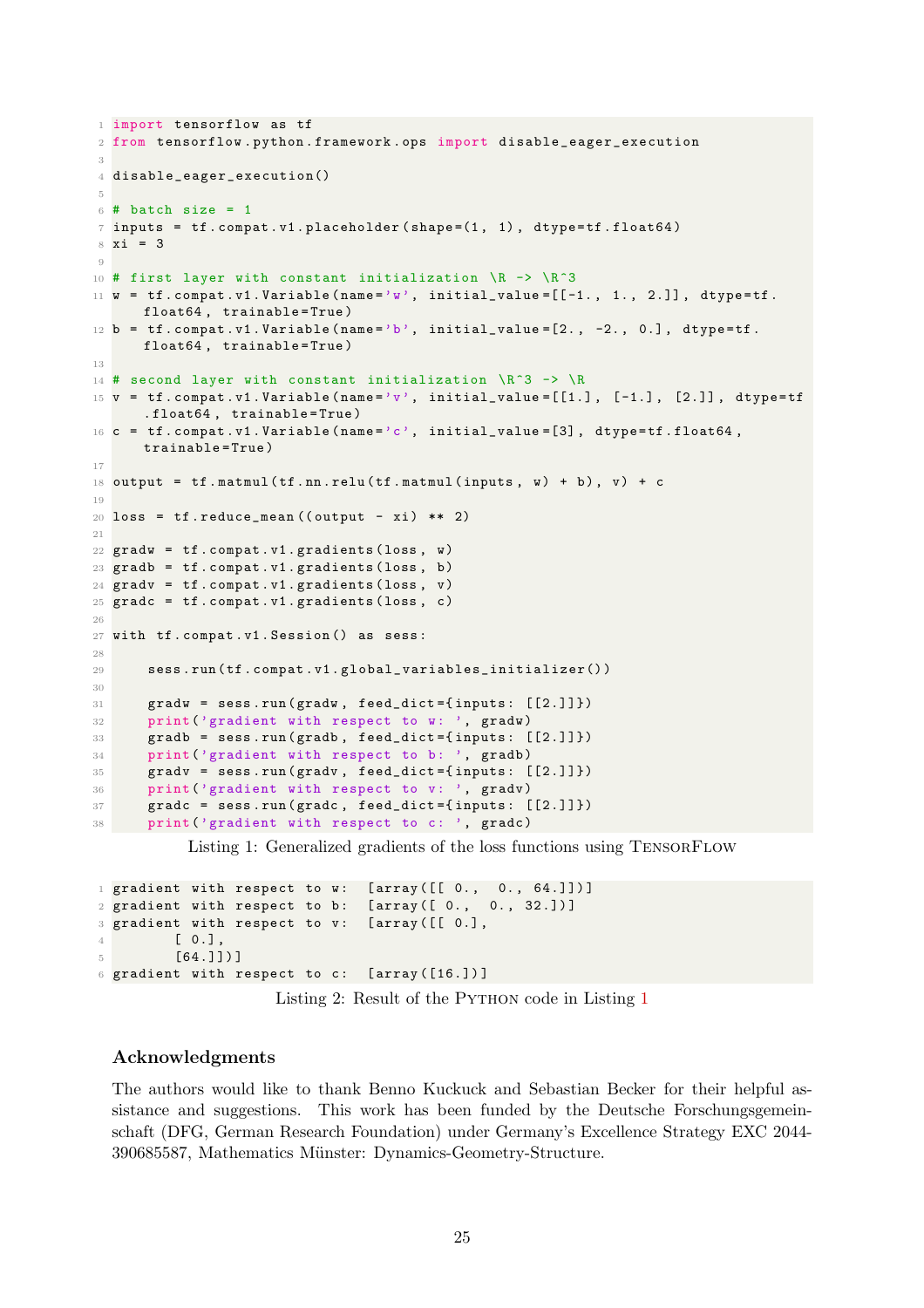# <span id="page-25-1"></span>References

- [1] AKYILDIZ, O. D., AND SABANIS, S. Nonasymptotic analysis of Stochastic Gradient Hamiltonian Monte Carlo under local conditions for nonconvex optimization. *arXiv:2002.05465* (2021), 26 pages.
- <span id="page-25-9"></span>[2] Allen-Zhu, Z., Li, Y., and Liang, Y. Learning and generalization in overparameterized neural networks, going beyond two layers. In *Advances in Neural Information Processing Systems* (2019), H. Wallach, H. Larochelle, A. Beygelzimer, F. d'Alché-Buc, E. Fox, and R. Garnett, Eds., vol. 32, Curran Associates, Inc., pp. 6158–6169.
- <span id="page-25-10"></span>[3] Allen-Zhu, Z., Li, Y., and Song, Z. A convergence theory for deep learning via overparameterization. In *Proceedings of the 36th International Conference on Machine Learning* (09–15 Jun 2019), K. Chaudhuri and R. Salakhutdinov, Eds., vol. 97 of *Proceedings of Machine Learning Research*, PMLR, pp. 242–252.
- <span id="page-25-0"></span>[4] BACH, F., AND MOULINES, E. Non-strongly-convex smooth stochastic approximation with convergence rate O(1/n). In *Advances in Neural Information Processing Systems* (2013), C. J. C. Burges, L. Bottou, M. Welling, Z. Ghahramani, and K. Q. Weinberger, Eds., vol. 26, Curran Associates, Inc., pp. 773–781.
- <span id="page-25-13"></span>[5] Beck, C., Becker, S., Grohs, P., Jaafari, N., and Jentzen, A. Solving stochastic differential equations and Kolmogorov equations by means of deep learning. *arXiv:1806.00421* (2018), 56 pages.
- <span id="page-25-7"></span>[6] Beck, C., Jentzen, A., and Kuckuck, B. Full error analysis for the training of deep neural networks. *arXiv:1910.00121* (2019), 53 pages.
- <span id="page-25-2"></span>[7] Bertsekas, D. P., and Tsitsiklis, J. N. Gradient convergence in gradient methods with errors. *SIAM Journal on Optimization 10*, 3 (2000), 627–642.
- <span id="page-25-6"></span>[8] BOTTOU, L., CURTIS, F. E., AND NOCEDAL, J. Optimization methods for large-scale machine learning. *arXiv:1606.04838* (2018), 95 pages.
- <span id="page-25-12"></span>[9] Cheridito, P., Jentzen, A., Riekert, A., and Rossmannek, F. A proof of convergence for gradient descent in the training of artificial neural networks for constant target functions. *arXiv:2102.09924* (2021), 23 pages.
- <span id="page-25-5"></span>[10] Cheridito, P., Jentzen, A., and Rossmannek, F. Non-convergence of stochastic gradient descent in the training of deep neural networks. *Journal of Complexity* (2020), 101540.
- <span id="page-25-11"></span>[11] CHERIDITO, P., JENTZEN, A., AND ROSSMANNEK, F. Landscape analysis for shallow reLU neural networks: complete classification of critical points for affine target functions. *arXiv:2103.10922* (2021), 19 pages.
- <span id="page-25-8"></span>[12] Chizat, L., and Bach, F. On the global convergence of gradient descent for overparameterized models using optimal transport. In *Advances in Neural Information Processing Systems* (2018), S. Bengio, H. Wallach, H. Larochelle, K. Grauman, N. Cesa-Bianchi, and R. Garnett, Eds., vol. 31, Curran Associates, Inc., pp. 3036–3046.
- <span id="page-25-3"></span>[13] Dereich, S., and Kassing, S. Convergence of stochastic gradient descent schemes for Lojasiewicz-landscapes. *arXiv:2102.09385* (2021), 24 pages.
- <span id="page-25-4"></span>[14] DEREICH, S., AND MÜLLER-GRONBACH, T. General multilevel adaptations for stochastic approximation algorithms of Robbins-Monro and Polyak-Ruppert type. *Numer. Math. 142*, 2 (2019), 279–328.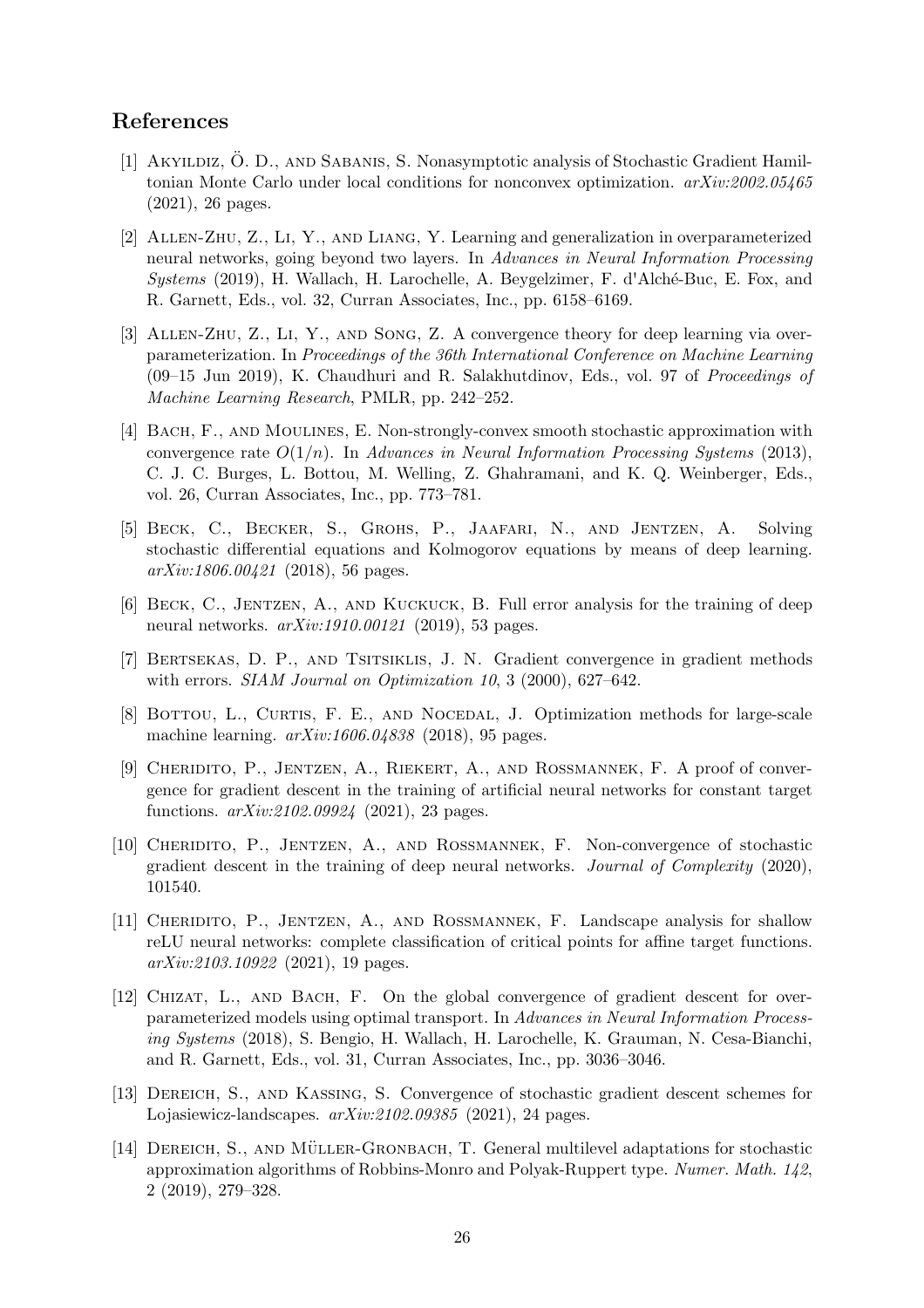- <span id="page-26-10"></span>[15] Du, S., Lee, J., Li, H., Wang, L., and Zhai, X. Gradient descent finds global minima of deep neural networks. In *Proceedings of the 36th International Conference on Machine Learning* (Long Beach, California, USA, 6 2019), K. Chaudhuri and R. Salakhutdinov, Eds., vol. 97 of *Proceedings of Machine Learning Research*, PMLR, pp. 1675–1685.
- <span id="page-26-8"></span><span id="page-26-7"></span>[16] Du, S. S., ZHAI, X., POCZÓS, B., AND SINGH, A. Gradient descent provably optimizes over-parameterized neural networks. *arXiv:1810.02054* (2018), 19 pages.
- [17] E, W., Ma, C., and Wu, L. A comparative analysis of optimization and generalization properties of two-layer neural network and random feature models under gradient descent dynamics. *Science China Mathematics 63*, 7 (2020), 1235–1258.
- <span id="page-26-0"></span>[18] Fehrman, B., Gess, B., and Jentzen, A. Convergence rates for the stochastic gradient descent method for non-convex objective functions. *Journal of Machine Learning Research 21*, 136 (2020), 1–48.
- <span id="page-26-12"></span>[19] Ge, R., Huang, F., Jin, C., and Yuan, Y. Escaping from saddle points — online stochastic gradient for tensor decomposition. In *Proceedings of The 28th Conference on Learning Theory* (Paris, France, 03–06 Jul 2015), P. Grünwald, E. Hazan, and S. Kale, Eds., vol. 40 of *Proceedings of Machine Learning Research*, PMLR, pp. 797–842.
- <span id="page-26-4"></span>[20] Hanin, B. Which neural net architectures give rise to exploding and vanishing gradients? In *Advances in Neural Information Processing Systems* (2018), S. Bengio, H. Wallach, H. Larochelle, K. Grauman, N. Cesa-Bianchi, and R. Garnett, Eds., vol. 31, Curran Associates, Inc., pp. 582–591.
- <span id="page-26-5"></span>[21] Hanin, B., and Rolnick, D. How to start training: The effect of initialization and architecture. In *Advances in Neural Information Processing Systems* (2018), S. Bengio, H. Wallach, H. Larochelle, K. Grauman, N. Cesa-Bianchi, and R. Garnett, Eds., vol. 31, Curran Associates, Inc., pp. 571–581.
- <span id="page-26-9"></span> $[22]$  JENTZEN, A., AND KRÖGER, T. Convergence rates for gradient descent in the training of overparameterized artificial neural networks with biases. *arXiv:2102.11840* (2021), 38 pages.
- <span id="page-26-3"></span>[23] Jentzen, A., Kuckuck, B., Neufeld, A., and von Wurstemberger, P. Strong error analysis for stochastic gradient descent optimization algorithms. *arXiv:1801.09324* (2018), 75 pages. Published in *IMA Journal of Numerical Analysis 41* (2021).
- <span id="page-26-2"></span>[24] JENTZEN, A., AND VON WURSTEMBERGER, P. Lower error bounds for the stochastic gradient descent optimization algorithm: Sharp convergence rates for slowly and fast decaying learning rates. *Journal of Complexity 57* (2020), 101438.
- <span id="page-26-6"></span>[25] Jentzen, A., and Welti, T. Overall error analysis for the training of deep neural networks via stochastic gradient descent with random initialisation. *arXiv:2003.01291* (2020), 51 pages.
- <span id="page-26-1"></span>[26] Karimi, B., Miasojedow, B., Moulines, E., and Wai, H.-T. Non-asymptotic analysis of biased stochastic approximation scheme. *arXiv:1902.00629* (2019), 32 pages.
- <span id="page-26-11"></span>[27] Lee, J. D., Panageas, I., Piliouras, G., Simchowitz, M., Jordan, M. I., and Recht, B. First-order methods almost always avoid strict saddle points. *Math. Program. 176*, 1–2 (July 2019), 311–337.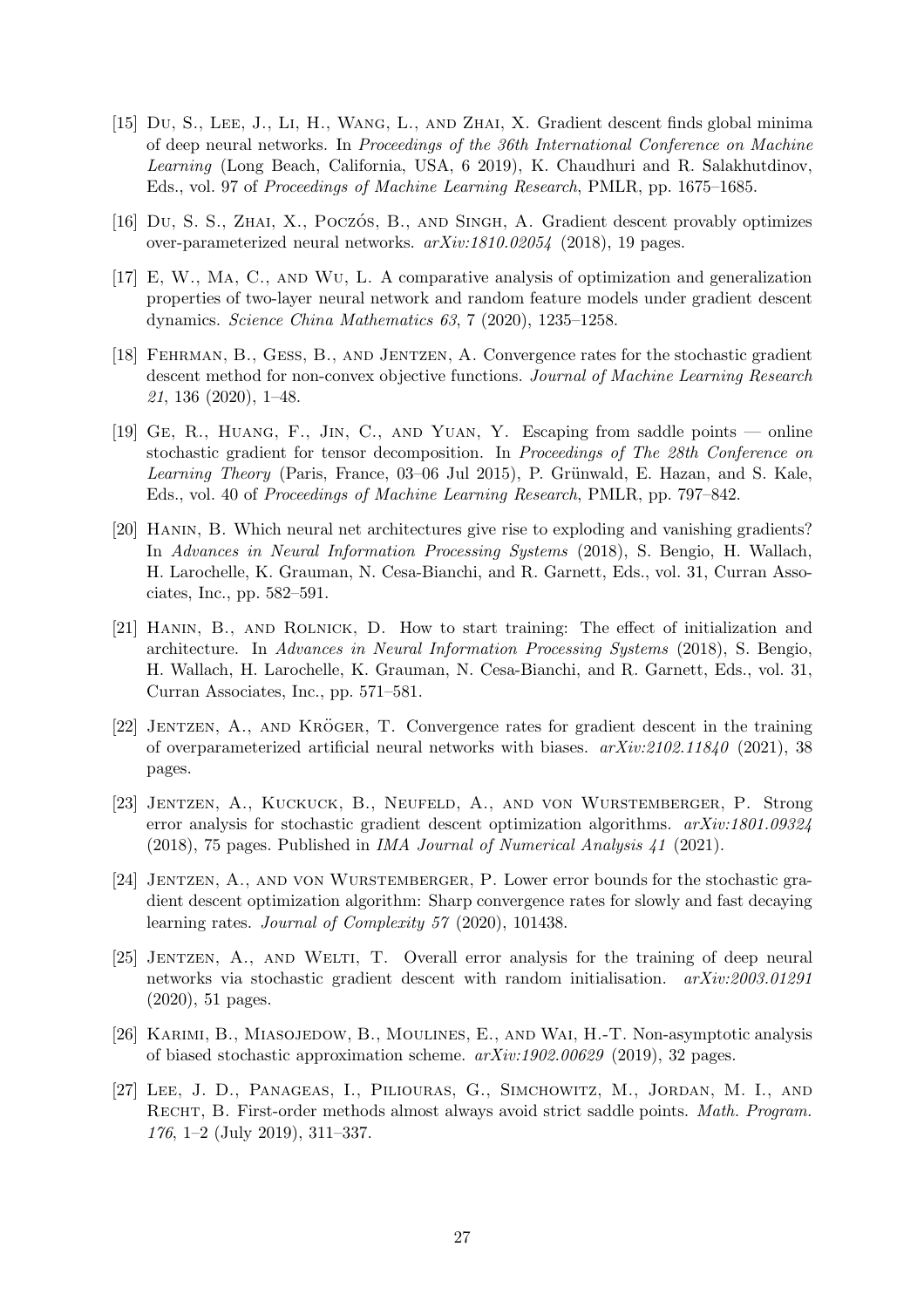- <span id="page-27-11"></span>[28] Lee, J. D., Simchowitz, M., Jordan, M. I., and Recht, B. Gradient descent only converges to minimizers. In *29th Annual Conference on Learning Theory* (Columbia University, New York, New York, USA, 23–26 Jun 2016), V. Feldman, A. Rakhlin, and O. Shamir, Eds., vol. 49 of *Proceedings of Machine Learning Research*, PMLR, pp. 1246–1257.
- <span id="page-27-4"></span>[29] Lei, Y., Hu, T., Li, G., and Tang, K. Stochastic gradient descent for nonconvex learning without bounded gradient assumptions. *IEEE Transactions on Neural Networks and Learning Systems 31*, 10 (2020), 4394–4400.
- <span id="page-27-9"></span>[30] Li, Y., and Liang, Y. Learning overparameterized neural networks via stochastic gradient descent on structured data. In *Advances in Neural Information Processing Systems* (2018), S. Bengio, H. Wallach, H. Larochelle, K. Grauman, N. Cesa-Bianchi, and R. Garnett, Eds., vol. 31, Curran Associates, Inc., pp. 8157–8166.
- <span id="page-27-5"></span>[31] Lovas, A., Lytras, I., Rásonyi, M., and Sabanis, S. Taming neural networks with TUSLA: Non-convex learning via adaptive stochastic gradient Langevin algorithms. *arXiv:2006.14514* (2020), 29 pages.
- <span id="page-27-6"></span>[32] Lu, L., SHIN, Y., Su, Y., AND KARNIADAKIS, G. E. Dying ReLU and initialization: Theory and numerical examples. *Communications in Computational Physics 28*, 5 (2020), 1671–1706.
- <span id="page-27-0"></span>[33] Moulines, E., and Bach, F. Non-asymptotic analysis of stochastic approximation algorithms for machine learning. In *Advances in Neural Information Processing Systems* (2011), J. Shawe-Taylor, R. Zemel, P. Bartlett, F. Pereira, and K. Q. Weinberger, Eds., vol. 24, Curran Associates, Inc., pp. 451–459.
- <span id="page-27-1"></span>[34] NESTEROV, Y. A method for solving the convex programming problem with convergence rate  $o(1/k^2)$ . *Proceedings of the USSR Academy of Sciences 269* (1983), 543-547.
- <span id="page-27-12"></span><span id="page-27-2"></span>[35] Nesterov, Y. *Introductory Lectures on Convex Optimization*. Springer US, 2004.
- [36] Panageas, I., and Piliouras, G. Gradient Descent Only Converges to Minimizers: Non-Isolated Critical Points and Invariant Regions. In *8th Innovations in Theoretical Computer Science Conference (ITCS 2017)* (Dagstuhl, Germany, 2017), C. H. Papadimitriou, Ed., vol. 67 of *Leibniz International Proceedings in Informatics (LIPIcs)*, Schloss Dagstuhl– Leibniz-Zentrum fuer Informatik, pp. 2:1–2:12.
- <span id="page-27-13"></span>[37] Panageas, I., Piliouras, G., and Wang, X. First-order methods almost always avoid saddle points: the case of vanishing step-sizes. *arXiv:1906.07772* (2019), 27 pages.
- <span id="page-27-3"></span>[38] RAKHLIN, A., SHAMIR, O., AND SRIDHARAN, K. Making gradient descent optimal for strongly convex stochastic optimization. In *Proceedings of the 29th International Conference on Machine Learning* (Madison, WI, USA, 2012), Omnipress, p. 1571–1578.
- <span id="page-27-8"></span>[39] RUDER, S. An overview of gradient descent optimization algorithms.  $arXiv:1609.04747$ (2017), 14 pages.
- <span id="page-27-10"></span>[40] SANKARARAMAN, K. A., DE, S., XU, Z., HUANG, W. R., AND GOLDSTEIN, T. The impact of neural network overparameterization on gradient confusion and stochastic gradient descent. *arXiv:1904.06963* (2020), 28 pages.
- <span id="page-27-7"></span>[41] Shamir, O. Exponential convergence time of gradient descent for one-dimensional deep linear neural networks. In *Proceedings of the Thirty-Second Conference on Learning Theory* (Phoenix, USA, 6 2019), A. Beygelzimer and D. Hsu, Eds., vol. 99 of *Proceedings of Machine Learning Research*, PMLR, pp. 2691–2713.